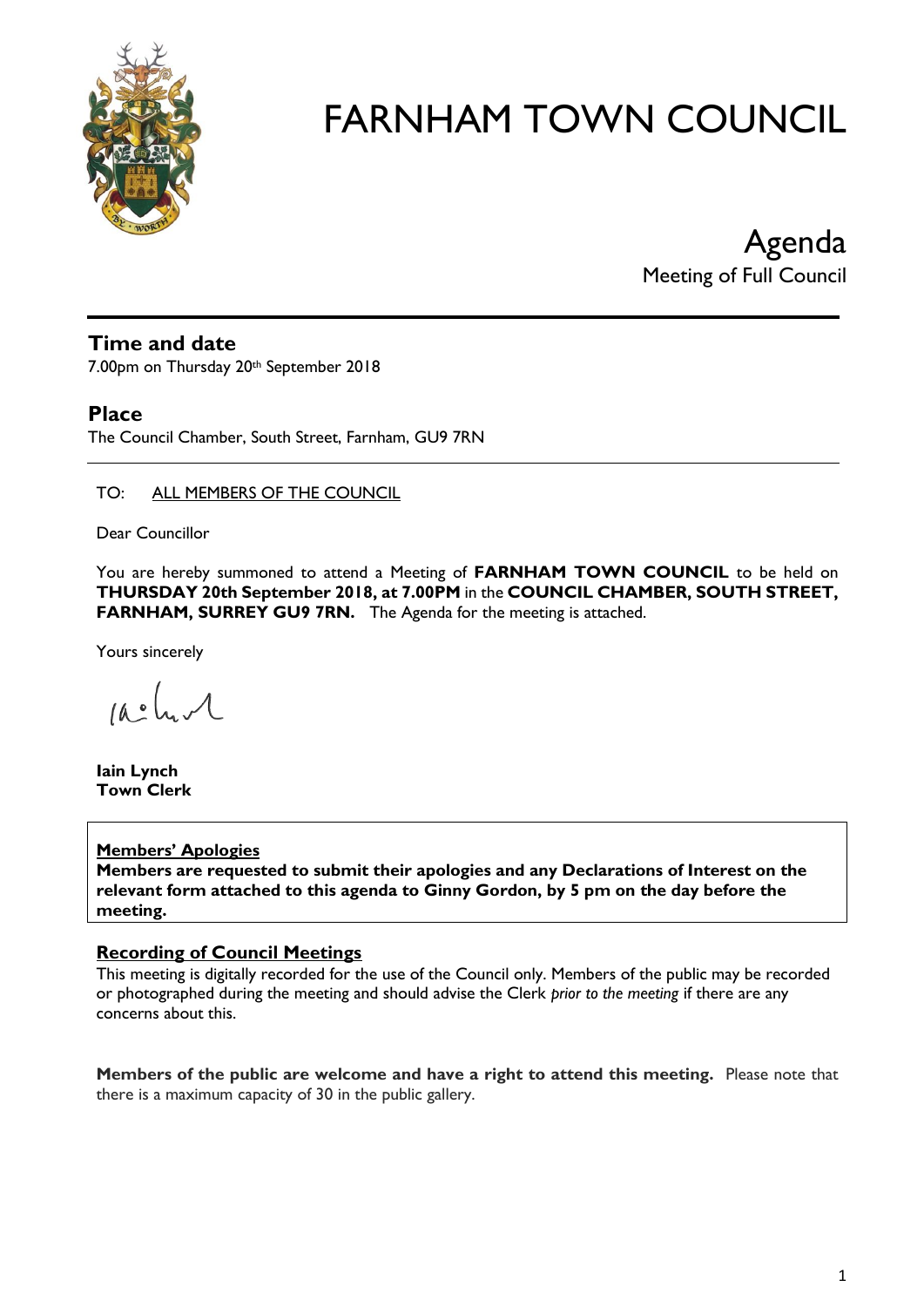

# Disclosure of Interests Form

Notification by a Member of a disclosable pecuniary interest in a matter under consideration at a meeting (Localism Act 2011).

*Please use the form below to state in which Agenda Items you have an interest.* 

*If you have a disclosable pecuniary or other interest in an item, please indicate whether you wish to speak (refer to Farnham Town Council's Code of Conduct for details)*

As required by the Localism Act 2011, I hereby declare, that I have a disclosable pecuniary or personal interest in the following matter(s).

FULL COUNCIL:

<sup>th</sup> September 2018

Name of Councillor ……………………………………………………

|                          | <b>Nature of interest (please)</b><br>tick/state as appropriate)                                   |              |                                                                           |
|--------------------------|----------------------------------------------------------------------------------------------------|--------------|---------------------------------------------------------------------------|
| Agenda<br><b>Item No</b> | I am a<br><b>Waverley</b><br><b>Borough</b><br>Councillor /<br><b>Surrey County</b><br>Councillor* | Other reason | <b>Type of interest</b><br>(disclosable pecuniary or<br>Other) and reason |
|                          |                                                                                                    |              |                                                                           |
|                          |                                                                                                    |              |                                                                           |
|                          |                                                                                                    |              |                                                                           |
|                          |                                                                                                    |              |                                                                           |
|                          |                                                                                                    |              |                                                                           |

# \* Delete as appropriate

k:\COMMITTEES\Interests Forms\Declaration of Interests Form Jun 12 A4.doc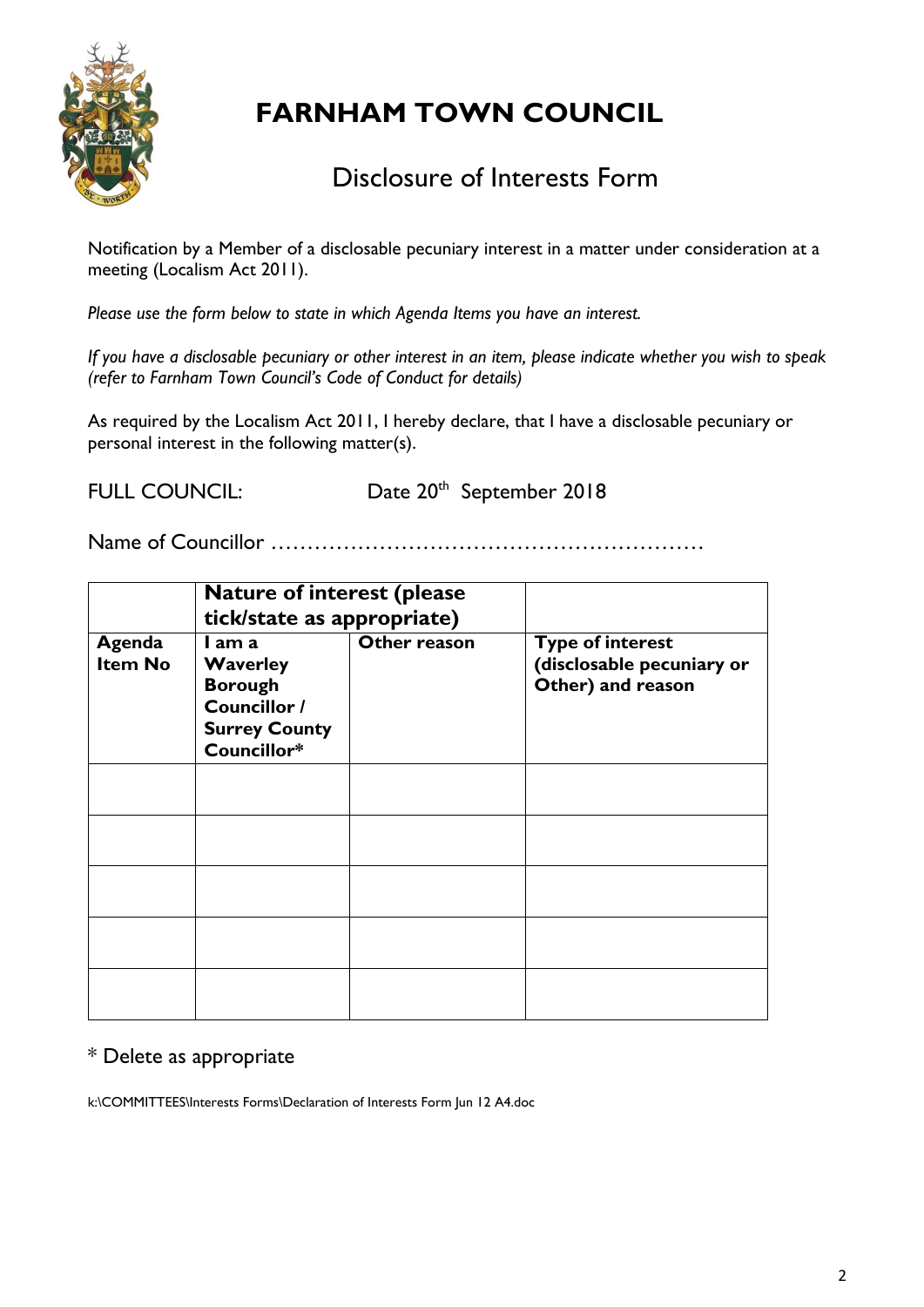

Agenda Full Council

## **Time and date**

7.00pm on Thursday 20th September 2018

# **Place**

The Council Chamber, South Street, Farnham

Prior to the start of the meeting prayers will be said by the Revd Conrad Hicks of the Farnham Spire Church.

Inspector Gary Smith of Surrey Police's Waverley Safer Neighbourhood Team has been invited to speak to Council prior to the meeting.

#### **1 Apologies**

To receive apologies for absence.

#### **2 Disclosure of Interests**

To receive from members, in respect of any items included on the agenda for this meeting, disclosure of any disclosable pecuniary or other interests, or of any gifts and hospitality, in line with the Town Council's Code of Conduct.

*NOTES:*

- *(i) The following councillors have made a general non-pecuniary interest declaration in relation to being councillors of Waverley Borough Council: Cllrs Beaman, Cockburn, Fraser, Frost, Hargreaves, Hill, Hodge, Macleod, Mirylees, Potts, and Ward.*
- *(ii) The following councillor has made a general non-pecuniary interest declaration in relation to being a councillor of Surrey County Council: Cllr Macleod*
- *(iii) Members are requested to make declarations of interest, on the form attached, to be returned to ginny.gordon@farnham.gov.uk by 5pm on the day before the meeting.*

*Members are reminded that if they declare a pecuniary interest they must leave before any debate starts unless dispensation has been obtained.*

#### **3 Minutes Appendix A**

To agree the Minutes of the meeting held on August 16th 2018

#### **4 Questions and Statements by the Public**

In accordance with Standing Order 10.1, the Town Mayor will invite members of the public present to ask questions or make statements.

At the discretion of the Town Mayor, those members of the public, **residing or working** within the Council's boundary, will be invited to make representations or ask questions in respect of the business on the agenda, or other matters not on the agenda, for a maximum of 3 minutes per person or 20 minutes overall.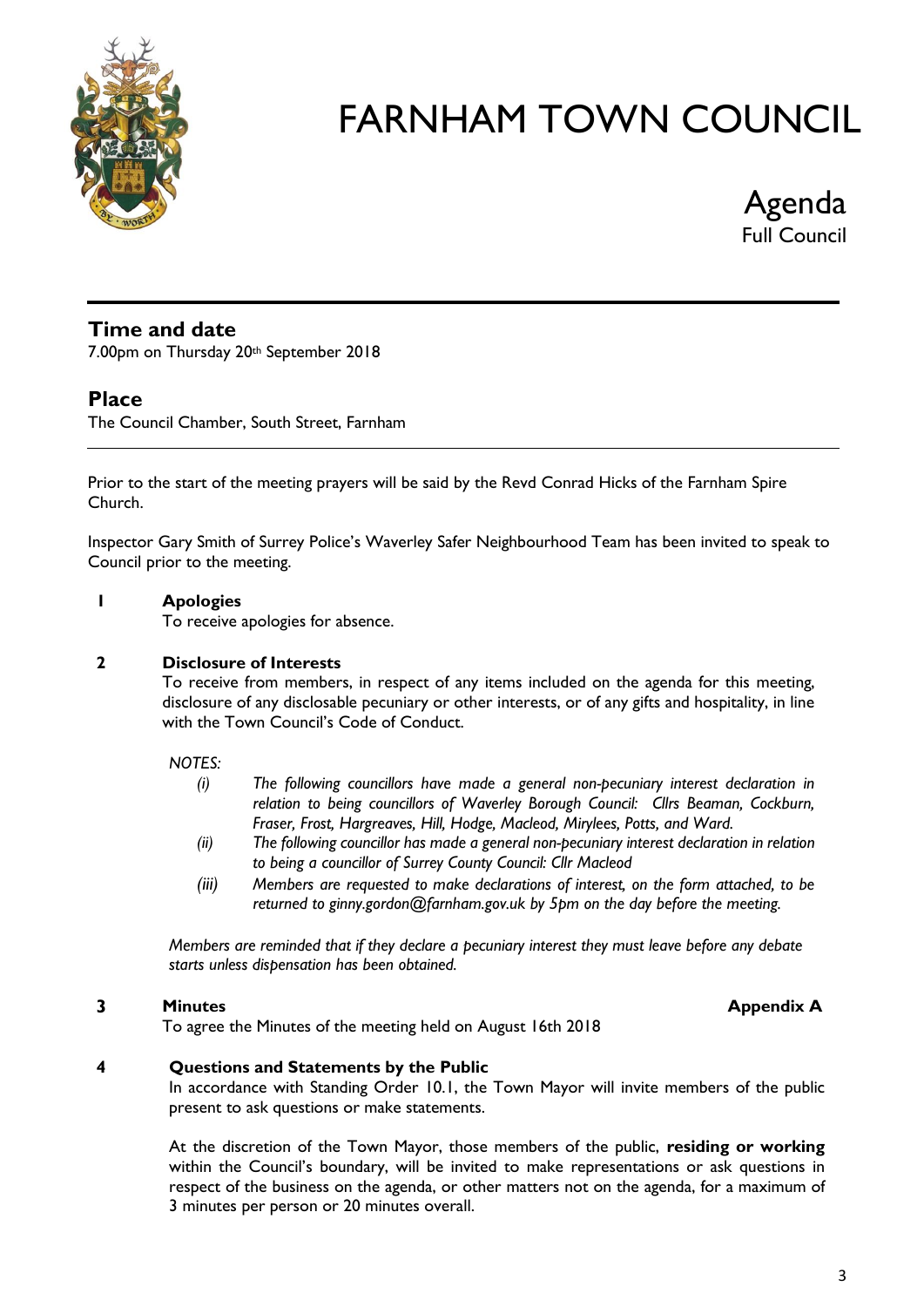#### **5 Town Mayor's Announcements**

To receive the Town Mayor's announcements.

#### **6 Questions by Members**

To receive any questions by Members in accordance with Standing Order 9.

### **Part 1 – Items for Decision**

#### **7 Working Group Notes**

To receive the notes and any recommendations of the following Working Groups:

- i) Tourism and Events held on 4<sup>th</sup> September 2018 **Appendix B**
- ii) Community Enhancement held on 5<sup>th</sup> September 2018 **Appendix C**
- iii) Cemeteries and Appeals held on 6<sup>th</sup> September 2018 **Appendix D**
- iv) Strategy and Finance held on 11<sup>h</sup> September 2018 **Appendix E**

#### **8 Planning & Licensing Applications Appendix F, G**

- i) To receive the minutes of the Planning & Licensing Consultative Group held on 3<sup>rd</sup> September 2018 and 17<sup>th</sup> September 2018.
- ii) To consider any significant Planning Applications.

# **Part 2 – Items to Note**

#### **9 Actions taken under Scheme of Delegation**

- Appointment of Aecom to undertake HRA for Farnham Neighbourhood Plan.
- Creation of an account to process childcare vouchers for eligible staff under the government scheme

#### **10 Reports from other Councils**

To receive from Councillors any updates on matters affecting Farnham from Waverley Borough Council and Surrey County Council.

#### **11 Reports from Outside Bodies**

To receive from Members any verbal reports on Outside Bodies.

#### **12 Date of next Meetings**

To note the date of the next normal meeting as Thursday  $1st$  November 2018 To agree the proposed Extraordinary meeting of Council to adopt the Regulation 15 Neighbourhood Plan as 22nd October 2018.

### **Part 3 – Confidential Items**

#### **13 Exclusion of the Press and Public (if required)**

TO PASS A RESOLUTION to exclude members of the public and press from the meeting at Part 3 of the agenda in view of any confidential items under discussion.

\* \* \* \* \* \* \* \* \* \* \* \* \* \* \*

#### **Council Membership:**

Councillors: David Attfield (Mayor), Paula Dunsmore (Deputy Mayor), David Beaman, Carole Cockburn, John Scotty Fraser, Mrs Pat Frost, , Jill Hargreaves , George Hesse, Stephen Hill, Mike Hodge, Sam Hollins-Owen, Mike Hyman, Andy Macleod, Kika Mirylees, Julia Potts, Susan Redfern, Jeremy Ricketts, John Ward,

Note: The person to contact about this agenda and documents is Iain Lynch, Town Clerk, Farnham Town Council, South Street, Farnham, Surrey, GU9 7RN. Tel: 01252 712667.

Distribution: Full agenda and supporting papers to all Councillors (by post)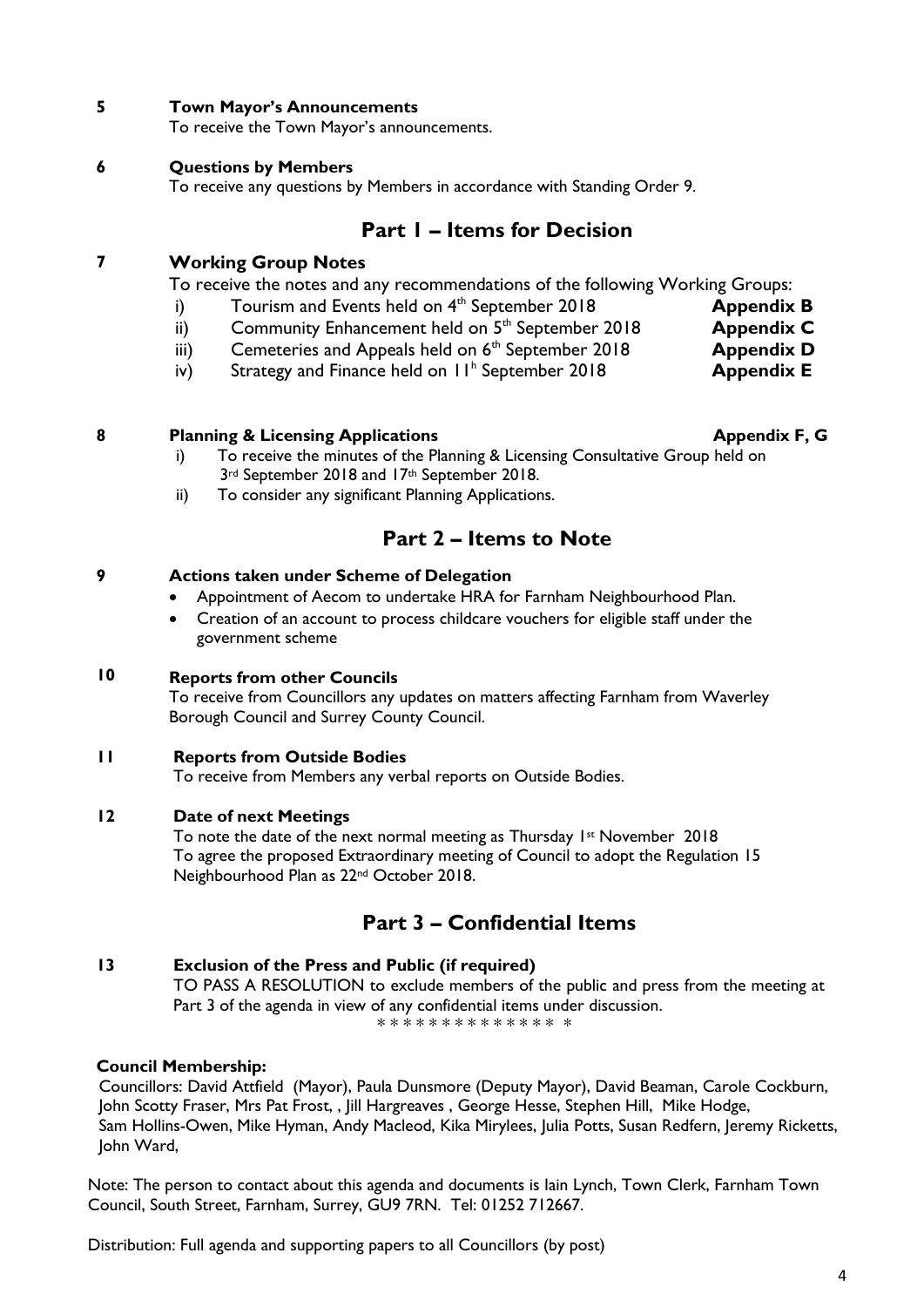



# **Time and date**

7.00pm on Thursday 26th July 2018

# **Place**

The Council Chamber, South Street, Farnham

#### **Councillors**

- \* David Attfield (Mayor of Farnham)
- \* Paula Dunsmore (Deputy Mayor)
- \* David Beaman
- \* Carole Cockburn
- A John Scotty Fraser
- \* Pat Frost
- A George Hesse
- A Jill Hargreaves
- A Stephen Hill
- \* Mike Hodge
- A Sam Hollins-Owen
- \* Mike Hyman
- \* Andy Macleod
- A Kika Mirylees
- A Julia Potts
- \* Susan Redfern
- A Jeremy Ricketts
- John Ward
- \* Present
- A Apologies for absence

#### **Officers Present:**

Iain Lynch (Town Clerk) Iain McCready (Business and Facilities Manager) Jenny de Quervain (Planning and Civic Officer)

Mr Tony Fullwood MRTPI(Planning Advisor)

There were three members of the public in attendance.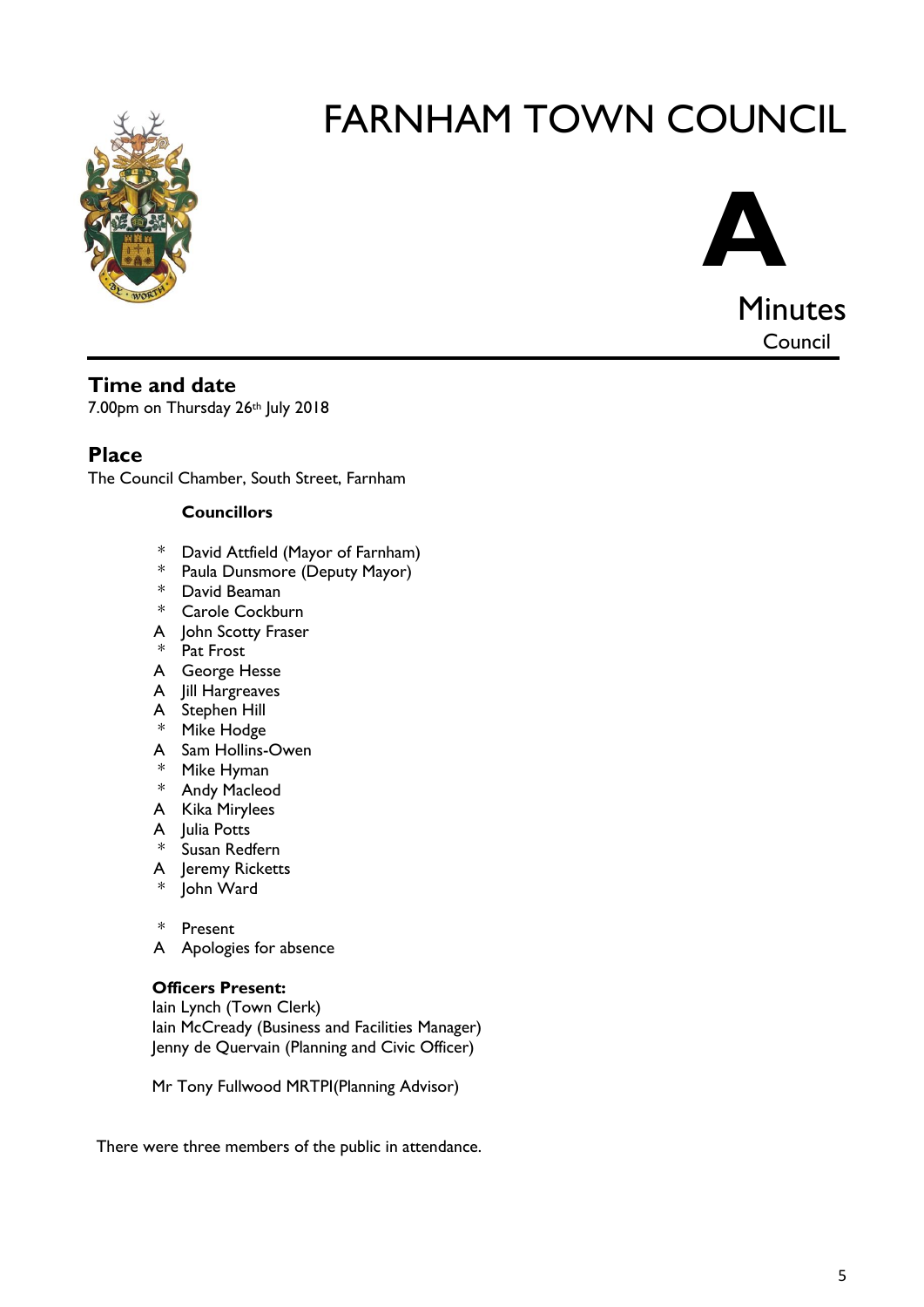#### C058/18 **Apologies for Absence**

Apologies were received from Cllrs Fraser, Hargreaves, Hill, Hollins-Owen, Mirylees, and **Ricketts** 

#### C059/18 **Declarations of interests**

Apart from the standard declarations of personal interest by councillors and by those who were dual or triple hatted by virtue of being elected to Waverley Borough Council or Surrey County Council, there were no disclosures of interest.

#### C060/18 **Minutes**

The Minutes of the Farnham Town Council Meeting held on Thursday 26<sup>th</sup> July 2018 were agreed to be signed by the Mayor as a correct record.

#### C061/18 **Questions and Statements by the Public**

Mr Jerry Hyman asked whether or not it was a good idea to consult on the Neighbourhood Plan which was not compliant with recent rulings. He asked whether the Council accepted that the Sweetman Judgement required an Appropriate Assessment.

In response, Cllr Cockburn advised that the issue would be covered under the Neighbourhood Plan item on the agenda.

#### C062/18 **Town Mayor's Announcements**

The Mayor reported on a number of engagements attended including:

- Attending the President's day at the Rowledge Cricket Club;
- Meeting the business community at a lunch hosted by Best of Farnham;
- Hosting a tea to present Keith Harris with his Services to Farnham Award;
- A visit to Anchorstone Nursing Home.

#### C063/18 **Questions by Members**

There were no questions by members in accordance with Standing Order 9.

#### **Part 1 – Items for Decision**

#### C064/18 **Farnham Neighbourhood Plan Partial Review**

Council received a tabled report (attached at Annex 1 to these minutes) from the meeting of the Strategy & Finance Working Group held prior to Council. The Council's Planning Advisor, Mr Tony Fullwood summarised the position, namely that Farnham had inherited an additional 450 dwellings following Waverley's Local Plan to be provided up to 2032. It was beholden on the Town Council to come forward with proposals to accommodate this development and if it did not through the Neighbourhood Plan, the Borough Council would bring forward Local Plan Part 2 with allocations. In addition, planning decisions would no longer take into account the old Neighbourhood Plan and appeals would be lost.

As part of the process, the Council had prepared a new evidence base on housing (completions and permissions) and commissioned new evidence as well as a call for sites. As a result of a detailed review some 70 sites had been rejected as not being suitable, 5 brownfield sites had been proposed, 1 greenfield and one partially brownfield/greenfield. All sites proposed for adoption were within the Built up Area Boundary (BUAB). It had only been necessary to adjust the BUAB in one area (Green Lane Farm) to reflect a lost appeal decision and the changed status of that land.

Mr Fullwood advised that additional landscape evidence had been commissioned to update the evidence included in Local Plan Part 1and this covered the whole area in more detail. Tis included new areas of high landscape character and sensitivity as shown in the Neighbourhood Plan.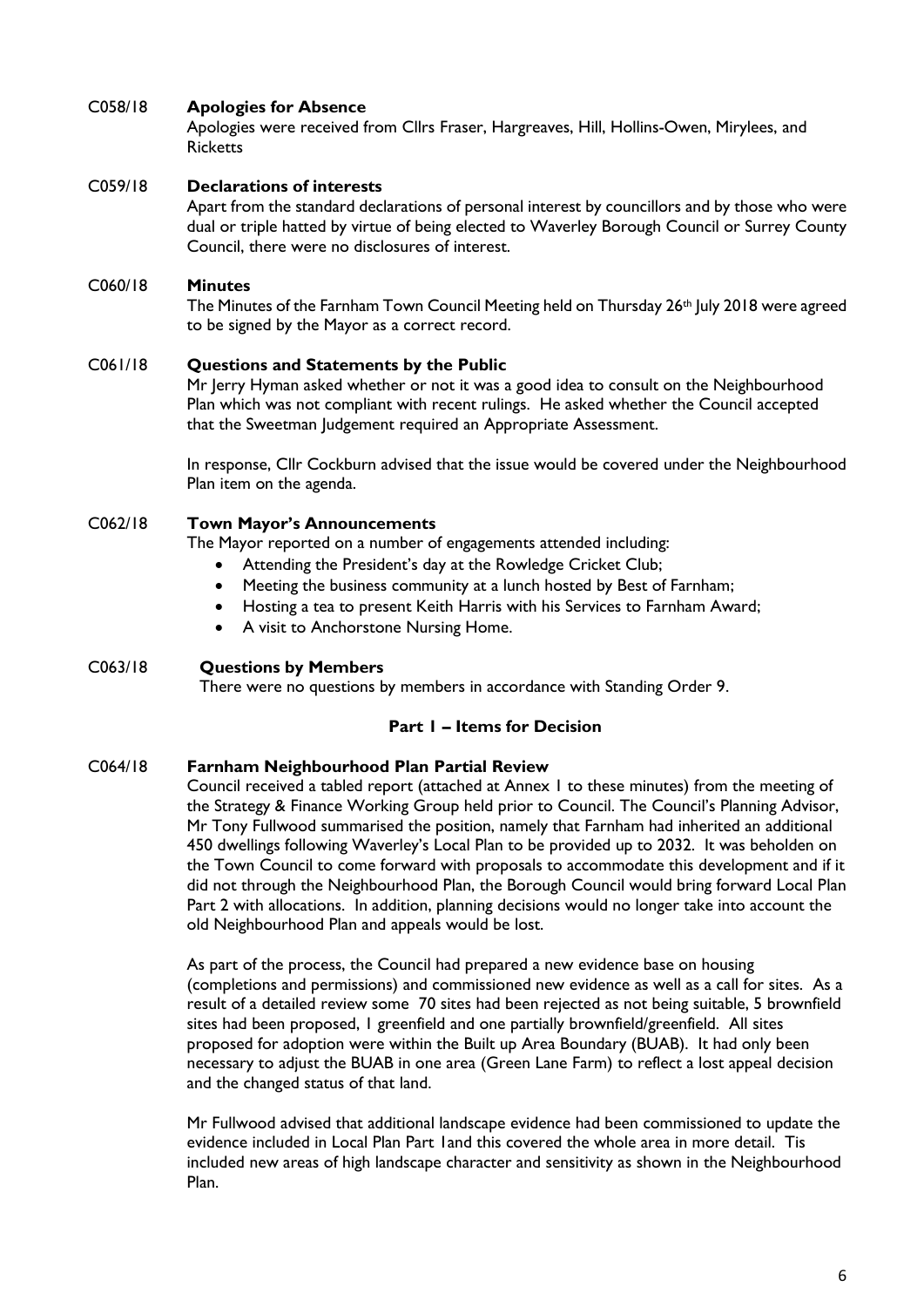As new housing puts pressure on sustainable natural greenspace, two new SANG areas were included in the revised Neighbourhood Plan, at Tongham Road, Runfold and at the Runfold South Quarry.

In summary, Mr Fullwood advised that the planning strategy of the Neighbourhood Plan had been maintained and there were no new policies or deleted policies in the plan. Three policies had been slightly amended to reflect the SANG changes, to include the seven new housing sites and the removal of employment protection for the sawmill site which had been added as a housing site.

The Regulation 14 Neighbourhood Plan draft would be used to consult with the public, Statutory consultees and providers of services over a six week period. The responses would be used to consider if there were any amendments required prior to moving to the Regulation 15 version of the Neighbourhood Plan, and any comments emerging at that stage would be considered by the Independent Examiner.

In response to the question over an Appropriate Assessment, Mr Fullwood advised that the Neighbourhood Plan would require screening report and a full Habitats Regulation Assessment (if required) in line with the Sweetman judgement. This would be submitted as part of the Regulation 15 stage.

Council considered the report from Strategy & Finance and moved to the recommendations.

**It was RESOLVED by 10 votes to 1 that:**

- **1. The minor changes to the plan including updated text and the adjusted Built up Area Boundary to reflect sites already permitted be agreed;**
- **2. The existing policies of the Neighbourhood Plan be confirmed as remaining valid;**
- **3. Council agree that the proposals do not change the nature of the adopted Neighbourhood Plan 2017;**
- **4. The draft pre-submission Neighbourhood Plan and updated evidence base including the Farnham Land Availability Assessment be approved; and**
- **5. The arrangements for the Regulation 14 Consultation be approved.**
- C065/18 Cllr Cockburn said it was appropriate to congratulate Jenny de Quervain who had picked up the work of the Neighbourhood Plan Review and had been an 'absolute treasure'. She also thanked the Town Clerk and the Council's Planning advisor for their support over the years and their ongoing contributions. These thanks were endorsed by the Mayor and Council.

#### **Planning & Licensing Applications**

C066/18 Cllr Hyman introduced the minutes of the Planning & Licensing Consultative Group held on 30<sup>th</sup> July 2018 and 13<sup>th</sup> August 2018 and drew attention to a number of matters where specific representations had been made to the Borough Council.

#### **Part 2 – Items Noted**

C067/18 **Actions under the Scheme of Delegation** The Town Clerk advised that the new vehicle had arrived but officers were in discussion with the supplier over a specification difference.

#### C068/18 **Reports from other Councils**

There were no reports from other councils

#### C069/18 **Reports from Outside Bodies**

There were no reports from representatives on Outside Bodies.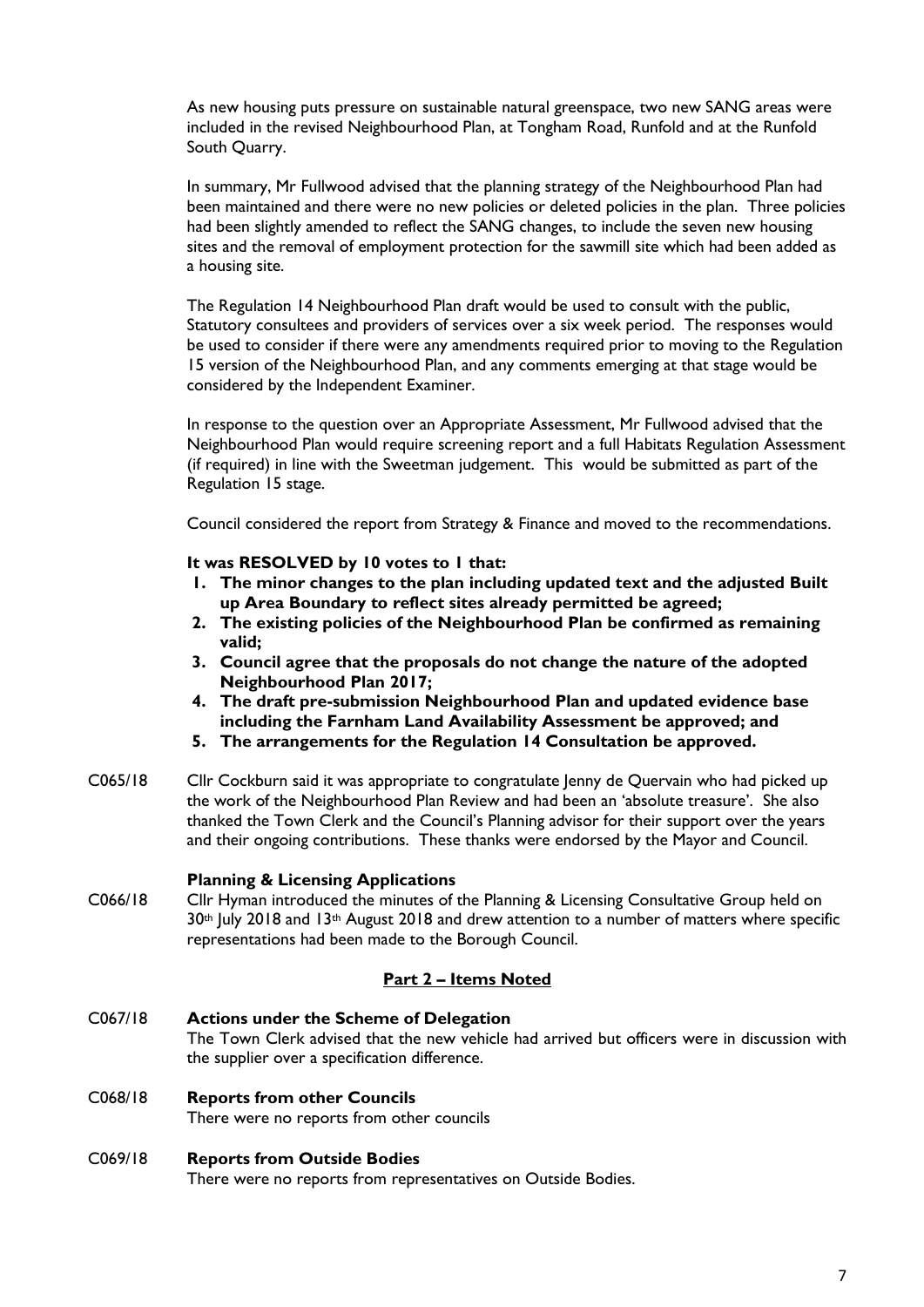#### C070/18 **Date of next meeting**

Members noted that the next scheduled Council Meeting would take place on Thursday 26th September 2018

The Mayor closed the meeting at 7.36.

Date Chairman

Notes written by Iain Lynch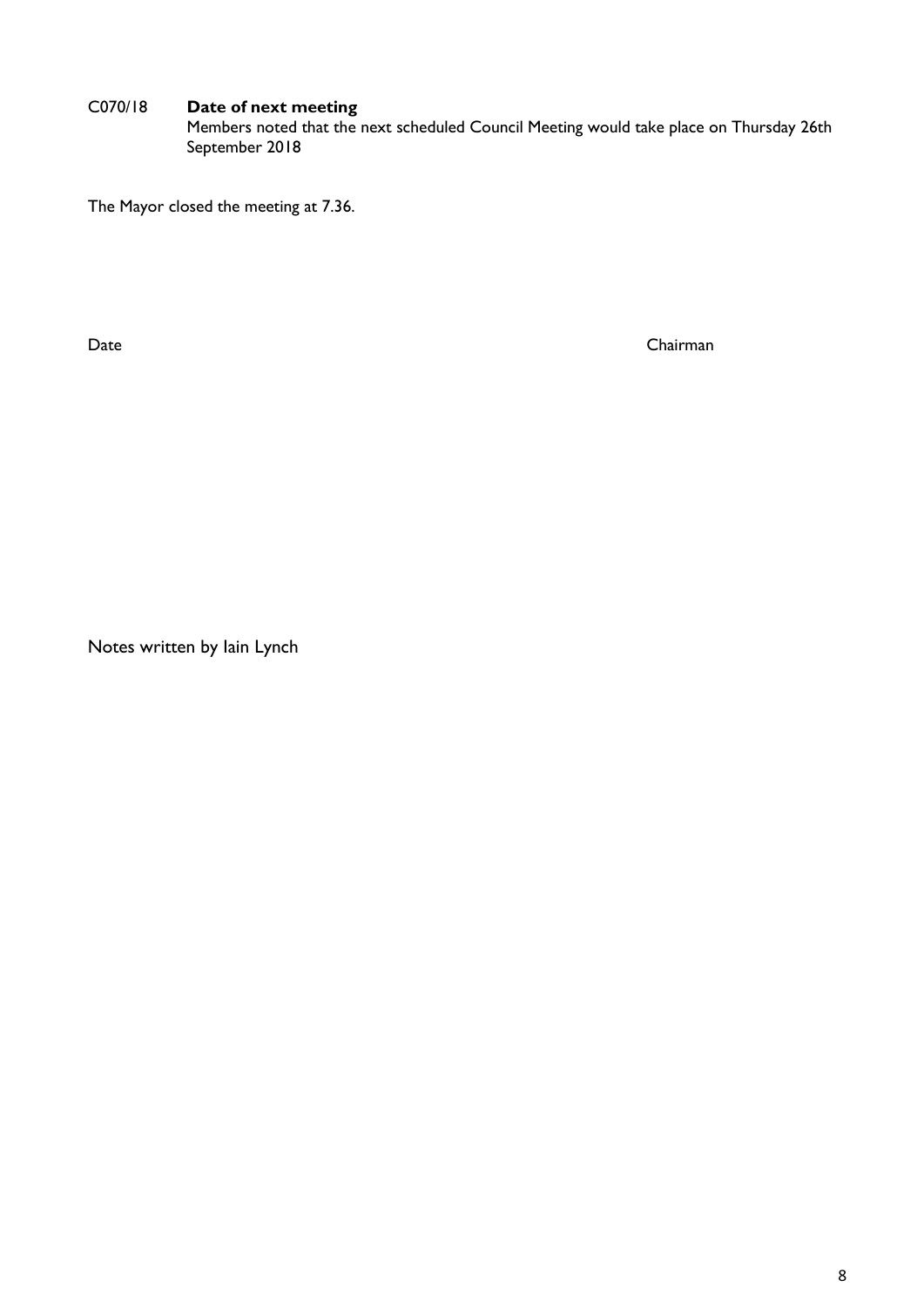

#### **Annex 1 to Minutes** 16th August 2018

# Council

Date: 16th August 2018

# **Farnham Neighbourhood Plan Review**

# **Report of the Strategy & Finance Working Group**

#### **Public Consultation August – September 2018**

#### **a) Introduction**

The Farnham Neighbourhood Plan was adopted by Waverley Borough Council to inform planning policy in July 2017 after the Town and Borough Council successfully defended a legal challenge brought by developers. Thanks to enormous community support of the Farnham Neighbourhood Plan, more than 88% voted 'yes' in the required referendum. Shortly after the Farnham Neighbourhood Plan was adopted, Farnham Town Council was informed by Waverley Borough Council that Farnham needed to accommodate an additional 450 homes before the end of the Waverley Local Plan in 2032.

A call for sites took place in March 2018.

Since then, the Infrastructure Planning Group has worked with the Council's appointed consultant (Mr Tony Fullwood MRTPI) to update the evidence base, complete a new Farnham Housing Land Availability Assessment (FHLAA), review all submitted sites, and finalise the documentation.

Meetings have been held with individual developers and landowners proposing sites where requested, and discussions have taken place with local community groups to explain the process. A newsletter has been issued to describe what has been happening.

On 16th August, Mr Fullwood gave a presentation on the detail of the draft Neighbourhood Plan Review and evidence base in briefing the Strategy & Finance Working Group to which all councillors had been invited. Mr Fullwood explained the process followed in choosing sites that were most appropriate to accommodate the housing numbers. He also responded to questions on a range of topics including health and air quality impacts, appropriate assessments and the updated Landscape Character Assessment.

#### **a) Options**

The Options consultation is also known as the Regulation 14 consultation or pre-submission consultation.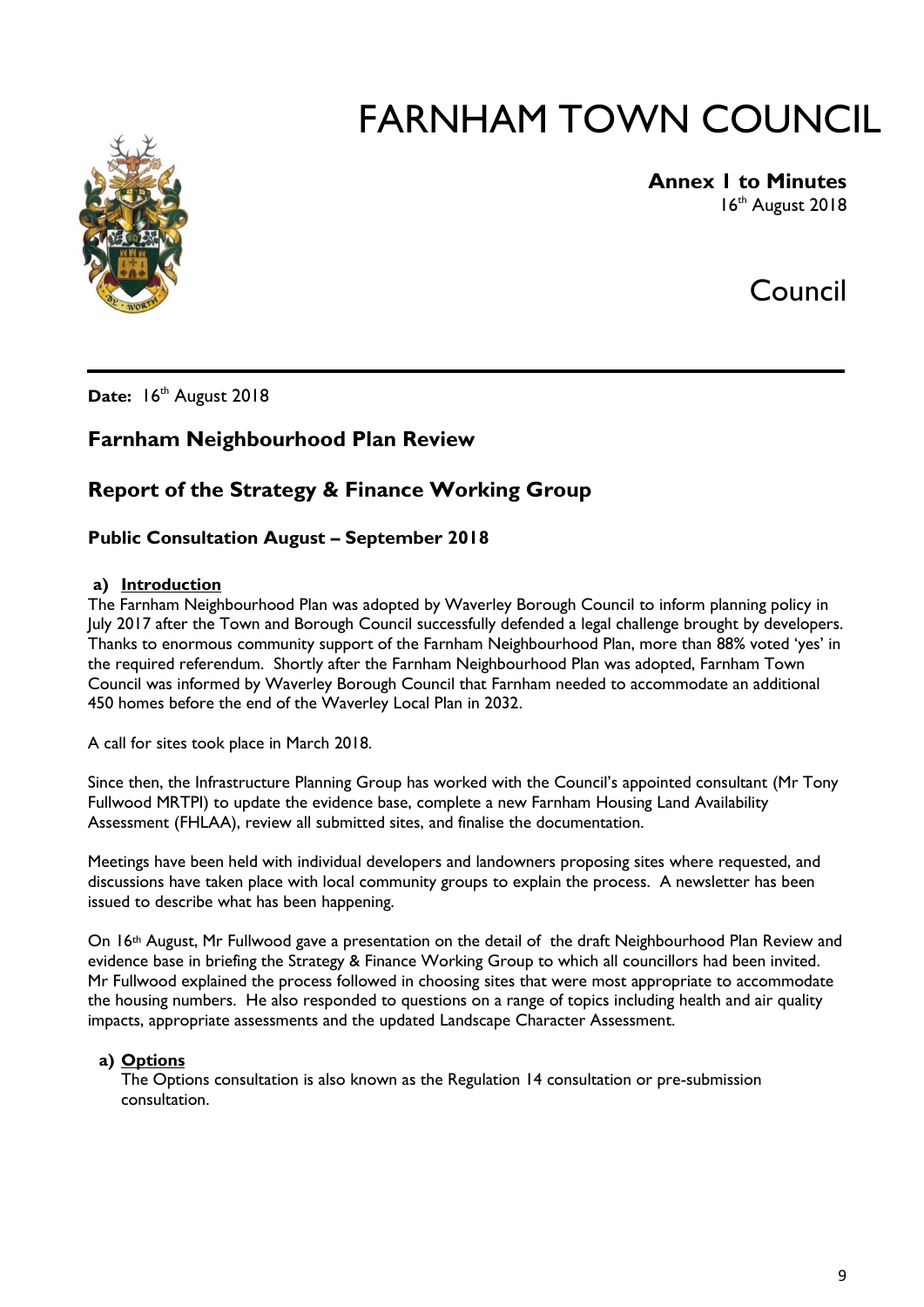Before submitting the plan, the Town Council must:

"(a) publicise, in a manner that is likely to bring it to the attention of people who live, work or carry on business in the neighbourhood area—

- (i) details of the proposals for a neighbourhood development plan;
- (ii) details of where and when the proposals for a neighbourhood development plan may be inspected;
- (iii) details of how to make representations; and
- (iv) the date by which those representations must be received, being not less than 6 weeks from the date on which the draft proposal is first publicised;
- (b) consult any consultation body referred to in paragraph 1 of Schedule 1 whose interests the qualifying body considers may be affected by the proposals for a neighbourhood development plan; and
- (c) send a copy of the proposals for a neighbourhood development plan to the local planning authority." *The Neighbourhood Planning (General) Regulations 2012.*

#### **b) Draft Pre-Submission Plan**

Attached at Annex (1) to this report is the draft of the pre-submission Neighbourhood Plan Review for Farnham (Regulation 14 Plan).

The Plan has only minor amendments from the adopted Neighbourhood Plan, being updated to reflect factual changes (eg Plan is now 'Made', minor adjustments to reflect the new housing target to 2032 (date adjusted to reflect Local Plan end date); reference to the Waverley Abbey Conservation Area that was inadvertently omitted in the made Neighbourhood Plan is now included; and minor amendments have been made to the Built up Area Boundary to reflect permissions granted since the Plan was revised).

There are no changes which affect the nature of the plan.

The main purpose of the Partial Review of the Neighbourhood Plan is to make provision for the 450 new homes required in order that the local community is able to choose where the development should take place.

The additional sites proposed have been reviewed in detail to identify those which best fit with the Neighbourhood Plan with the objective of continuing to develop within the Built Up Area Boundary rather than on greenfield sites within the countryside wherever possible. Sites submitted from the Farnham call for sites 2018; sites rejected as unsuitable in the 2014 FHLAA which have continued to be promoted; and sites submitted to Waverley in its call for sites have all been reviewed.

The Farnham Land Availability Assessment (FHLAA) has been updated as part of the evidence base (August 2018) for the Neighbourhood Plan following the same robust methodology examined as part of the Adopted Neighbourhood Plan.

The FHLAA is divided into four annexes as follows:

- Appendix 1 Rejected sites (not meeting criteria or already developed)
- Appendix 2 Assessed Sites included as Housing Options 2018
- Appendix 3 Sites not included 2018
- Appendix 4: 2017 Made Neighbourhood Plan Allocations with Planning Permission

Prior to the Regulation 15 assessment, the evidence base will include an updated Habitats Regulations Assessment in addition to the updated Landscape and Character Assessment; and the updated Sustainability Appraisal following the Sweetman Judgement and in line with Natural England Guidance.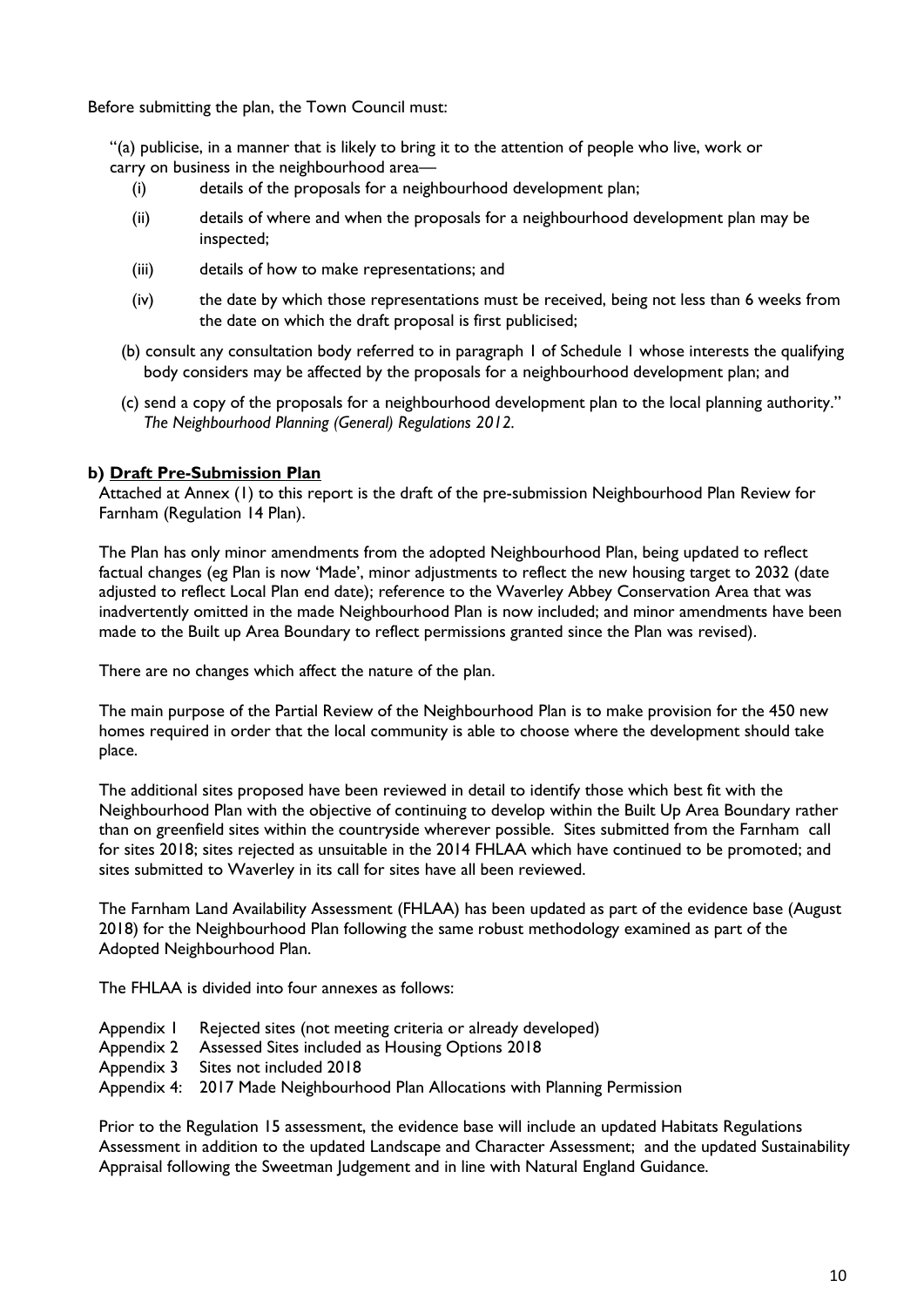#### **c) Neighbourhood Plan Policies**

The Farnham Neighbourhood Plan Policies continue to be:

#### **Environment**

Policy FNP1 Design of New development and Conservation Policy FNP2 Farnham Town Centre Conservation Area and its setting Policy FNP3 Shop Fronts within Farnham Town Centre Conservation Area and its setting Policy FNP4 Advertisements Policy FNP5 Great Austins Conservation Area and its setting Policy FNP6 Wrecclesham Conservation Area and its setting Policy FNP7 Old Church Lane Conservation Area and its setting Policy FNP8 South Farnham Arcadian Areas Policy FNP9 Buildings of Local Merit (undesignated heritage Assets) Policy FNP10 Protect and Enhance the Countryside Policy FNP11 Preventing Coalescence between Farnham and Aldershot; Badshot Lea and Weybourne; Rowledge and Wrecclesham; Rowledge and Boundstone and Rowledge and Frensham Policy FNP12 Thames Basin Heaths Special Protection Area (SPA) Policy FNP13 Protect and Enhance Biodiversity

#### **Housing**

Policy FNP14 Made Neighbourhood Plan (2017) Housing Site Allocations Policy FNP15 Small Scale dwellings Policy FNP16 Building Extensions Within and Outside the Built up Area Boundary

#### **Business**

Policy FNP17 Land for Business Policy FNP18 Business Site Allocation - Land at Water Lane Policy FNP19 Enterprise and Incubation Hub at the University of the Creative Arts Policy FNP20 Rural Buildings for Business and Tourist uses

#### **Farnham Town Centre and Local Centres**

Policy FNP21 East Street, South Street and Dogflud Way Policy FNP22 The Woolmead Policy FNP23 Farnham Town Centre Policy FNP24 Neighbourhood Centres Policy FNP25 Public Houses

#### **Leisure and Wellbeing**

Policy FNP26 Sites for New outdoor Sports Facilities and other Greenspace uses Policy FNP27 Public open Space Policy FNP28 Indoor Sports Facilities

Policy FNP29 Protection of Cultural Facilities and Community Buildings

#### **Infrastruture**

Policy FNP30 Transport impact of development Policy FNP31 Water and Sewerage infrastructure Capacity Policy FNP32 Securing infrastructure

#### **d) Supporting Documentation**

The FHLAA (made up of annexes 1-4) illustrates the context and constraints (where relevant) of each potential site and the criteria for assessment is as follows:

| Site Area (hectares) |
|----------------------|
| WBC Reference        |
| Current Use          |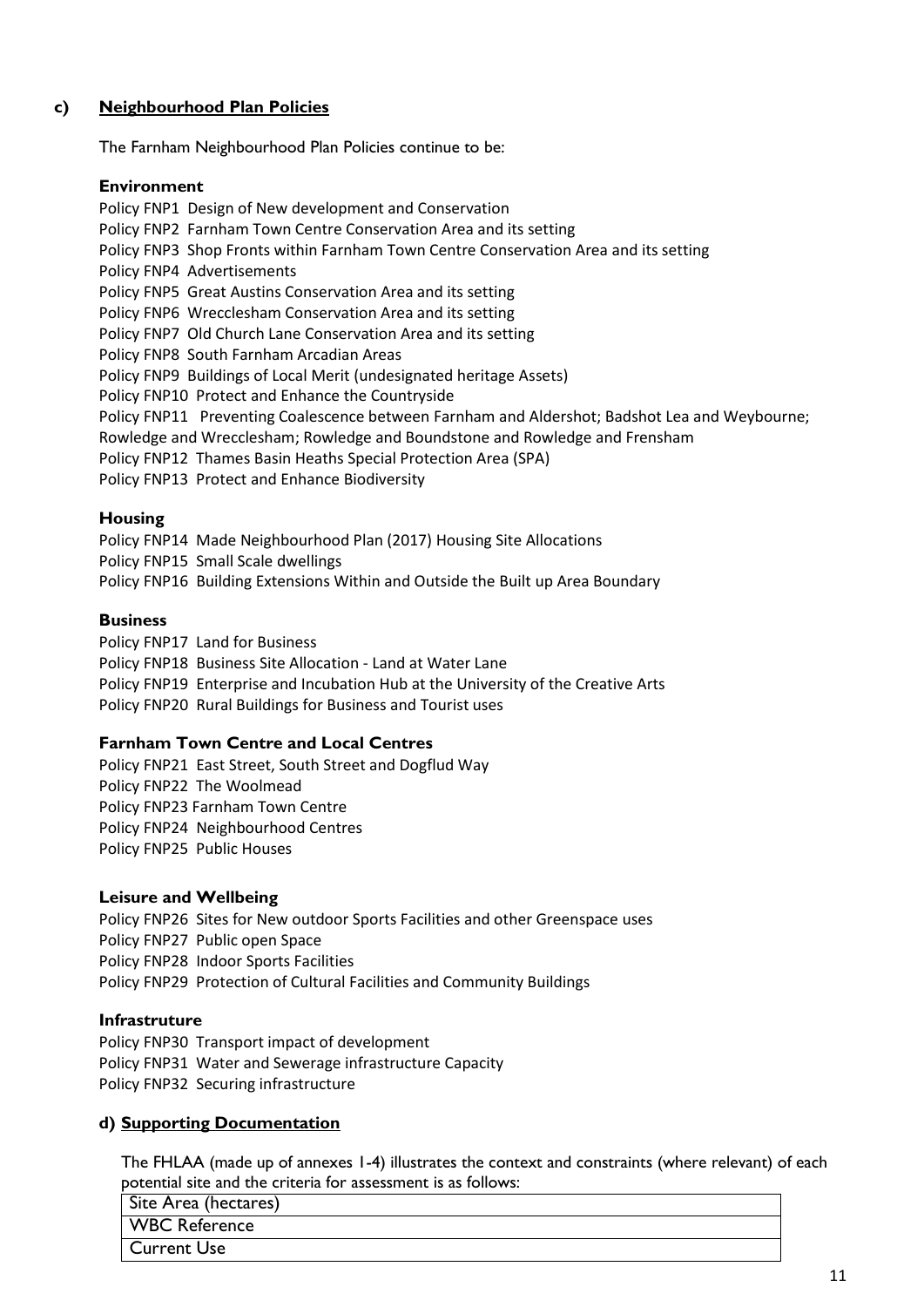| Site description (brownfield/ greenfield; topography; boundary; trees; neighbouring<br>uses) |
|----------------------------------------------------------------------------------------------|
| Recent planning history                                                                      |
| Within or Outside the Built Up Area Boundary FNP                                             |
| Flood Zone (1,2,3a,3b)                                                                       |
| <b>Within AQMA</b>                                                                           |
| <b>Within Conservation Area</b>                                                              |
| Part of setting of Conservation Area                                                         |
| Part of setting of Listed Building                                                           |
| Part of Setting of Building of Local Merit                                                   |
| Within Site or Area of High Archaeological Potential                                         |
| <b>Character Area (Design Statement)</b>                                                     |
| Within South Farnham Arcadian Area                                                           |
| Within the Historic Old Park                                                                 |
| Within public open space                                                                     |
| Owner                                                                                        |
| Within 5km of Thames Basin Heaths SPA                                                        |
| Within 5km of Wealden Heaths I SPA (None of Farnham NP Area is within 400m of                |
| the boundary of the Wealden Heaths Phase I and Phase II SPAs)                                |
| Within or adjoining SSSI                                                                     |
| Within or adjoining Site of Nature Conservation Importance                                   |
| Within a Biodiversity Opportunity Area (BOA)                                                 |
| <b>Within Surrey Hills AONB</b>                                                              |
| <b>Within AONB Candidate Area</b>                                                            |
| Farnham Town Council Landscape Character Assessment                                          |
| Within gap between Farnham and Aldershot (eLPP2); Badshot Lea and Weybourne;                 |
| Rowledge and Wrecclesham; Rowledge and Boundstone and Rowledge and                           |
| Frensham                                                                                     |
| Within or adjoins ancient woodland                                                           |
| Impact of development on landscape                                                           |
| Proximity to Town Centre (metres)                                                            |
| Proximity to Local Centre (metres)                                                           |
| Proximity to Primary School (metres)                                                         |
| Proximity to Secondary School (metres)                                                       |
| Proximity to GPs/ Medical Centre (metres)                                                    |
| Proximity to bus stop (metres)                                                               |
| Proximity to Farnham train station (metres)                                                  |
| Suitable access to road                                                                      |
| Confirmed through call for sites and information from land owners                            |
| Economic viability and marketability of the site                                             |
| SANG available to support delivery of housing                                                |
| Summary of Assessment (Site suitability/ availability and achievability for allocation)      |
| Approximate Density (Dwellings per hectare)                                                  |
| Approximate Number of Dwellings (net)                                                        |
| Delivery (First 4 years; 5-10 years; 10-15 years)                                            |

# **e) Consultation**

The pre-submission options consultation on the Regulation 14 Plan seeks to test the public's support of the proposed housing sites and gives the opportunity for any other comments on the Neighbourhood Plan Review.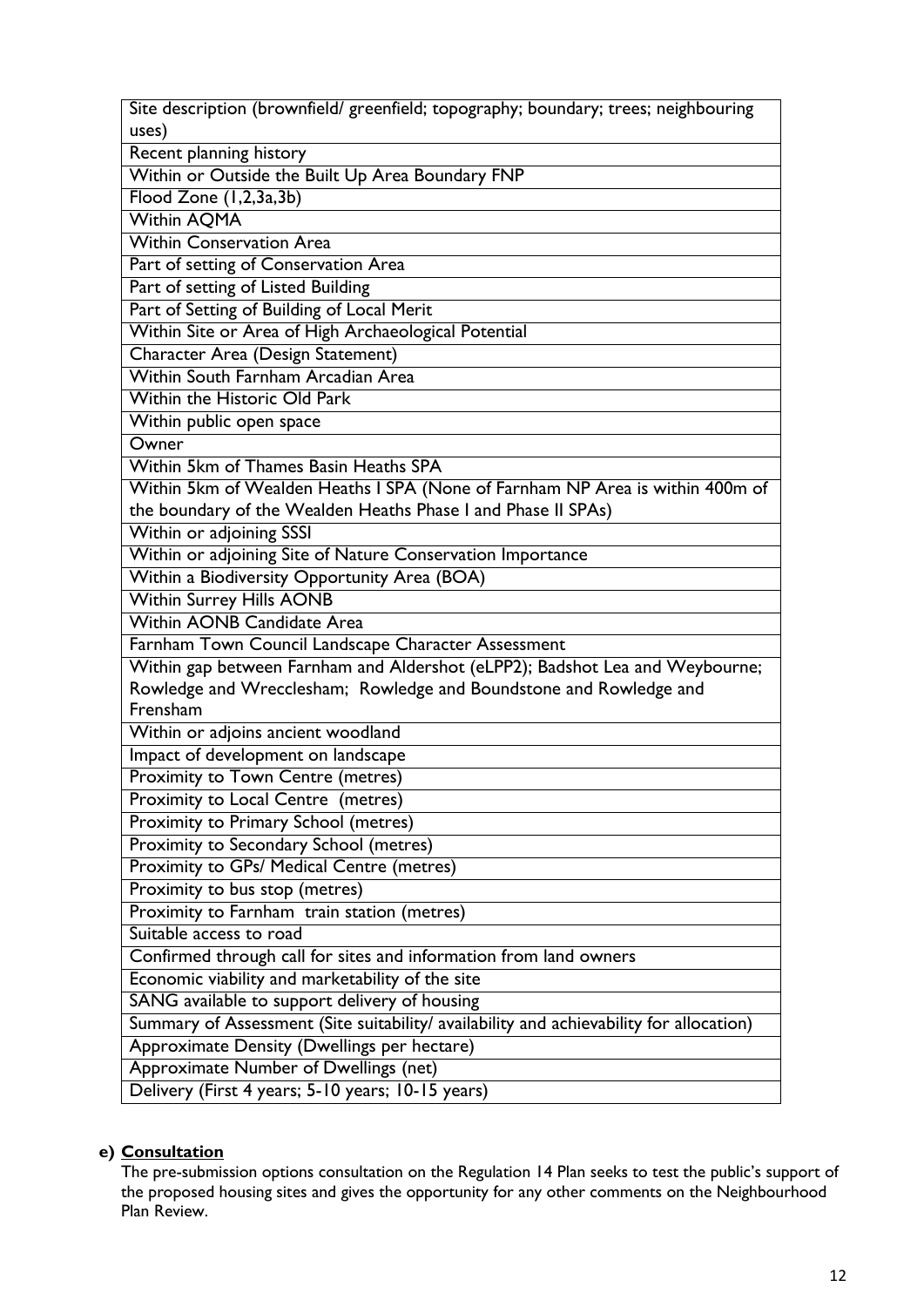It would be supported by a wide-ranging communication strategy that makes direct contact with the electorate and stakeholders.

Methods of engagement will include:

- Community notices
- A public roadshow, visiting locations across the town
- Promotional articles in local publications and event brochures
- Social media (Facebook and Twitter)
- Direct contact with interested parties
- Talks at local resident association meetings
- Email bulletins

The consultation is scheduled to run from 17<sup>th</sup> August to 30<sup>th</sup> September 2018

#### **f) Nature of Changes to the Plan**

In modifying the Neighbourhood Plan, Council needs to consider the proposed changes and whether they are so substantial as to change the nature of the Plan prior to consultation and give reasons. The Strategy & Finance Working Group believes the changes proposed are minor and do not materially affect the policies in the plan or the nature of the Plan.

#### **Reasons**

- The Neighbourhood Plan is incorporating minor text updates and changes to reflect what has happened and permissions granted since the Made Neighbourhood Plan was prepared and adopted.
- The end date has been harmonised with the Waverley Local Plan for consistency;
- Allocating new sites to meet the new housing target of an additional 450 homes does not change the nature of the plan.

#### **g) Steps following the Consultation**

Once consultation comments have been received, they will be analysed and reported into Farnham Town Council to see if any changes to the Draft Neighbourhood Plan 2018 or to the proposed sites should be made.

A Regulation 15 Neighbourhood Plan will then be submitted to Waverley Borough Council for a further period of Consultation prior to an Independent Examiner being appointed to test whether the plan meets the basic conditions and other relevant legal requirements.

If Waverley Borough Council and the Independent Examiner agree that the changes proposed in the Review of the Neighbourhood Plan do not change the nature of the Plan, then a referendum will not be required.

#### **Strategy & Finance Recommendations to Council**

**The Strategy & Finance Working Group recommend that:**

- **a) The minor changes to the plan including updated text and the adjusted Built up Area Boundary to reflect sites already permitted be agreed;**
- **b) The existing policies of the Neighbourhood Plan be confirmed as remaining valid;**
- **c) Council agree that the proposals do not change the nature of the adopted Neighbourhood Plan 2017;**
- **d) The draft pre-submission Neighbourhood Plan and updated evidence base including the Farnham Land Availability Assessment be approved; and**
- **e) The arrangements for the Regulation 14 Consultation be approved.**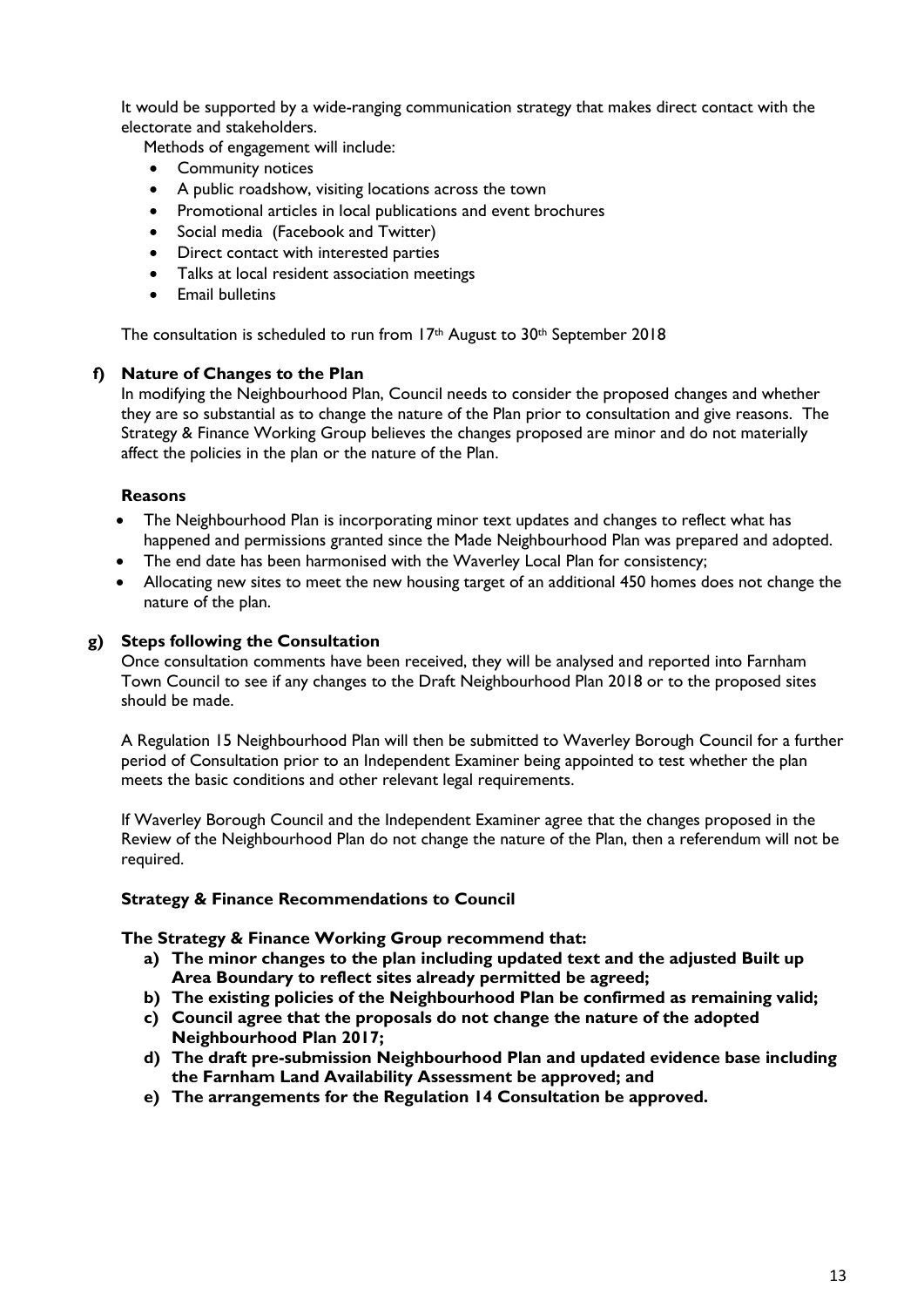



# **Notes Tourism & Events Working Group**

#### **Time and date** 10am on Tuesday 4 September 2018

### **Place**

Town Clerk Office, Council Offices, South Street, Farnham

| <b>Attendees:</b>        | Councillors D Beaman, C Cockburn, J Hargreaves, A Macleod, S Hill,<br>M Hodge and K Mirylees |
|--------------------------|----------------------------------------------------------------------------------------------|
| <b>Officers Present:</b> | lain Lynch (Town Clerk), Sophie Walker (Events Manager)                                      |

**1. Apologies**

No apologies of absence were received.

#### **2. Notes of the last meeting**

The notes of the meeting of 23 June 2018 were agreed as an accurate record.

#### **3. Disclosure of Interests**

There were no disclosures of interest.

#### **4. Recent Events**

| <b>POINTS</b>                                                                                                                                                                                                                                                                                                                                                                                                                                                                                                                                                                           | <b>ACTION</b>                                                      |
|-----------------------------------------------------------------------------------------------------------------------------------------------------------------------------------------------------------------------------------------------------------------------------------------------------------------------------------------------------------------------------------------------------------------------------------------------------------------------------------------------------------------------------------------------------------------------------------------|--------------------------------------------------------------------|
| <b>Music in the Meadow:</b><br>Members received a review of the recent MITM summer<br>events. In the main it was agreed that the 2018 summer<br>programme had been a success. Members discussed ways to<br>improve the sound quality especially during the public<br>announcements. It was agreed to revisit the existing PA system<br>and consider fixed speakers to the bandstand for 2019.                                                                                                                                                                                           | Events Manager to begin<br>arrangements for the 2019<br>programme. |
| It was also noted that during the course of the summer<br>programme, one event was cancelled and two were relocated<br>to The Vineyard due to poor weather conditions. Members<br>discussed the significant reduction in attendance during<br>inclement weather, even with a relocation to The Vineyard.<br>Members agreed a 24-hour notice of event cancellation was<br>required due to poor weather and The Vineyard would be used<br>as a venue for Music in the Vineyard only. The Events Manager<br>to discuss cost implications with the relevant entertainment<br>and charities. |                                                                    |
| Carnival:                                                                                                                                                                                                                                                                                                                                                                                                                                                                                                                                                                               |                                                                    |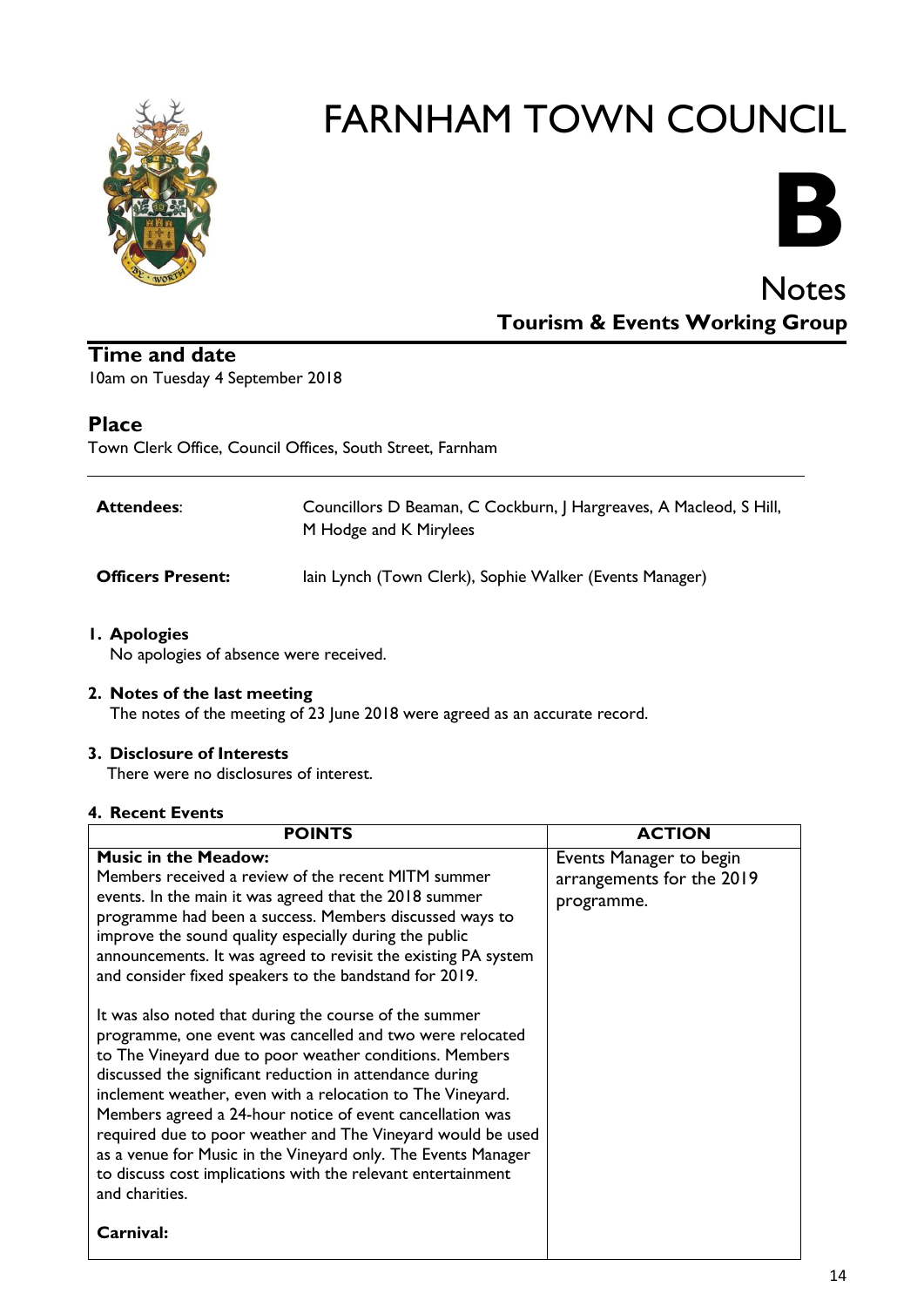| Members received a review of the 2018 Carnival, which          |                               |
|----------------------------------------------------------------|-------------------------------|
| Farnham Town Council invest in each year. Members briefly      |                               |
| discussed an incident which had received complaints            |                               |
| afterwards. The Town Clerk provided an update that a meeting   |                               |
| had taken place with the Lions Club as an appropriate response |                               |
| to mitigate any such incidents in the future. Members noted    |                               |
| that parade marshals would be in place for 2019 to review      |                               |
| floats before they participated.                               |                               |
|                                                                |                               |
| <b>Cycle Races:</b>                                            |                               |
| Members briefly discussed the recent Cycle Races and Farnham   | Town Clerk to include in 2019 |
| Town Council's ongoing support of these. It was agreed that    | budget                        |
| ongoing support and investment should be made towards the      |                               |
| Children's Cycle Race.                                         |                               |
|                                                                |                               |

# **5. Forthcoming Events**

| <b>POINTS</b>                                                                                                                                                                                                                                                                                                                                                                                                                                                                                                                                                                                                                                                                                                                                                                                                                                                                                             | <b>ACTION</b>                                                                                                                                  |
|-----------------------------------------------------------------------------------------------------------------------------------------------------------------------------------------------------------------------------------------------------------------------------------------------------------------------------------------------------------------------------------------------------------------------------------------------------------------------------------------------------------------------------------------------------------------------------------------------------------------------------------------------------------------------------------------------------------------------------------------------------------------------------------------------------------------------------------------------------------------------------------------------------------|------------------------------------------------------------------------------------------------------------------------------------------------|
| <b>Gin Festival:</b><br>Members received an update from the Events Manager on plans<br>for the upcoming festival on 14/15 September. It was noted<br>that both days were sold out with over 800 tickets sold.<br>Members noted there had been an increase in gin distillers<br>involved this year with both Great Hall and Cellar Bar being<br>used by distillers, as well as entertainment, a photo booth and<br>some seating. It was noted that this would help to filter the<br>crowd throughout the venue more evenly and avoid big<br>queues. The rooms upstairs; Barley and Tindle would also be<br>used for the Chase Masterclasses and the Distillers Talks.                                                                                                                                                                                                                                      |                                                                                                                                                |
| Members volunteered their support during the event and the<br>Events Manager will circulate proposed staffing list to all<br>Councillors to confirm their attendance.<br>Decorations for the evening were briefly discussed, including<br>bunting, which, for this year the Maltings have requested floral<br>bunting to be used in the place of FTC branded bunting due to<br>the wedding fair Sunday morning. Cllr Cockburn also<br>mentioned white helium balloons as a consideration for décor.<br>The Events Manager will research further and consider as part<br>of the event decoration.                                                                                                                                                                                                                                                                                                          | Events Manager to circulate<br>proposed staffing list to all<br>Councillors.<br>Events Manager to research and<br>purchase decoration options. |
| <b>Food &amp; Drink Festival:</b><br>Plans for the upcoming festival on 30 September were<br>discussed, and members received a copy of the new festival<br>brochure. The Events Manager reported that Farnham Town<br>Council had been inundated with stall applications and plans<br>were progressing well. Cllr Hargreaves queried whether more<br>stall holders positioned in The Borough were possible this year.<br>Town Clerk provided an updated for this year's layout, noting<br>the Principle Sponsor, Wiltshire & Sons would be displaying<br>two vehicles at the event. Members noted a site plan would be<br>confirmed in the coming weeks.<br>Learning points from the 2017 Christmas Market were briefly<br>discussed and members noted a meeting between Farnham<br>Town Council, the Lions Club and Hedgehogs had been<br>arranged to discuss logistics and staffing. The need for clear |                                                                                                                                                |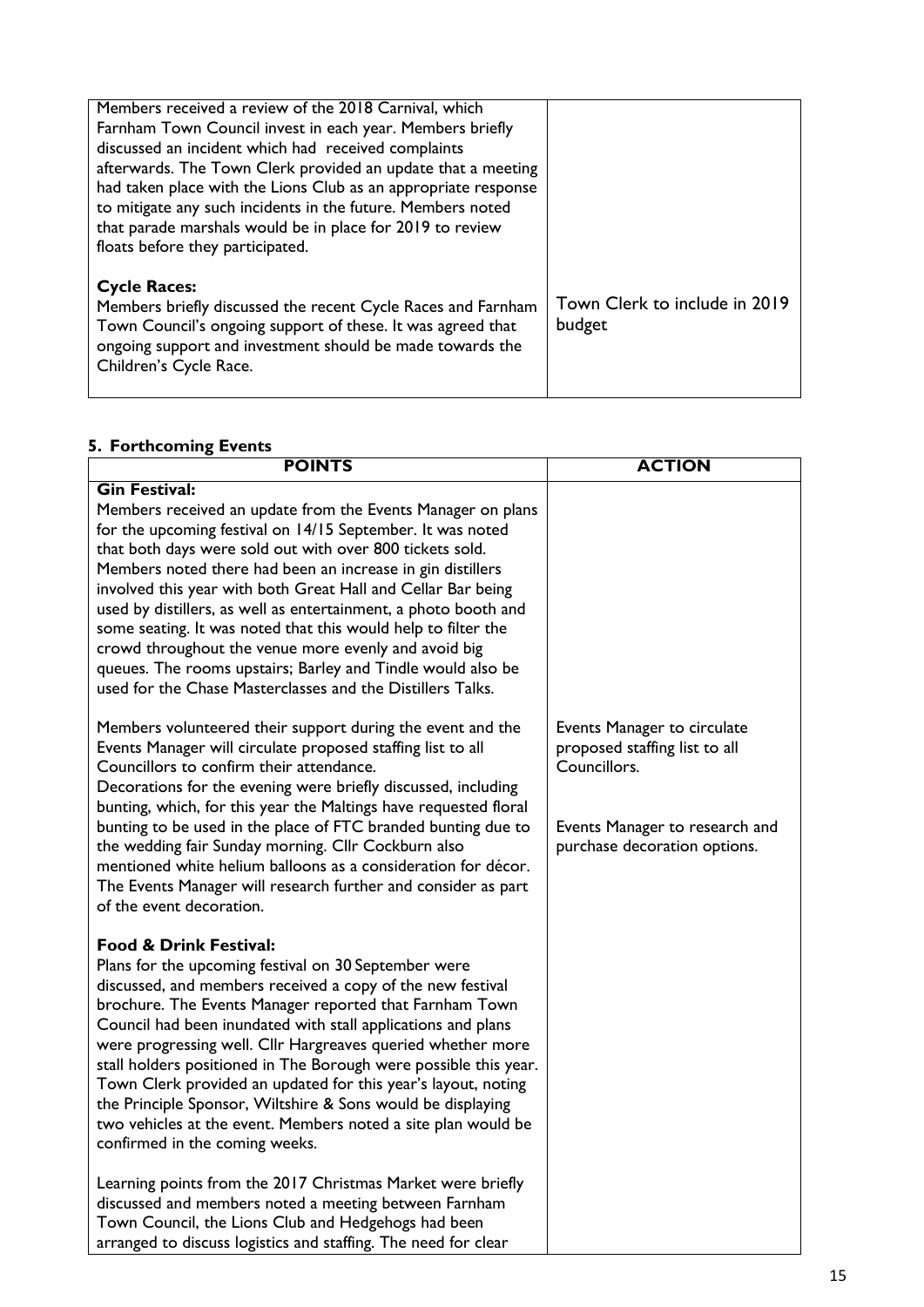| emergency contacts were noted and communication with stalls<br>via text alerts was also considered.                                                                                                                                                                                                                                                                                                                                                                                                                                                                                                                                                                                                                                                                     | Events Manager to circulate<br>proposed staffing list to all<br>Councillors.                |
|-------------------------------------------------------------------------------------------------------------------------------------------------------------------------------------------------------------------------------------------------------------------------------------------------------------------------------------------------------------------------------------------------------------------------------------------------------------------------------------------------------------------------------------------------------------------------------------------------------------------------------------------------------------------------------------------------------------------------------------------------------------------------|---------------------------------------------------------------------------------------------|
| Members volunteered their support during the event and the<br>Events Manager will circulate proposed staffing list to all<br>Councillors to confirm their attendance.                                                                                                                                                                                                                                                                                                                                                                                                                                                                                                                                                                                                   |                                                                                             |
| <b>Christmas Lights Switch on:</b><br>Members received a brief update on the Christmas Lights<br>Switch on this year on 17 November and noted an extended<br>celebration was to planned to take place in partnership with<br>The Vineyard, coordinated by Churches Together. The Town<br>Clerk provided an update that The Vineyard also hoped to<br>have a screen to show the lights switch on across the town at<br>4:30pm, followed by a transition into The Vineyard event until<br>the early evening. The Events Manager would schedule a<br>meeting with Churches Together and The Vineyard to discuss<br>further and begin planning.                                                                                                                             | Event Manager to schedule a<br>planning meeting with Churches<br>Together and The Vineyard. |
| <b>Christmas Carol Service:</b><br>The Town Clerk provided a brief update for the Christmas<br>Carol Service. Members noted a similar format to 2017 with<br>the exception of the reception being held after the service.                                                                                                                                                                                                                                                                                                                                                                                                                                                                                                                                               |                                                                                             |
| <b>Christmas Market:</b><br>Plans for the Christmas Market were briefly discussed and<br>Members noted the special discount stall holders had received<br>this year due to the poor weather incident and cancellation of<br>the market. Cllr Hargreaves raised a point regarding stall<br>holders offering being largely food related in recent years.<br>Other Christmas Markets, for example Winchester and<br>surrounding areas, were raised and it was agreed to explore<br>ways to expand the offering without limiting the quality.<br>The Town Clerk provided a brief update following a recent<br>meeting with the new owner of the Bush Hotel. Members<br>noted his plans to invest in the Hotel and fully support Farnham<br>Town Council's events programme. | Events Manager to progress                                                                  |
| <b>Heritage Open Days:</b><br>Cllr Hargreaves provided a brief update on the launch which<br>was a success. Members noted plans for the upcoming Heritage<br>Open Day on the 15 September 10am - 3:30pm and<br>volunteered their support at the event. It was also noted that<br>at 10:30am the Town Crier would be giving a talk regarding his<br>role. The Town Clerk also updated Members on the Exhibition<br>Display during the event which the Events Manager would<br>arrange.                                                                                                                                                                                                                                                                                   | Event Manager to organise<br>exhibition for the event.                                      |
| <b>Mike Hawthorn Celebration Parade:</b><br>The Town Clerk provided a brief overview of the Mike<br>Hawthorn 'Grand Prix de Farnham' Parade on 14 October,<br>marking 60 years since his FI Championship and to celebrate<br>his achievement. Members noted a range of sports and historic<br>cars would parade through the town in a figure eight finishing at<br>a display at the Maltings. There would also be a Church service<br>at St Andrews. Members also noted the event was expected to<br>draw a crowd of over 6,000 people. The Town Clerk reported<br>a meeting was scheduled to confirm the arrangements.                                                                                                                                                 | Town Clerk to update<br>Members on car selection.                                           |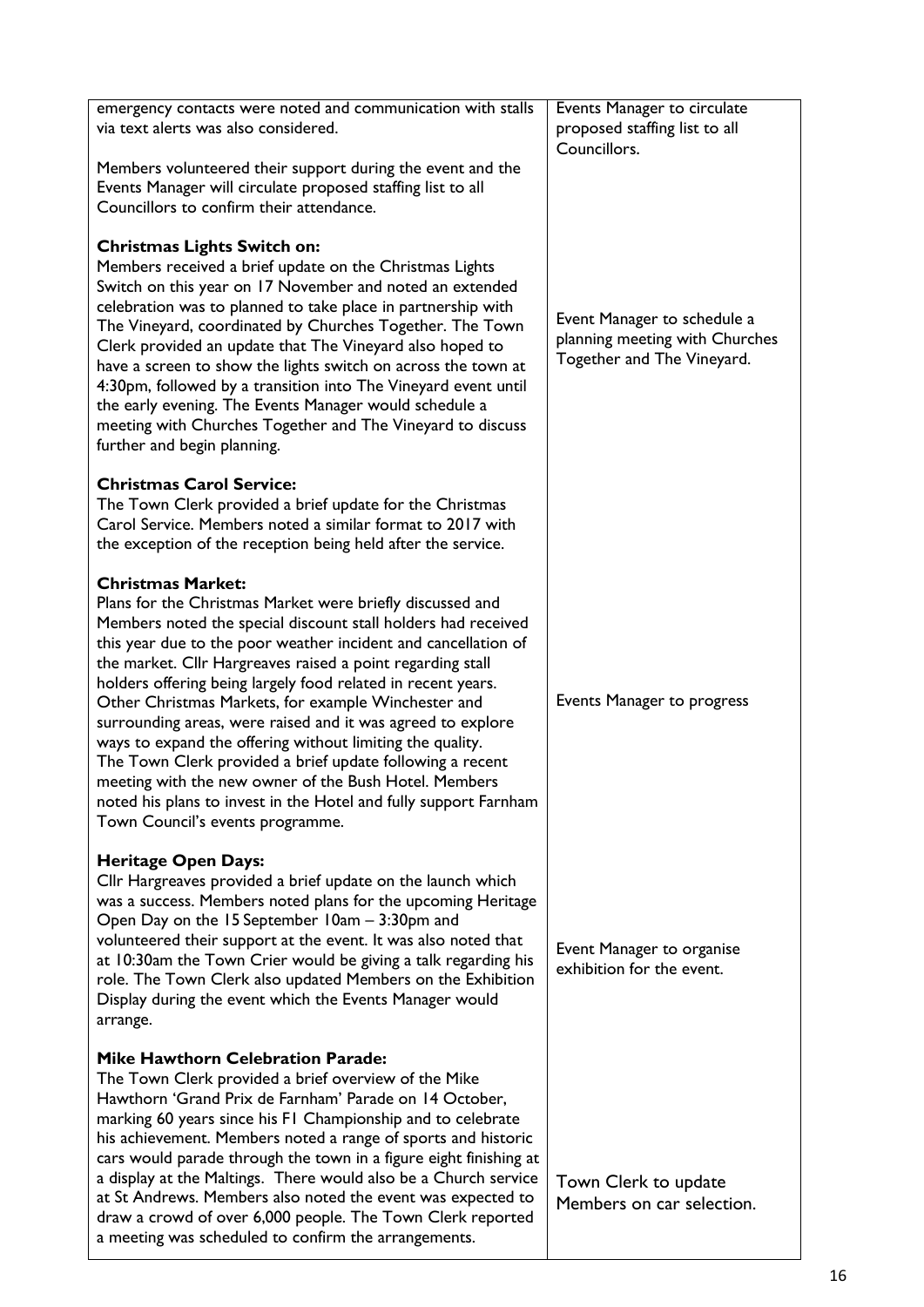| Members to notify the Events<br><sup>1</sup> Manager if they would like to<br>attend |
|--------------------------------------------------------------------------------------|
|--------------------------------------------------------------------------------------|

#### **6. Business Matters POINTS** ACTION **Customer Excellence Programme:** The Events Manager provided an update for the programme, formally known as Mystery Shopper Project. Members noted key timings being the launch at the Bush Hotel on Tuesday 11 September 4 – 6pm, shortly followed by the mystery shopper visits throughout October and culminating in an Awards Ceremony at the Council Chambers on Tuesday 6 November 6 – 7:30pm. **Waverley BIG Awards:** The Town Clerk provided a brief update on this project led by Waverley Borough Council and the chambers of Commerce. Members noted that Farnham Town Council was sponsoring the President's Award, presented by the Chamber of Commerce to honour the best business in Farnham. All Members were to encourage local businesses to apply. The Awards Ceremony is scheduled for the evening of 19 October at the Lythe Hill Hotel. **Business Improvement Districts:** The Town Clerk provided an update on the proposed Business Improvement District initiative, as part of the Borough economic strategy. Members noted Waverley were currently in a process of engagement with businesses through Moisaic and the consultation would lasting  $6 - 9$  months, with the full programme likely to kick off in 2020. The Town Clerk agreed to update all Members in due course. **Other business matters:** Members discussed other town related matters, including the temporary A31 construction access bridge over the River Way and the redevelopment of The Woolmead. A concern for loss of footfall in the town and limited signage was discussed. The Town Clerk briefly updated Members on the recent feature to promote local businesses in the most recent Vantage Point, which was well received by all Members. Members discussed ways to limit the disturbance in the town and the likely knock on affect for local businesses. All Members to encourage local business applicants Defer to next meeting. Town Clerk to update Members in due course.

#### **7. Christmas Lights 2018**

| <b>POINTS</b>                                                                                                                                                                                                                                                                                                                                                                                                                                                                                                 | <b>ACTION</b>                                            |
|---------------------------------------------------------------------------------------------------------------------------------------------------------------------------------------------------------------------------------------------------------------------------------------------------------------------------------------------------------------------------------------------------------------------------------------------------------------------------------------------------------------|----------------------------------------------------------|
| The Town Clerk provided an update on the 2018 Christmas<br>Lights programme. Members noted that in the past the<br>Christmas lights programme is added to each year. The Town<br>Clerk reported that the current supplier, Light Angels are due<br>to provide a consolidated quote for this year. Members also<br>noted that due to the Woolmead redevelopment it may prove<br>more challenging to include East Street in the lights this year<br>and a new location would be investigated. Members discussed | Defer to next meeting to be<br>discussed in more detail. |
|                                                                                                                                                                                                                                                                                                                                                                                                                                                                                                               |                                                          |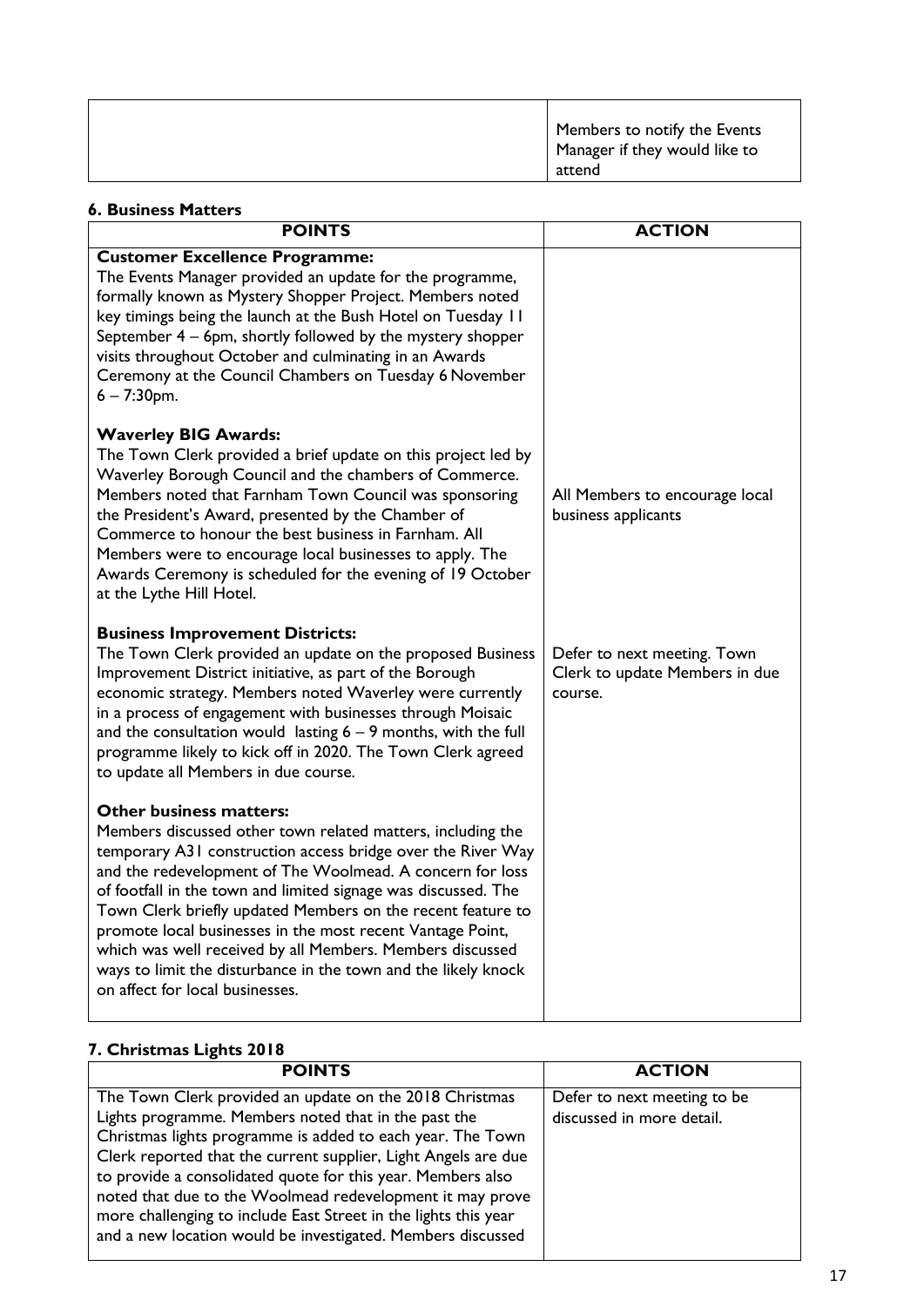| creating a more festive set up within Cambridge Place with     |  |
|----------------------------------------------------------------|--|
|                                                                |  |
| options to discuss with businesses including a Christmas tree, |  |
|                                                                |  |
| lighting, live music and including a feature in the Christmas  |  |
|                                                                |  |
| Brochure to encourage footfall in that area.                   |  |
|                                                                |  |
|                                                                |  |
|                                                                |  |

# **8. 2019 Programme and Publications**

| <b>POINTS</b>                                                                                                                                                                                                                                                                                                                                                                                                                                                                                 | <b>ACTION</b>                                                                                                |
|-----------------------------------------------------------------------------------------------------------------------------------------------------------------------------------------------------------------------------------------------------------------------------------------------------------------------------------------------------------------------------------------------------------------------------------------------------------------------------------------------|--------------------------------------------------------------------------------------------------------------|
| Members discussed the draft 2019 programme of events and<br>related publications. The Events Manager provided all<br>members with a draft 2019 Hedgehogs Calendar which<br>promotes the Farnham Town Council events programme. The<br>Events Manager to check all dates and confirm with<br>Hedgehogs. Members agreed to allow Hedgehogs to sell the<br>2019 calendar at the upcoming Food Festival.                                                                                          | Events Manager to check dates<br>and confirm with Hedgehogs.                                                 |
| Music in the Meadow and Vineyard:<br>Members discussed extending both programmes from January<br>through to September. It was agreed that Music in the<br>Vineyard should extend into April, leading into Music in the<br>Meadow from May to September.<br>Members also noted the option of allocating tickets to the<br>Music in the Vineyard due to the capacity restriction of 150<br>people. The Events Manager to explore in more detail and<br>discuss feasibility with The Vineyard.   | Events Manager to update The<br>Vineyard with 2019 dates and<br>discuss the proposed plan for the<br>events. |
| <b>2019 Publications:</b><br>The Town Clerk updated Members that the 2019 Residents'<br>Guide was in progress. Due to 2019 Elections it was noted<br>that the Councillors list was likely to be a separate a pull-out<br>section next year. A new Visitors Guide would be produced<br>following the completion of The Woolmead and Brightwells<br>redevelopment. Members noted to provide Farnham Town<br>Council with any feedback or additions to next year's<br>publications by I October. | Members to provide feedback on<br>2019 publications by 1 October                                             |

## **9. Actions from last meeting:**

| <b>POINTS</b>                                                                                                                                                                                                                                                                                                        | <b>ACTION</b>                        |
|----------------------------------------------------------------------------------------------------------------------------------------------------------------------------------------------------------------------------------------------------------------------------------------------------------------------|--------------------------------------|
| Members briefly discussed the presentation by Sebastian Bone<br>on the proposal for a short film of Farnham. It was agreed to<br>revisit this in due course.                                                                                                                                                         | Members to revisit in due<br>course. |
| The Town Clerk updated Members on discussions with<br>Waverley regarding their economic strategy and thanked<br>Members for their feedback and comments to date. Other<br>points were raised including the creation of a UCA incubator<br>programme to encourage existing student to stay local after<br>graduation. |                                      |

# **Date of Next Meeting**

The next meeting was agreed as Tuesday 6<sup>th</sup> November 2018 at 10am.

Notes taken by Sophie Walker (Events Manager).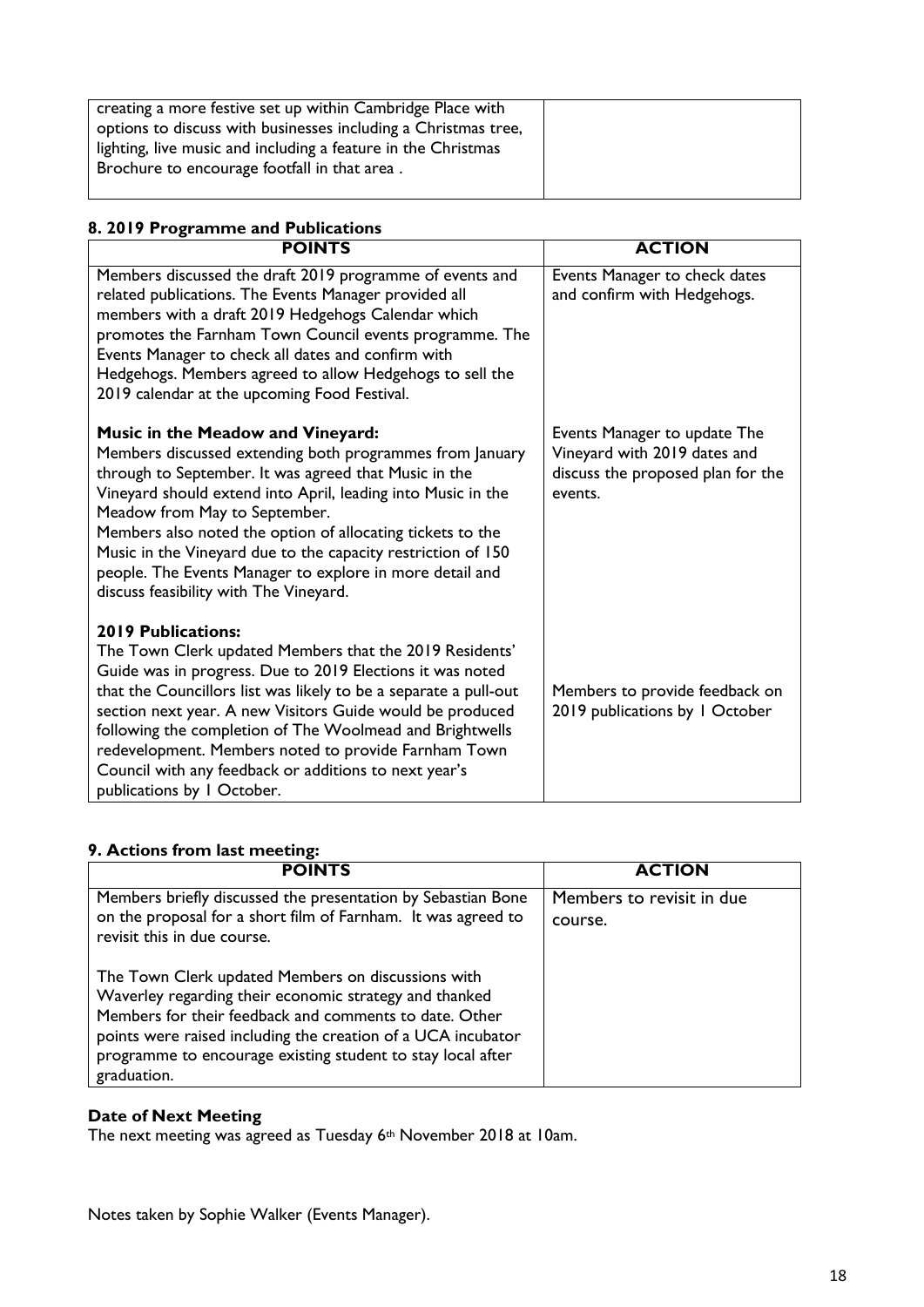



Community Enhancement Working Group

#### **Time and date**

9:30am Wednesday 5 September 2018

#### **Place**

Byworth Room, South Street, Farnham

#### **Attendees:**

Members: Councillors David Beaman, Carole Cockburn, Stephen Hill, Mike Hyman and Susan Redfern.

Officers: Iain Lynch (Town Clerk), Iain McCready (Business and Facilities Manager), Lara Miller (Community Enhancement Officer), Joe Parsons (Environmental Services Officer at WBC) and Mandy Jack (Environmental Enforcement Officer at WBC).

#### **1. Apologies**

Apologies were received from Councillor Jeremy Ricketts.

#### **2. Declarations of Interest:**

There were no declarations of interest.

#### **3. Notes of Meeting held on Wednesday 13 June 2018**

| <b>POINTS</b>                                    | <b>ACTION</b> |
|--------------------------------------------------|---------------|
| . The notes of the previous meeting were agreed. |               |

#### **4. Farnham in Bloom**

| <b>POINTS</b>                                                                                                                                                                                                                                                                                                                                                                                                                                                                                                   | <b>ACTION</b> |
|-----------------------------------------------------------------------------------------------------------------------------------------------------------------------------------------------------------------------------------------------------------------------------------------------------------------------------------------------------------------------------------------------------------------------------------------------------------------------------------------------------------------|---------------|
| <b>Farnham in Bloom Community Group</b><br>Members noted the Community Group's recent activity,<br>i)<br>including preparations for the upcoming Bloomin' Kids<br>Gardening Workshops in October as well as Big Pick Week.<br>Members also noted that the Community Group was looking<br>to hold a strategy meeting in November to assess what is and<br>isn't working and to plan for 2019. The Community Group is<br>also looking to recruit more hands on help for Farnham in<br>Bloom in terms of planting. |               |
| ii) Members noted that South & South East in Bloom judging<br>appeared to go well. The route was timed effectively and the<br>judges enjoyed meeting various community groups along the<br>way. The performance executed by The Dance Movement in<br>Gostrey Meadow was also fantastic. However, the judges did<br>not give much away so the results are eagerly awaited on<br>Friday 14 September.                                                                                                             |               |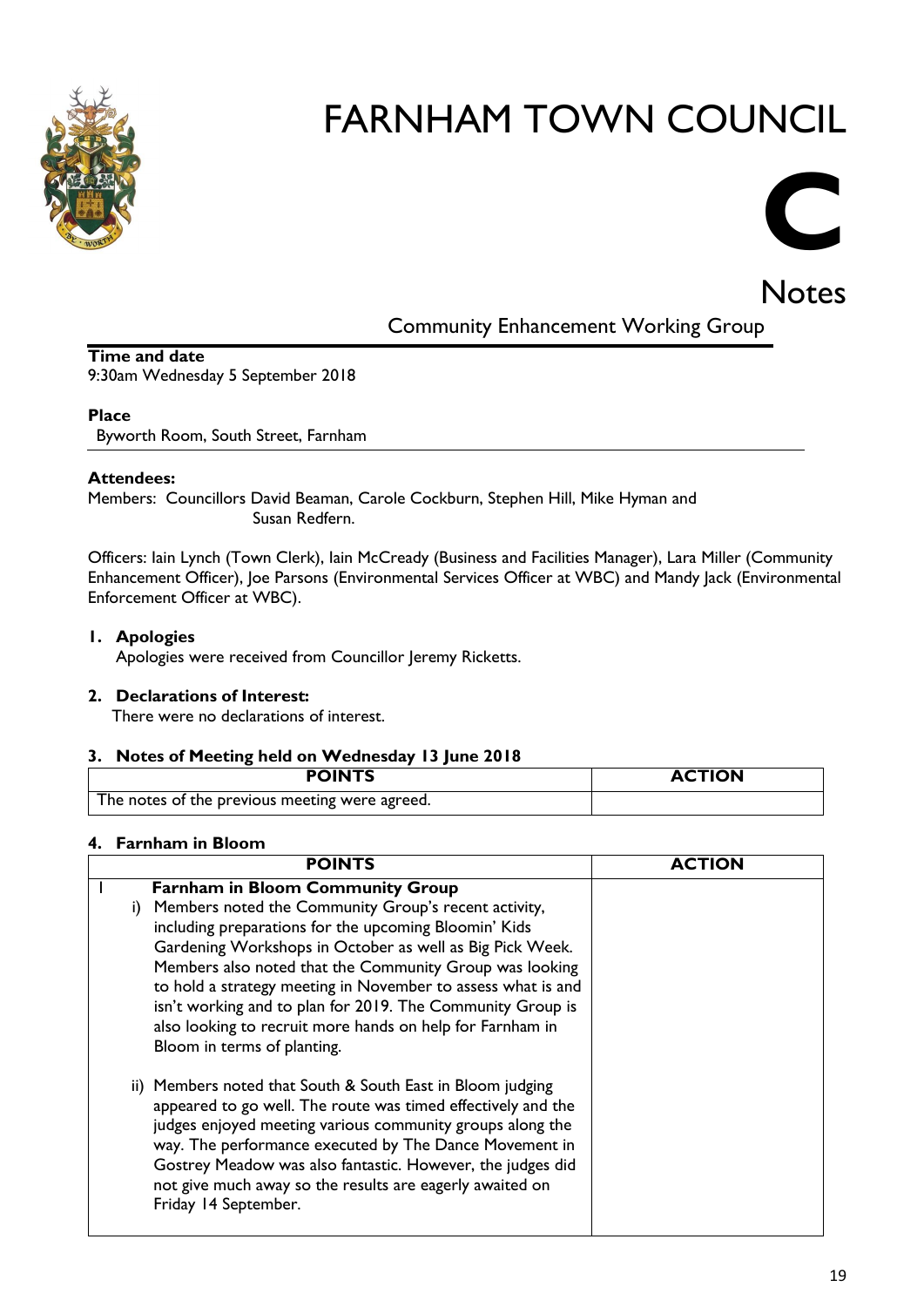| iii) Members noted that the Leader of 1 <sup>st</sup> Farnham Brownies had | Officers to progress with 1st |
|----------------------------------------------------------------------------|-------------------------------|
| been in touch about the brownie and guide centenary                        | Farnham Brownies and          |
| celebrations in 2020. As part of their celebrations they would             | Guides.                       |
| like to have a prominent flower bed for the Units to plant up              |                               |
| in central Farnham. The carpet bed in Gostrey Meadow was                   |                               |
| proposed to members who were in favour of the idea. The                    |                               |
| 1st Farnham Brownies and Guides will fundraise to help raise               |                               |
| the £1000 sponsorship.                                                     |                               |
|                                                                            |                               |

#### **5. Awards Evening**

| <b>POINTS</b>                                                                                                                                                                                                                                                                                                                                                                                                                                                                                                                                    | <b>ACTION</b>                                               |
|--------------------------------------------------------------------------------------------------------------------------------------------------------------------------------------------------------------------------------------------------------------------------------------------------------------------------------------------------------------------------------------------------------------------------------------------------------------------------------------------------------------------------------------------------|-------------------------------------------------------------|
| i) Members received an update on initial arrangements for the<br>Farnham in Bloom Awards, noting that they would be held at<br>Squire's Garden Centre on Thursday II October, with the<br>Schools Awards at 4pm and the Evening Awards at 6pm.<br>Members noted that they would receive formal invitations<br>and were encouraged to attend both ceremonies.<br>ii) Members were asked to put forward any candidates that they<br>felt deserved to win the Mayor's Special Award this year.<br>Several members put forward potential candidates. | Officers to discuss candidates<br>with the Mayor of Farnham |

# **6. Autumn Big Pick Week**

| <b>POINTS</b>                                               | <b>ACTION</b> |
|-------------------------------------------------------------|---------------|
| i) Members received an update on initial arrangements for   |               |
| Autumn Big Pick Week 2018, noting that it would be from     |               |
| Saturday 13 October to Saturday 20 October. Members also    |               |
| noted that the town centre litter pick would take place on  |               |
| Saturday 20 October at 10am, meeting at the Council offices |               |
| with refreshments for all volunteers after the event.       |               |

#### **7. Sponsorship and Finance**

| <b>POINTS</b>                                                                                                                                                                                                                                                                                                                                                                                                           | <b>ACTION</b> |
|-------------------------------------------------------------------------------------------------------------------------------------------------------------------------------------------------------------------------------------------------------------------------------------------------------------------------------------------------------------------------------------------------------------------------|---------------|
| Members received an update on Farnham in Bloom<br>sponsorship, noting that the target of £20,000 had been<br>exceeded. Members noted that the total sponsorship raised<br>to date was £21,488, with further sponsorship expected from<br>winter basket and bulb tub sales later in the year.<br>ii) Members also noted the contributions made by each in kind<br>sponsor and commended the level of sponsorship raised. |               |

# **8. Bins by Boots Opticians**

| <b>POINTS</b>                                                     | <b>ACTION</b>                |
|-------------------------------------------------------------------|------------------------------|
| Members welcomed Joe Parsons and Mandy Jack from                  |                              |
| Waverley Borough Council, noting that Matt Nicholls, who          | Officers to meet separately  |
| had previously been the liaison officer on the bins in the alley, | with WBC for a handover on   |
| had left WBC.                                                     | the unsightly bins situation |
|                                                                   | and to progress storage/     |
| Members noted that WBC had agreed to use land in Central          | screening options in Central |
| car park for either a bin storage unit or screen.                 | car park.                    |
|                                                                   |                              |
| Members noted that Farnham Town Council had already               |                              |
| agreed to contribute towards the cost of the storage unit.        |                              |
| Members thanked WBC for their support on the issue.               |                              |
|                                                                   |                              |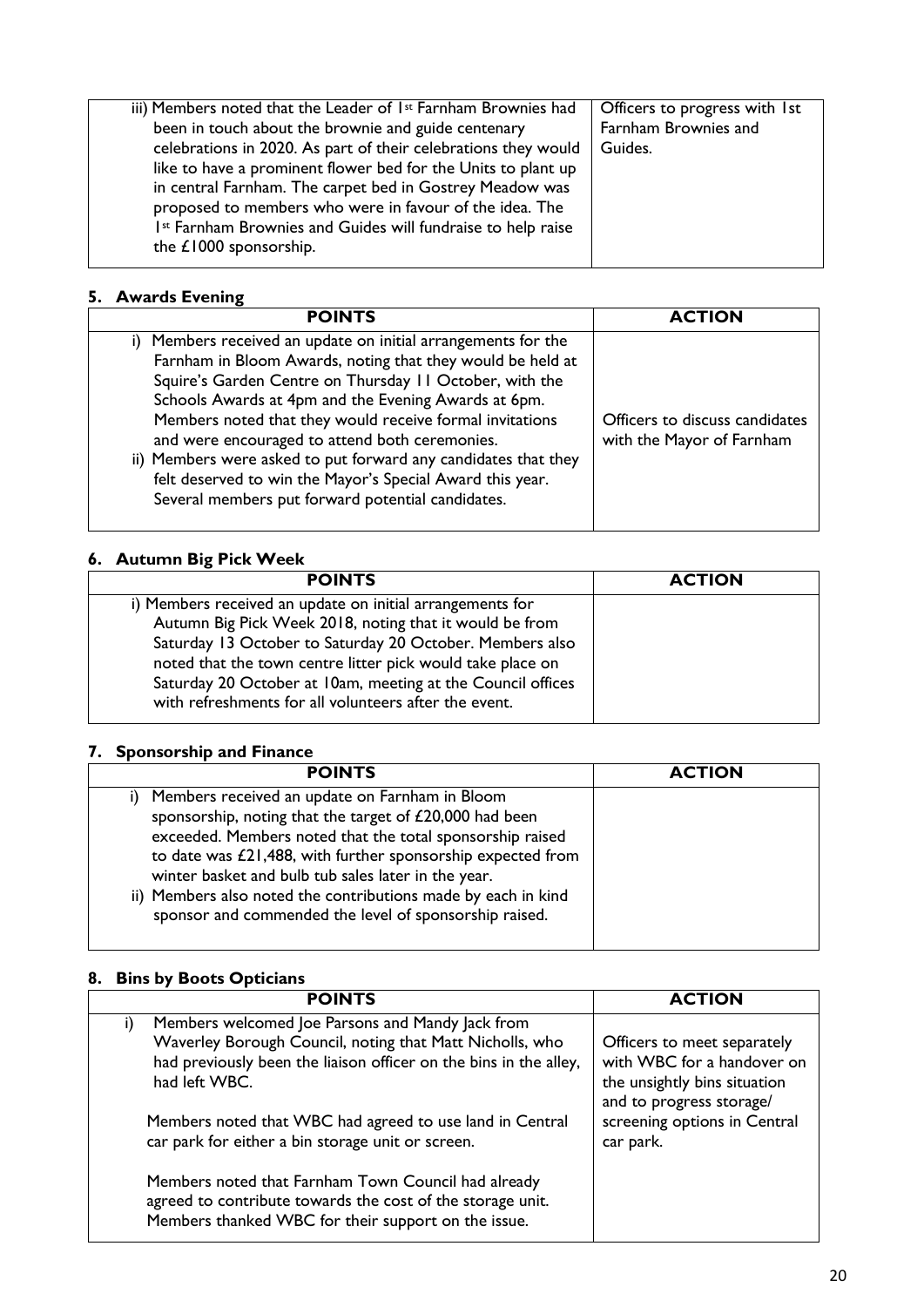#### **9. Allotments**

| <b>POINTS</b>                                                                                                                                                                                                                                               | <b>ACTION</b>                                                                |
|-------------------------------------------------------------------------------------------------------------------------------------------------------------------------------------------------------------------------------------------------------------|------------------------------------------------------------------------------|
| Members received an update on Farnham allotments, noting<br>that Farnham Town Council remained unable to manage the<br>Weybourne Allotments and take on the lease, as Waverley<br>Borough Council were still waiting cancellation of an existing<br>lease.  |                                                                              |
| Members noted the current situation on vacancies, unpaid<br>rent and waiting list numbers.                                                                                                                                                                  |                                                                              |
| Members also noted that there had been a spate of fly tipping<br>at Six Bells Allotment. Members discussed the possibility of<br>installing a bollard or improved fencing at the entrance to Six<br>Bells to prevent unauthorised access and smarten it up. | Officers to prepare costings<br>for a bollard/chain fencing at<br>Six Bells. |

#### **10. Graffiti Update**

| <b>POINTS</b>                                                                                                                                                                                                                                  | <b>ACTION</b> |
|------------------------------------------------------------------------------------------------------------------------------------------------------------------------------------------------------------------------------------------------|---------------|
| Members noted that graffiti is removed one Thursday every<br>ii)<br>month by the Council's contractor. If the graffiti is offensive<br>or on hoarding the Council's Outside Services Team now has<br>the ability to deal with it more quickly. |               |

### **11. Street Furniture Update**

|     | <b>POINTS</b>                                                                                                                                                                                                                                      |                                                        |
|-----|----------------------------------------------------------------------------------------------------------------------------------------------------------------------------------------------------------------------------------------------------|--------------------------------------------------------|
| I)  | Members noted that there were plans to rewrap the two<br>South Street bus stops as the vinyl wraps were beginning to<br>fade. Members also noted that one panel of the West Street<br>bus stop would need to be replaced as it had been subject to |                                                        |
|     | graffit and its removal had damaged the vinyl beneath.                                                                                                                                                                                             | Officers to clarify best<br>location for the bench and |
| ii) | Members noted that Cllr Frost had been contacted by a<br>resident about the need for a bench near Rowledge Doctor's<br>surgery.                                                                                                                    | seek landowner's<br>permission.                        |

# **12. The Bourne Conservation Group Report**

| <b>POINTS</b>                                              | <b>ACTION</b>                 |
|------------------------------------------------------------|-------------------------------|
| Members discussed the annual Bourne Conservation Group     | <b>Recommendation to</b>      |
| Report. The lead member commended the group on all of      | <b>Council to welcome the</b> |
| their hard work and thanked them for their thorough report | excellent report of the       |
| and overall contribution to 'In Bloom'.                    | <b>Bourne Conservation</b>    |
|                                                            | Group.                        |

#### **13. Risk Assessments**

| <b>POINTS</b>                                                                                                                                                                                                                                                                                                                | <b>ACTION</b>                                                                                                                                  |
|------------------------------------------------------------------------------------------------------------------------------------------------------------------------------------------------------------------------------------------------------------------------------------------------------------------------------|------------------------------------------------------------------------------------------------------------------------------------------------|
| Members reviewed the risk assessments for which the<br>working group was responsible. Members noted that there<br>were no amendments from last year and that the assessments<br>remained valid. It was agreed that the risk of unstable trees<br>should be included in the assessment this year following the<br>dry summer. | Officers to arrange an<br>additional inspection of trees<br>in the allotments and<br>cemeteries and update the<br>risk assessment accordingly. |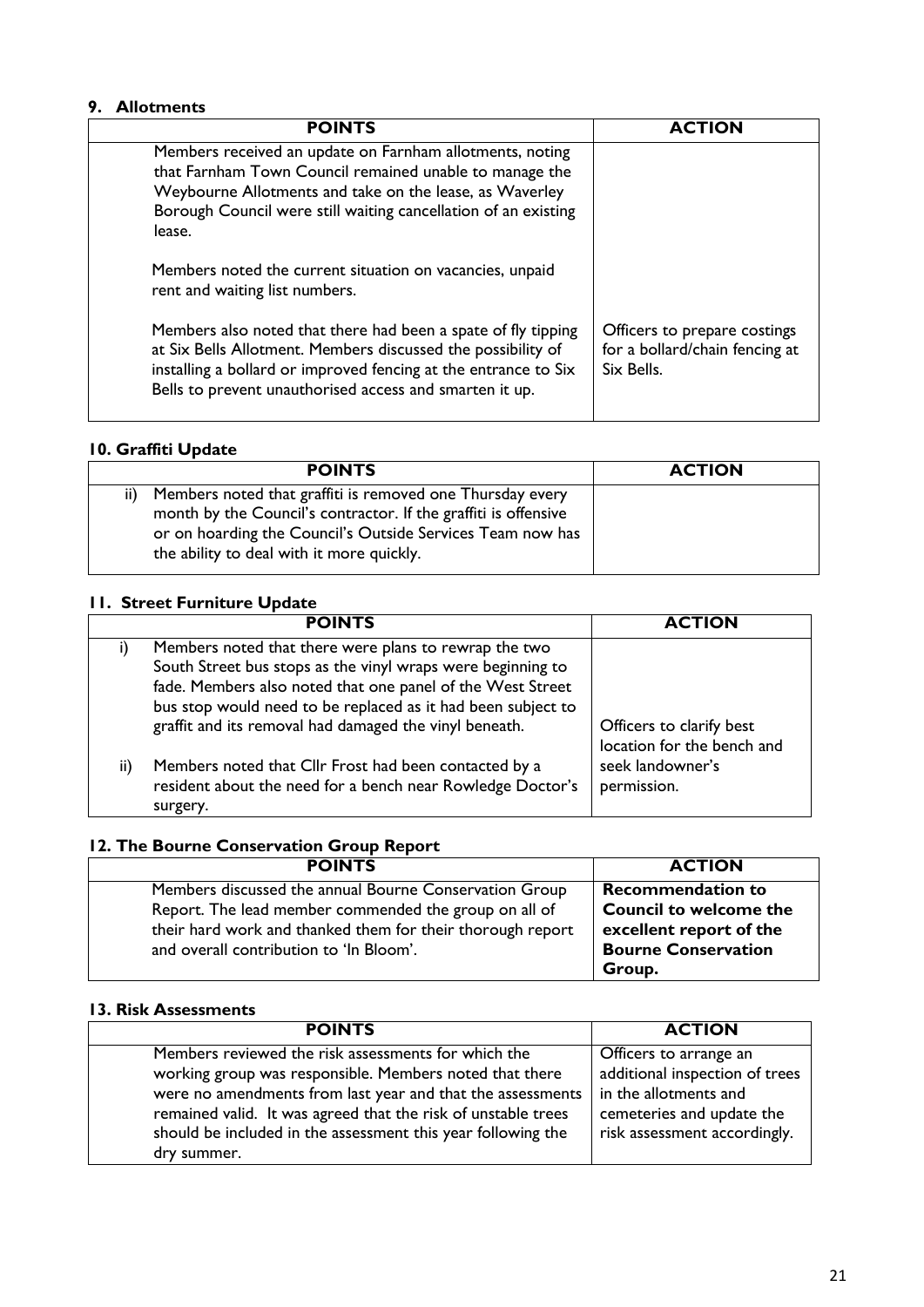### **14. Date of Next Meeting**

| <b>POINTS</b>                                                                                     | <b>ACTION</b> |
|---------------------------------------------------------------------------------------------------|---------------|
| It was agreed that the date of the next meeting would be<br>Wednesday 14 November 2018 at 9.30am. |               |

Meeting ended at 11am

Notes taken by Lara Miller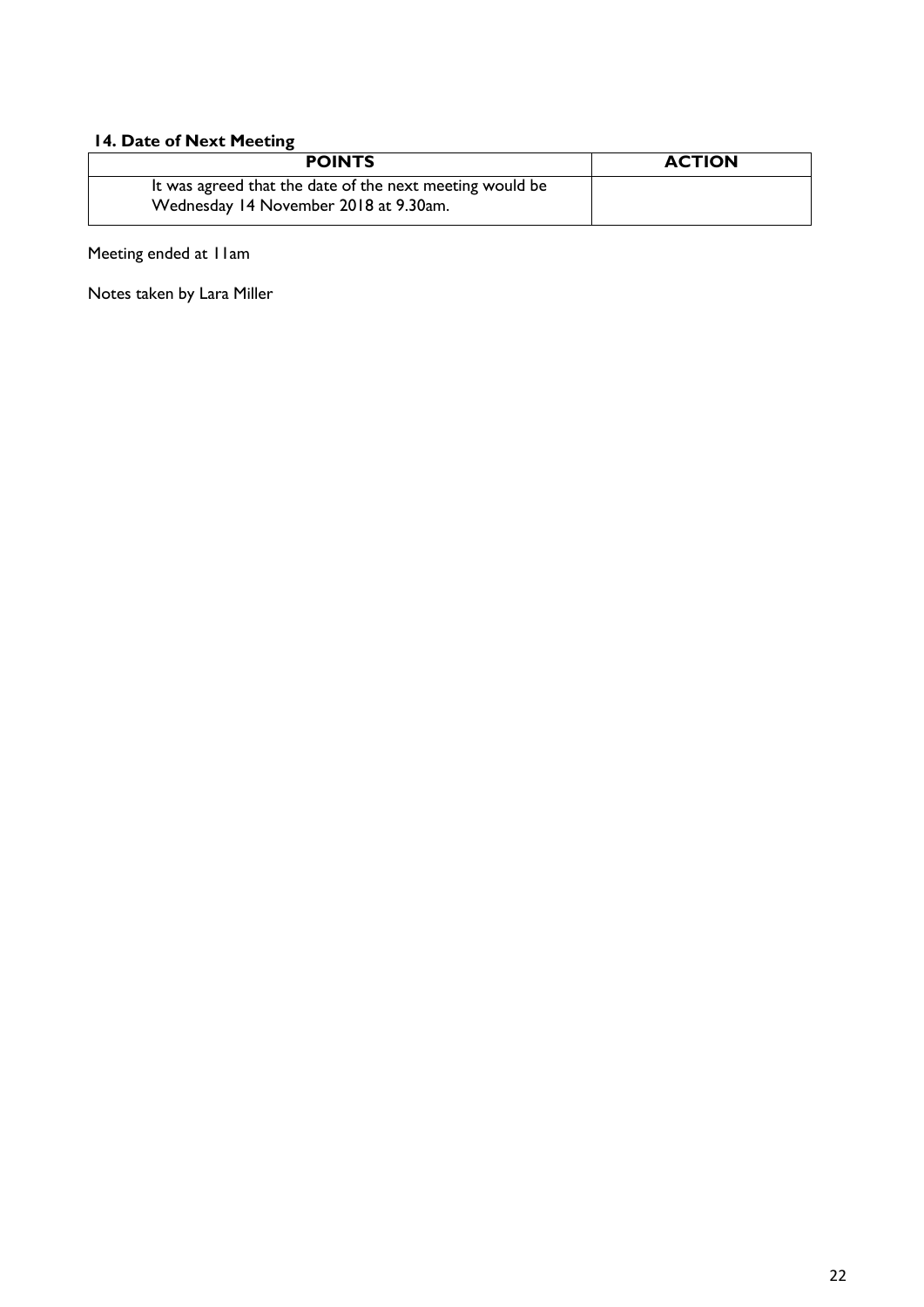



**Notes** Cemeteries and Appeals Working Group

**Time and date**

9.30am on Thursday 6th September

**Place**

Byworth Room, Council Offices, South Street, Farnham

**Attendees:** Councillors Carole Cockburn, Jill Hargreaves, Mike Hodge, Susan Redfern and John Ward

**Officers present**: Iain McCready (Business and Facilities Manager), Adrienne Owen (Cemetery Services Administrator)

- **1. Apologies for Absence**  No apologies were received
- **2. Declarations of Interest** No declarations of interest were received.

#### **3. Notes of Last Meeting**

| <b>POINTS</b>                                                            | <b>ACTION</b> |
|--------------------------------------------------------------------------|---------------|
| The notes of the meeting held on Thursday 21st June 2018<br>were agreed. |               |
|                                                                          |               |

#### **4. Cemetery Regulations**

| <b>POINTS</b>                                                                                                               | <b>ACTION</b>                                    |
|-----------------------------------------------------------------------------------------------------------------------------|--------------------------------------------------|
| The Working Group was updated on the progress of the                                                                        | The Officers to continue with                    |
| implementation of the new cemeteries regulations in relation<br>to overplanting and non-approved fencing around the graves. | the enforcement of the rules<br>and regulations. |

### **5. Memorial Repairs**

| <b>POINTS</b>                                                    | <b>ACTION</b>                |
|------------------------------------------------------------------|------------------------------|
| The Working Group was informed on the current status of the      | The Business and Facilities  |
| memorial repair programme within West Street Cemetery.           | Manager to progress with the |
| Mr A Prince who has been engaged to carry out the repairs has    | programme in line with       |
| been unable to work due to an accident. It is hoped the memorial | budgets.                     |
| repairs will are hoped to start again in October.                |                              |
|                                                                  |                              |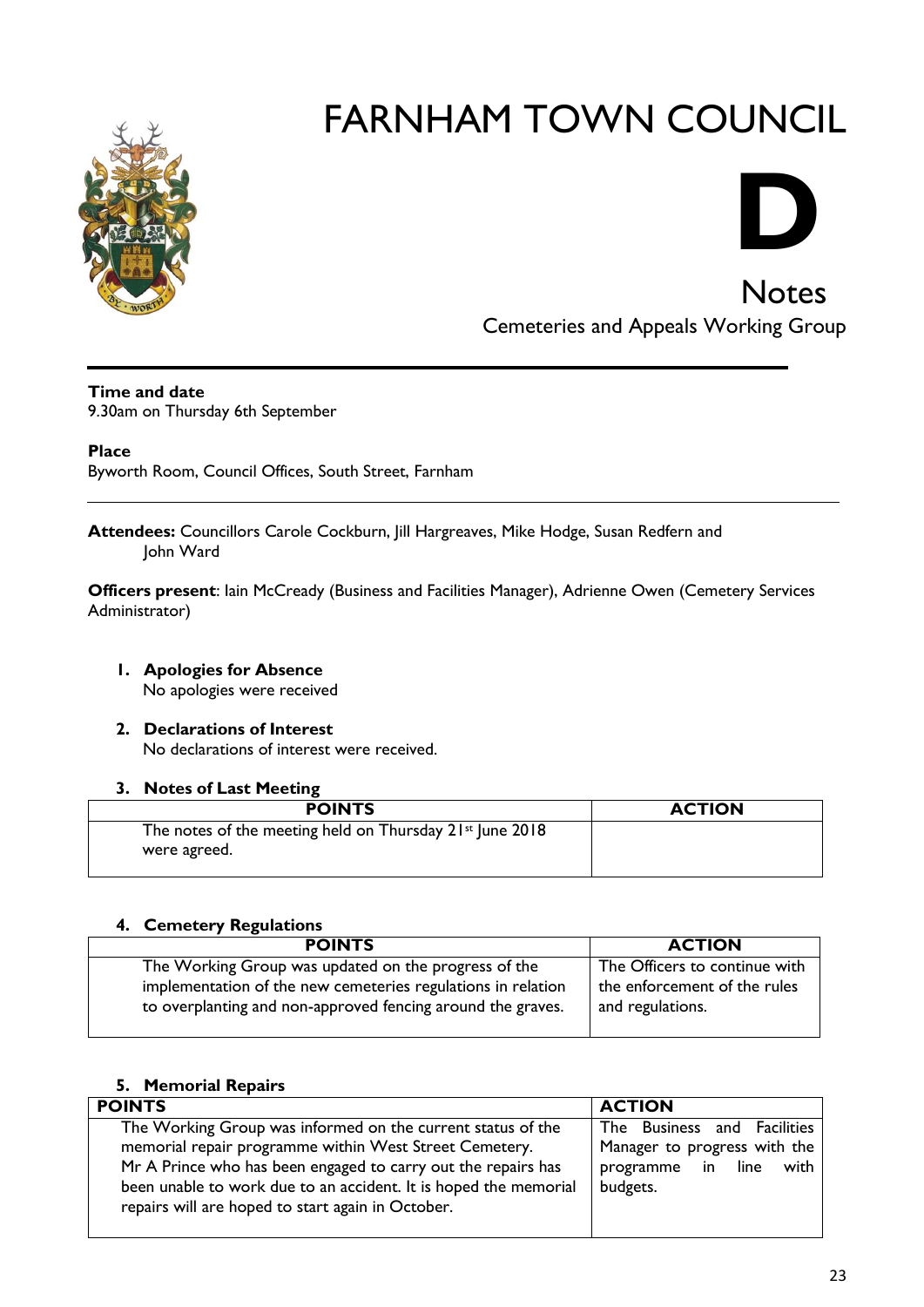#### **6. Garden of Reflection**

| <b>POINTS</b>                                                | <b>ACTION</b>                |
|--------------------------------------------------------------|------------------------------|
| The Working Group was informed on the current status of the  | The Business and Facilities  |
| renovation works at the Garden of Reflection. The Working    | Manager to progress with the |
| Group were informed that the Pergolas were in place and work | programme in line            |
| was nearly finished on the pathways. The Group were informed | with                         |
| that the planting would take place in October.               | budgets.                     |

#### **7. Risk Assessments**

| <b>POINTS</b>                                                                                                            | <b>ACTION</b>                                                                                               |
|--------------------------------------------------------------------------------------------------------------------------|-------------------------------------------------------------------------------------------------------------|
| The Working Group considered the risk assessments relating to<br>Cemeteries and Appeals and confirmed they were current. | The Business and Facilities<br>Manager to manage the<br>highlighted risks within the<br>report for council. |

#### **8. Maintenance of the Cemeteries**

|     | <b>POINTS</b>                                                                                                                                                                                    | <b>ACTION</b>                                                                                                    |
|-----|--------------------------------------------------------------------------------------------------------------------------------------------------------------------------------------------------|------------------------------------------------------------------------------------------------------------------|
|     | The Working Group was briefed on the current maintenance<br>scheme, pathway repairs and railings.                                                                                                |                                                                                                                  |
| i)  | The Working Group noted that the Probation Services team<br>continue to paint railings at Green Lane Cemetery and we are<br>helping with the potting on of the Spring Bedding at the<br>Nursery. | The Business and Facilities<br>Manager to monitor.                                                               |
| ii) | The Working Group were informed that pathway works for<br>2018/2019 are at the quotation stage with Heathyfields and<br>James Aldred pricing for the works.                                      | The Business and Facilities<br>Manager to gather information<br>and report at the next<br>Working Group meeting. |

#### **9. Items for future Meetings**

| <b>POINTS</b>                                                                                                              | <b>ACTION</b>                                              |
|----------------------------------------------------------------------------------------------------------------------------|------------------------------------------------------------|
| The Working Group requested an updated report on potential<br>income generation schemes throughout the Cemeteries e.g. the | The Business and Facilities<br>Manager to produce a report |
| current bench pricing, grave maintenance and headstone washing.                                                            | for the next scheduled                                     |
|                                                                                                                            | meeting.                                                   |

#### **Date of next meeting**

The date of the next meeting was agreed as Thursday 13th November at 9:30am meeting at the Garden of Reflection, West Street Cemetery.

The meeting closed at 12:00

Notes by Iain McCready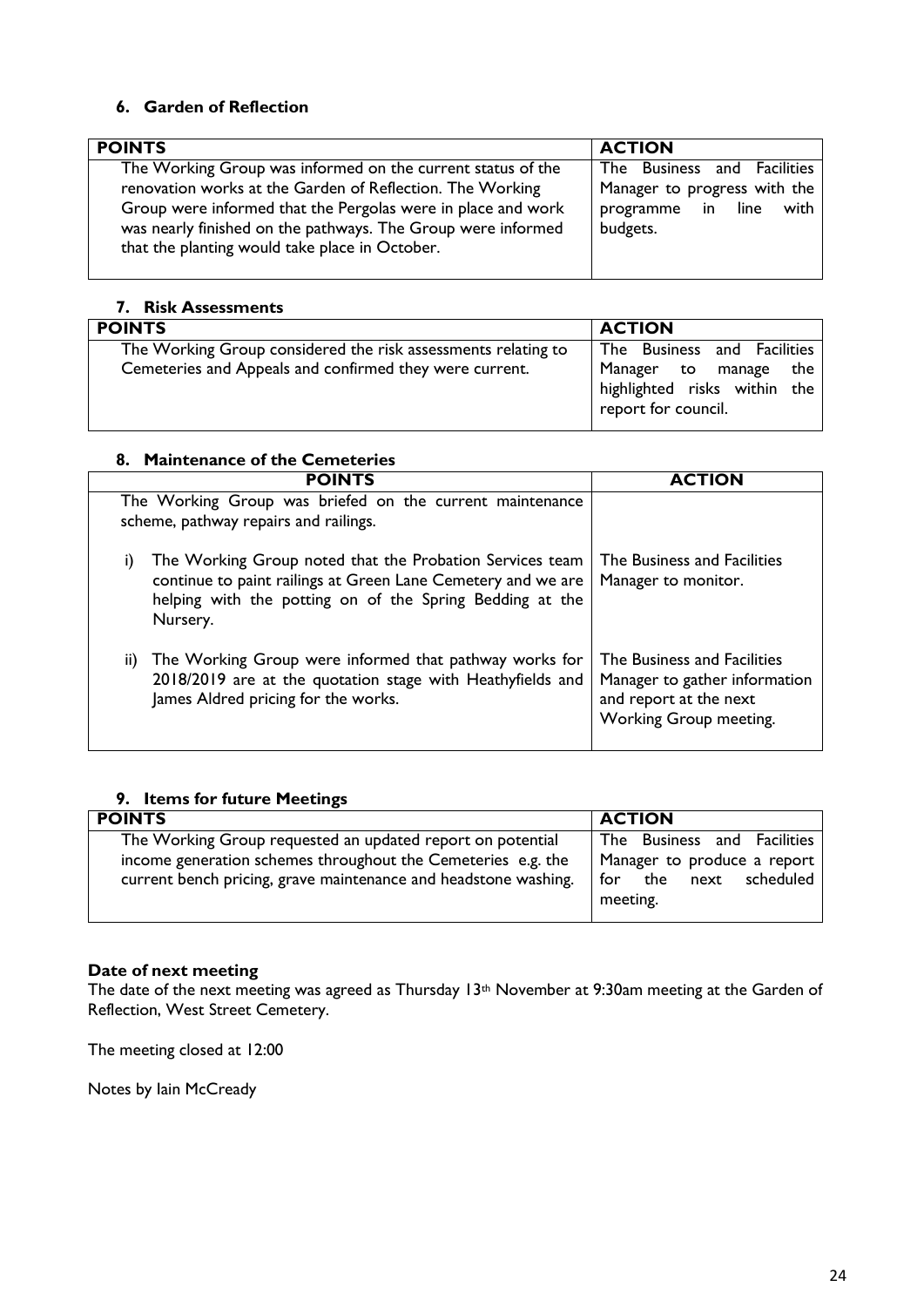



**Notes** Strategy and Finance Working Group

**Time and date** 9.30am Tuesday 11th September 2018

**Place** Town Clerk's Office, South Street, Farnham

#### **Attendees:**

Members: Councillors, David Beaman, Pat Frost. John Ward

Officers present: Iain Lynch (Town Clerk) Iain McCready(Business and Facilities Manager)

#### **1. Election of Chairman**

In the absence of the Lead Member, Cllr Ward chaired the meeting

**2. Apologies** Apologies were received from Cllrs Carole Cockburn , Jill Hargreaves, Stephen Hill and Jeremy Ricketts

#### **3. Declarations of Interest**

No Declarations of Interest were made.

#### **4. Notes of Meeting held on 17th July 2018**

| <b>POINTS</b>                                  | <b>ACTION</b> |
|------------------------------------------------|---------------|
| The notes of the previous meeting were agreed. |               |

#### **5. Finance Report**

|                              | <b>POINTS</b>                                                                  | <b>ACTION</b> |
|------------------------------|--------------------------------------------------------------------------------|---------------|
|                              | Members noted that the External Audit had not yet been<br>received.            |               |
| $\left( \frac{2}{2} \right)$ | Members noted the latest BACS and cheque payments available<br>for inspection. |               |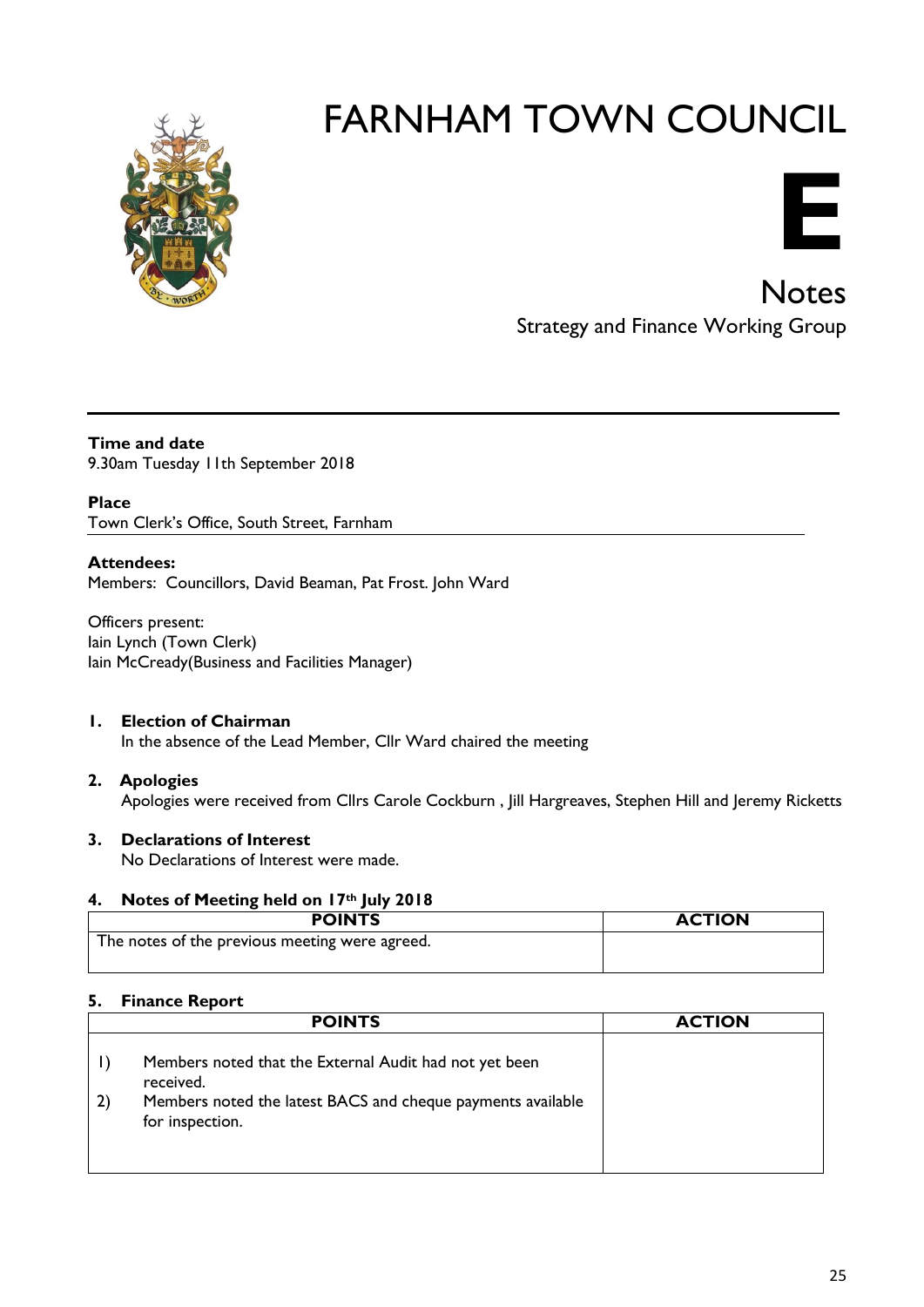# **6. Task Group reports**

|           | <b>POINTS</b>                                                                                                                                                                                                                                                                                                                                                                                                                                                                                                 | <b>ACTION</b>                                                                                                                                                                                        |
|-----------|---------------------------------------------------------------------------------------------------------------------------------------------------------------------------------------------------------------------------------------------------------------------------------------------------------------------------------------------------------------------------------------------------------------------------------------------------------------------------------------------------------------|------------------------------------------------------------------------------------------------------------------------------------------------------------------------------------------------------|
|           | <b>Infrastructure Planning Group</b>                                                                                                                                                                                                                                                                                                                                                                                                                                                                          |                                                                                                                                                                                                      |
| i)        | Members noted the progress on the Regulation 14<br>consultation and that the HRA report was being<br>commissioned. The Infrastructure Planning Group hope to<br>analyse the responses at its next meeti8ng and make<br>recommendations on any changes to a special meeting of<br>Council which was proposed to be held on Monday 22 <sup>nd</sup><br>October.                                                                                                                                                 | <b>Recommendation to</b><br><b>Council that a Special</b><br><b>Council Meeting be held</b><br>on Monday 22 <sup>nd</sup> October<br>to consider any<br>recommendations from<br>the consultation and |
|           | <b>Well-being Task Group</b>                                                                                                                                                                                                                                                                                                                                                                                                                                                                                  | adopt a Regulation 15                                                                                                                                                                                |
| i)<br>ii) | The Working group noted that a presentation had been<br>made about a new website aimed at connecting people<br>over 50. The Task Group felt this was an interesting and<br>worthwhile project that was being piloted with services<br>around the Farnham area and could have some synergy<br>with the social prescription project. A number of areas for<br>further investigation had been suggested to Everconnect's<br>champion Jonny McCausland.<br>Members noted that the next Well-being event was being | Neighbourhood Plan.                                                                                                                                                                                  |
|           | held at Farnham Hospital on Saturday 22 <sup>nd</sup> September and<br>would be attended by Members of the Task Group.                                                                                                                                                                                                                                                                                                                                                                                        |                                                                                                                                                                                                      |
|           | <b>Section 106 Task Group</b>                                                                                                                                                                                                                                                                                                                                                                                                                                                                                 |                                                                                                                                                                                                      |
| iii)      | The Working Group noted that a meeting was being held<br>with Waverley Officers and Portfolio holder to discuss the<br>processes for dealing with Section 106 funding. This would<br>be used to inform the Task Group. It was agreed that<br>Farnham's Planning Officer Jenny de Quervain should also<br>attend if possible.                                                                                                                                                                                  |                                                                                                                                                                                                      |

# **7. Contracts and Property matters**

| <b>POINTS</b>                                                                                                                                                                                                             | <b>ACTION</b>                  |
|---------------------------------------------------------------------------------------------------------------------------------------------------------------------------------------------------------------------------|--------------------------------|
| Members received an update on a range of contracts and property                                                                                                                                                           |                                |
| matters including: •                                                                                                                                                                                                      |                                |
| Council's cleansing requirements.                                                                                                                                                                                         |                                |
| <b>Weybourne Allotments</b><br>$\bullet$                                                                                                                                                                                  |                                |
| Weybourne War Memorial<br>$\bullet$                                                                                                                                                                                       | Town Clerk to write to         |
| <b>Telecoms</b><br>$\bullet$                                                                                                                                                                                              | Waverley Chief Executive.      |
| <b>IT Support</b><br>$\bullet$                                                                                                                                                                                            |                                |
| Gostrey Meadow toilets and Borelli Shelter<br>$\bullet$                                                                                                                                                                   |                                |
| The new vehicle<br>$\bullet$                                                                                                                                                                                              | <b>Business and Facilities</b> |
|                                                                                                                                                                                                                           | Manager to action other        |
| Progress on each area was noted and further reports would be<br>submitted on relevant matters. The Business and Facilities Manager is<br>to update local Members from Waverley on the Weybourne War<br>Memorial progress. | matters                        |
| It was agreed the Town Clerk should write again to the Waverley<br>Chief Executive over the lack of progress on the transfer of the<br>Weybourne allotments.                                                              |                                |
| It was noted that the new vehicle ran on natural gas rather than LPG<br>and this was being taken up with the supplier as it required additional<br>fittings.                                                              |                                |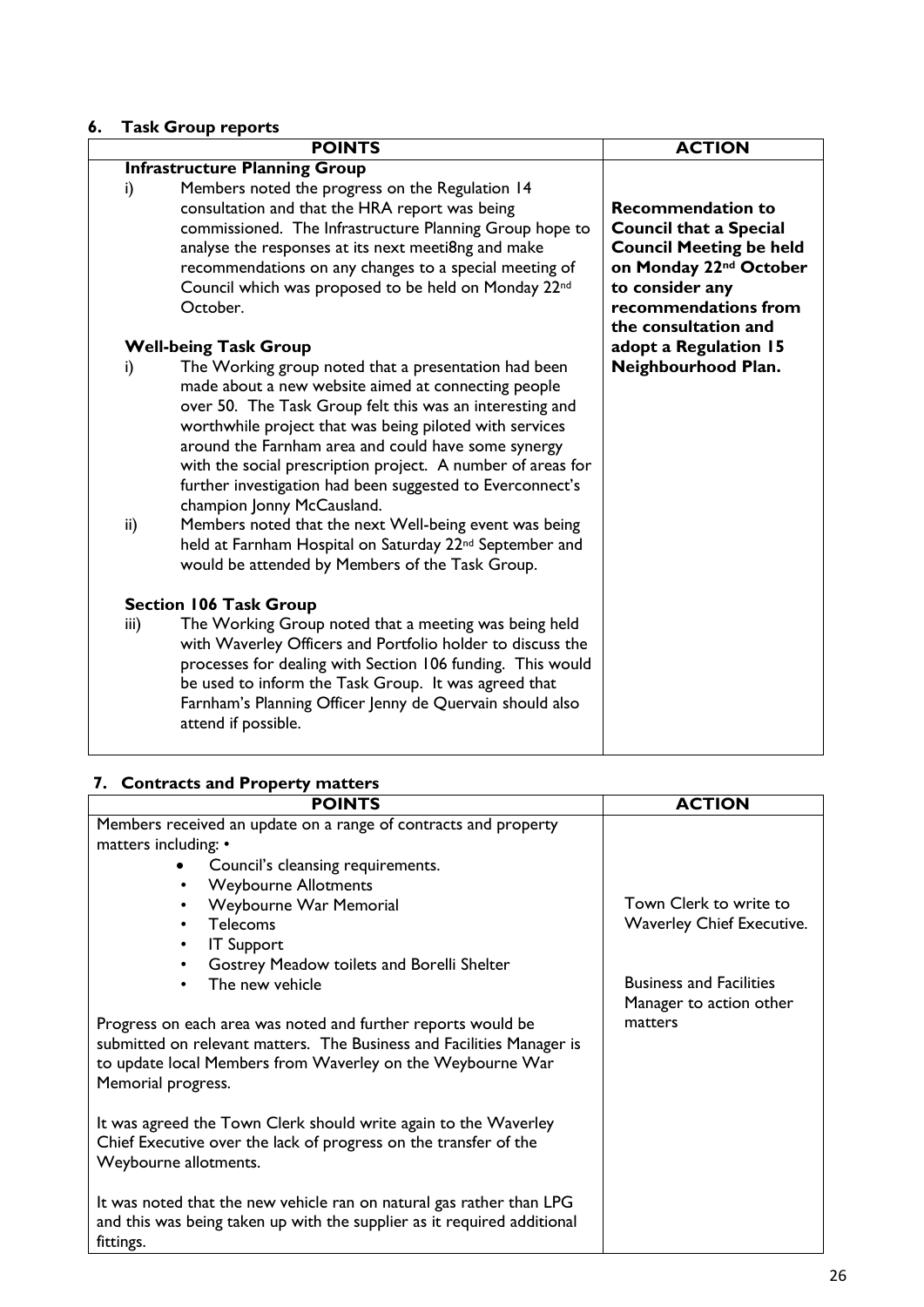#### **8. Grants**

| <b>POINTS</b>                                                                                                                                                                                                                                                              | <b>ACTION</b>          |
|----------------------------------------------------------------------------------------------------------------------------------------------------------------------------------------------------------------------------------------------------------------------------|------------------------|
| Members noted the timetable for Grant Applications (October to<br>December) for 2019-20 grants.                                                                                                                                                                            |                        |
| It was agreed that a small grant of £250 be paid to the Farnham Sports<br>Council to assist with the costs of the Farnham Sports Awards.<br>Members also suggested that discussions take place with the Sports<br>Council over the potential for a future Community Games. | Town Clerk to progress |

# **9. Town Clerk Update**

| <b>POINTS</b>                                           | <b>ACTION</b> |
|---------------------------------------------------------|---------------|
| The Town Clerk updated members on recent staff changes. |               |
|                                                         |               |

# **10 Date and time of next meeting**

| <b>POINTS</b>                                                                                        | <b>ACTION</b>                  |
|------------------------------------------------------------------------------------------------------|--------------------------------|
| Members agreed that the next meeting would take place on 23 <sup>rd</sup><br>October 2018 at 9.30am. | Town Clerk to circulate agenda |

The meeting ended at 9.40am.

Notes written by Iain Lynch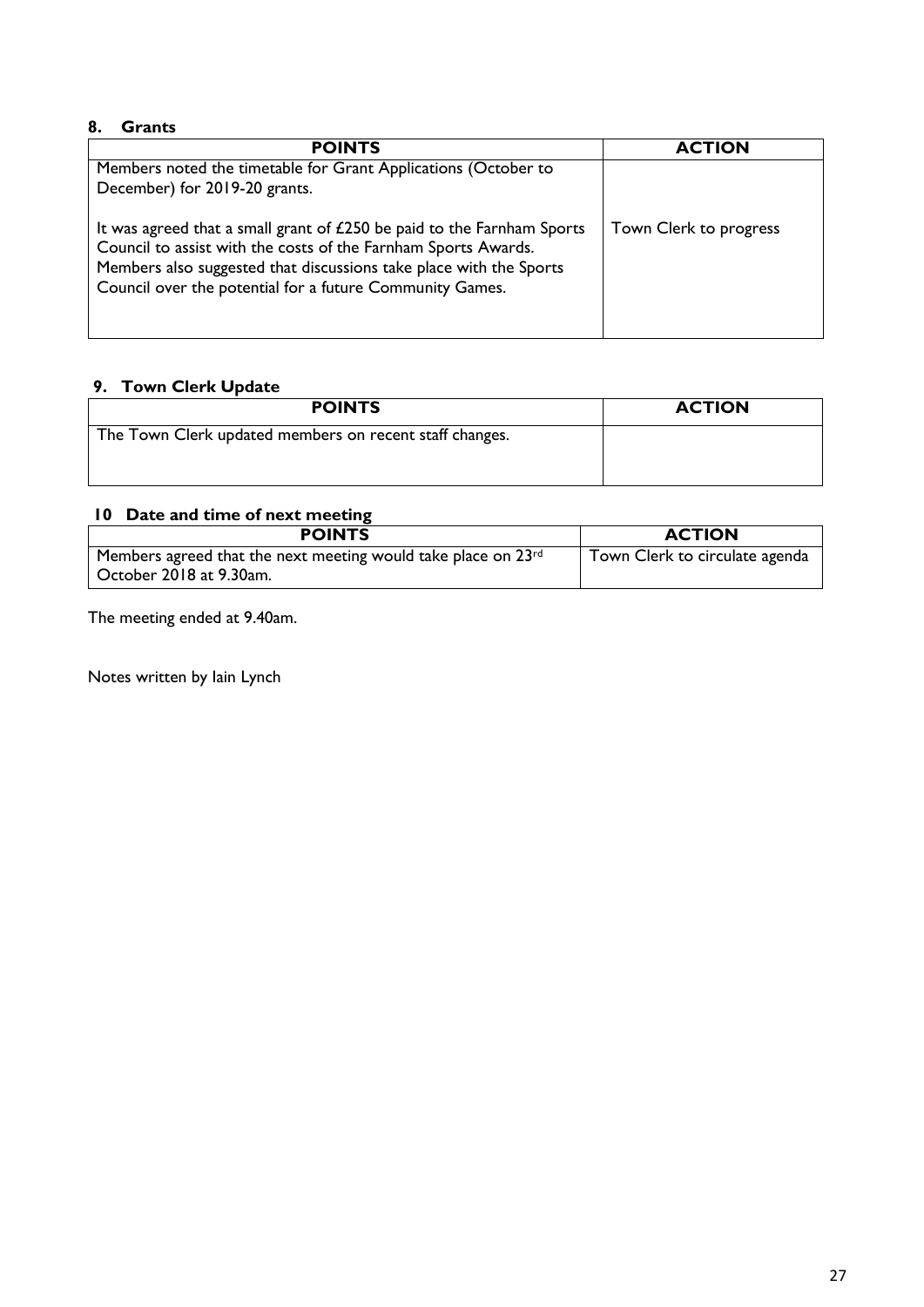



**Notes** Planning & Licensing Consultative Group

# **Time and date**

**9.30am** on Monday 3 September 2018

# **Place**

Council Chamber, South Street, Farnham

#### **Planning & Licensing Consultative Group Members Present**

Councillors M Hyman - Chair Councillor D Beaman Councillor J Fraser Councillor A Macleod Councillor J Ward

#### **Officers in attendance:** Jenny de Quervain

**NOTE: The comments and observations from Waverley Borough Councillors are preliminary ones prior to consideration at Borough Council level and are based on the evidence and representations to the Town Council.**

**1. Apologies** Councillor C Cockburn and Councillor J Ricketts

#### **2. Declarations of Interest** None were received.

#### **3. Applications Considered**

#### **Farnham Bourne**

#### **WA/2018/1279 Farnham Bourne Kayleigh Taylor**

Erection of extensions and alterations to existing garage to provide ancillary accommodation. BLACK LAKE COTTAGE, TILFORD ROAD, LOWER BOURNE GU10 3RN

**Farnham Town Council objects to the application to provide ancillary accommodation. A separate application should be submitted for a new dwelling as the proposal is too large to be considered as ancillary. A new dwelling is subject to an Appropriate Assessment.**

#### **WA/2018/1316 Farnham Bourne Mr Chris Turner**

Erection of first floor rear extension and alterations to roof form.

THE ORCHARD, DENE LANE, FARNHAM GU10 3PW

**Farnham Town Council objects to the size and scale of the application and the negative impact of the neighbour's amenity not being in line with the Farnham Design Statement and Farnham Neighbourhood Plan Policy FNP16.**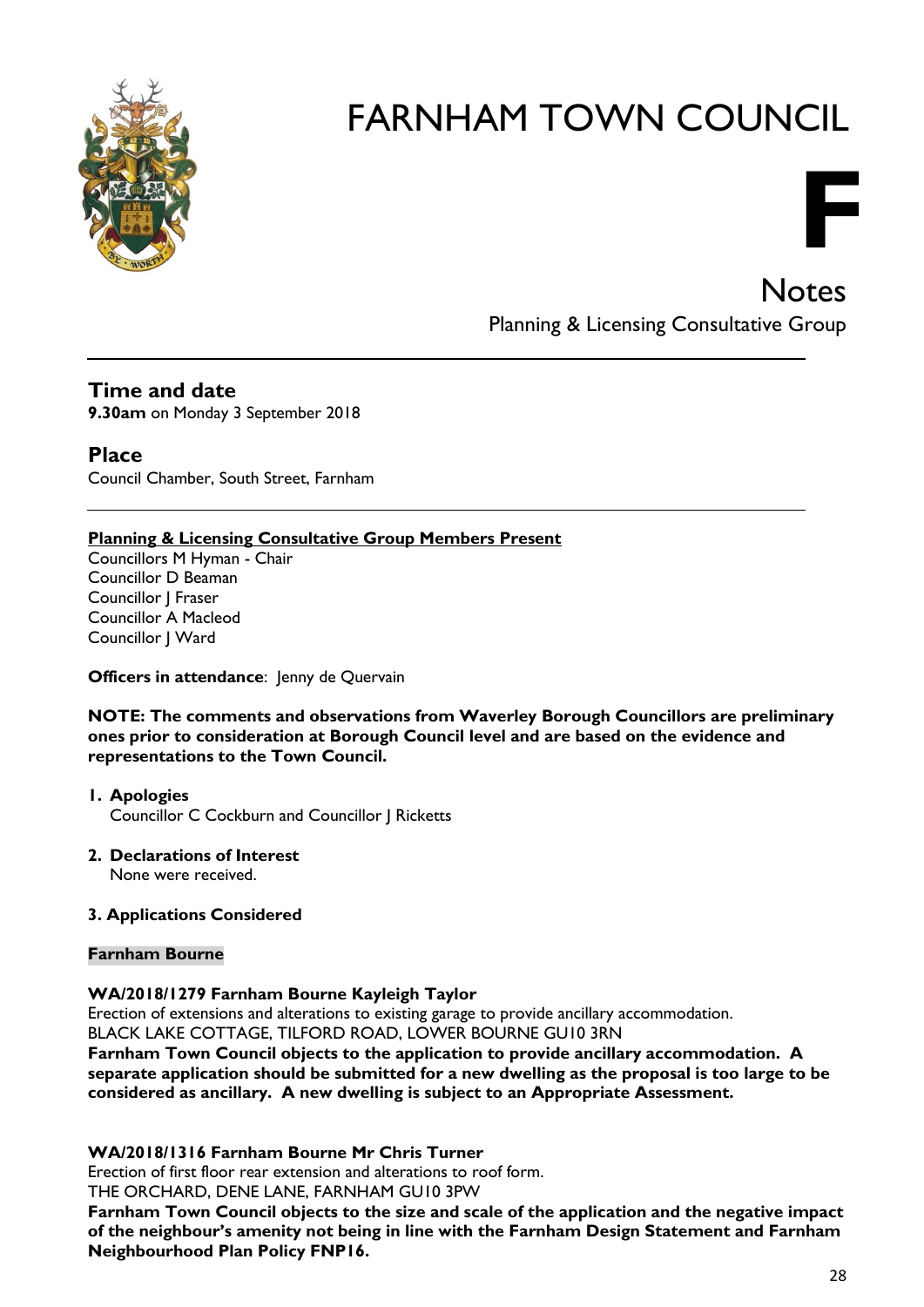#### **WA/2018/1267 Farnham Bourne Jane McMullan**

Erection of extensions and alterations to existing bungalow to provide a chalet bungalow. 3 VALE CLOSE, LOWER BOURNE GU10 3HR

**Farnham Town Council has no objections subject to the extensions and alterations being in line with the Farnham Design Statement and Farnham Neighbourhood Plan Policy FNP16 and all materials be in keeping with existing.**

#### **WA/2018/1274 Farnham Bourne Ross Leal**

Erection of extensions and alterations.

114 BURNT HILL ROAD, LOWER BOURNE, FARNHAM GU10 3LJ

**Farnham Town Council has no objections subject to the extensions and alterations being in line with the Farnham Design Statement and Farnham Neighbourhood Plan Policy FNP16 and all materials be in keeping with existing.**

#### **WA/2018/1309 Farnham Bourne Jane McMullan**

Erection of a detached double garage. 55 BURNT HILL ROAD, LOWER BOURNE GU10 3NA **Farnham Town Council has no objections subject to the green boundary being retained to maintain the character of the area.**

#### **WA/2018/1310 Farnham Bourne Jane McMullan**

Erection of a single storey side extension together with extensions and alterations to roof to form habitable accommodation including installation of dormer windows.

WOODBURY, 19 VICARAGE LANE, THE BOURNE GU9 8HN

**Farnham Town Council has no objections subject to the extensions and alterations being in line with the Farnham Design Statement and Farnham Neighbourhood Plan Policy FNP16 and all materials be in keeping with existing.**

#### **CA/2018/0105 Farnham Bourne Mr A Clout**

GREAT AUSTINS CONSERVATION AREA WORKS TO TREE JASMINE LODGE, LITTLE AUSTINS ROAD, FARNHAM GU9 8JR **Farnham Town Council, subject to the Arboricultural Officer's comments, welcomes the maintenance of trees to extend their life and associated amenity.**

#### **Farnham Castle**

#### **WA/2018/0830 Farnham Castle Philippa Staddon**

Erection of 5 buildings to provide student accommodation and associated works. UNIVERSITY FOR THE CREATIVE ARTS, FALKNER ROAD, FARNHAM **Farnham Town Council has no objections and supports the provision of additional student accommodation.**

#### **WA/2018/1292 Farnham Castle Ross Leal**

Erection of a pitched roof to replace the existing flat roof. 26 & 27 LOWER CHURCH LANE FARNHAM GU9 7PS

**Farnham Town Council has no objections subject to the approval of the Heritage Officer and the replacement roof being in line with the Farnham Design Statement and Farnham Neighbourhood Plan Policy FNP16 and all materials be in keeping with existing.**

#### **WA/2018/1293 Farnham Castle Ross Leal**

Listed Building consent for the erection of a pitched roof to replace existing flat roof. 26 & 27 LOWER CHURCH LANE FARNHAM GU9 7PS

**Farnham Town Council has no objections subject to the approval of the Heritage Officer and the replacement roof being in line with the Farnham Design Statement and Farnham Neighbourhood Plan Policy FNP16 and all materials be in keeping with existing.**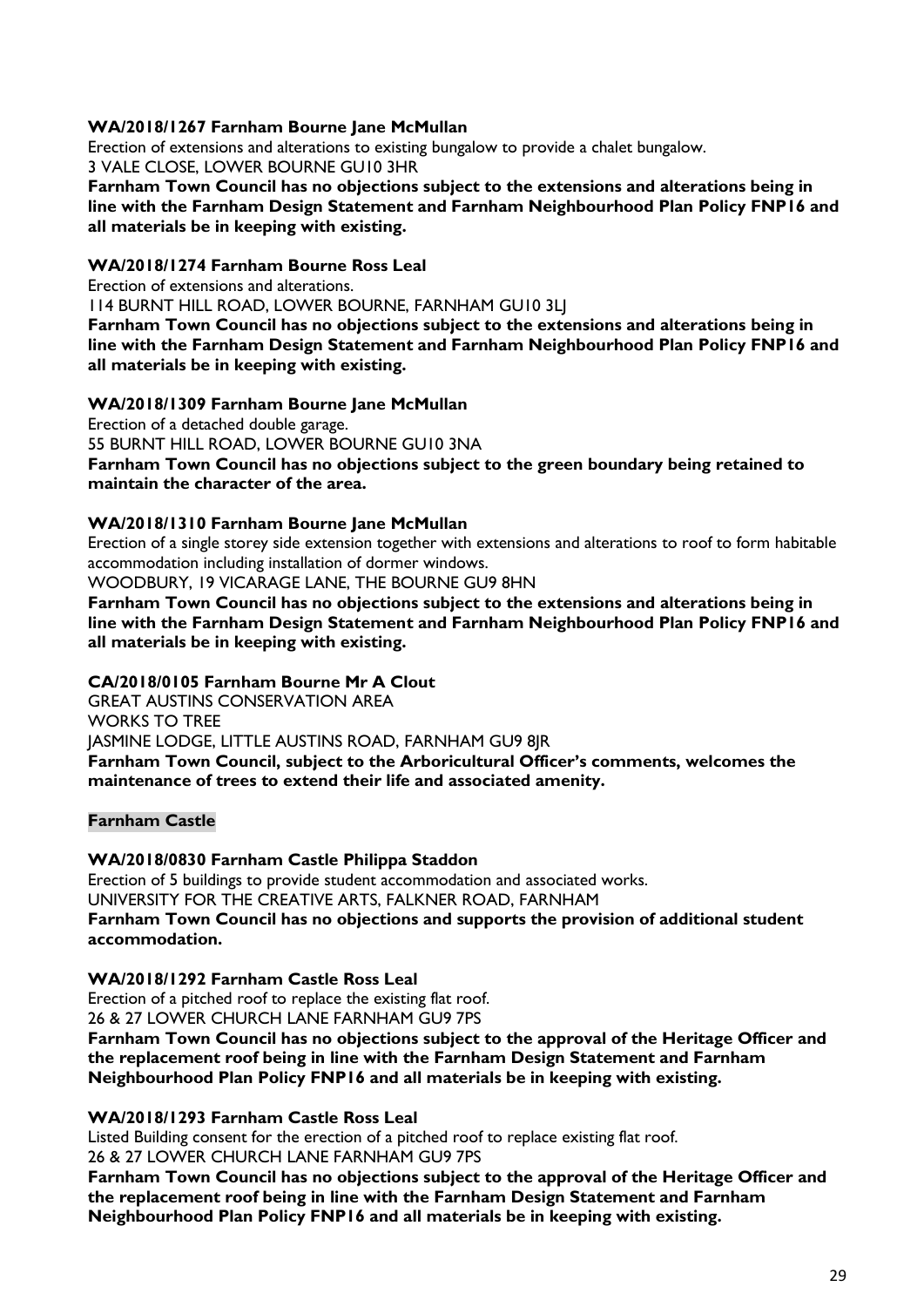#### **WA/2018/1283 Farnham Castle Jane McMullan**

Listed Building Consent for internal and external alterations and repairs.

13A BRIDGE SQUARE FARNHAM GU9 7QR

**Farnham Town Council has no objections subject to the approval of the Heritage Officer and the alterations being in line with the Farnham Design Statement and Farnham Neighbourhood Plan Policy FNP16 and all materials be in keeping with existing.**

#### **CA/2018/0106 Farnham Castle Mr A Clout**

FARNHAM CONSERVATION AREA WORKS TO AND REMOVAL OF TREES IVY HOUSE, IVY LANE, FARNHAM GU9 7PQ

**Farnham Town Council, subject to the Arboricultural Officer's comments, objects to the removal of trees, especially in the Conservation Area covered by Farnham Neighbourhood Plan Policy FNP2. Removal of ivy to safeguard trees should be suggested in the first instance. If removal is necessary, the replacement trees should be appropriate for the Conservation Area and the conditions of the car park and maintained to extend their life and associated amenity.**

#### **Farnham Firgrove Hill**

#### **WA/2018/1340 Farnham Firgrove Ross Leal**

Erection of extensions and alterations.

7 LANCASTER AVENUE, FARNHAM GU9 8JY

**Farnham Town Council has no objections subject to the extensions and alterations being in line with the Farnham Design Statement and Farnham Neighbourhood Plan Policy FNP16 and all materials be in keeping with existing.**

#### **Already allowed 23/08/18**

#### **NMA/2018/0105 Farnham Firgrove Harry Adams**

Amendment to WA/2014/2153 to provide removal of the gutter to the north elevation and replacement with parapet.

11 OLD FARNHAM LANE, FARNHAM GU9 8JU **No comment required**

#### **Already allowed 23/08/18**

#### **NMA/2018/0103 Farnham Firgrove Philippa Staddon**

Amendment to WA/2017/2395 for alterations to an elevation. ROWAN TREE COTTAGE, 1 RIDGEWAY HILL ROAD, FARNHAM GU9 8LS **No comment required**

#### **Farnham Hale and Heath End**

#### **WA/2018/1313 Farnham Hale and Heath End Jane McMullan**

Erection of extension following demolition of existing conservatory. 12 POPLAR WALK, FARNHAM GU9 0QL

**Farnham Town Council has no objections subject to the extension being in line with the Farnham Design Statement and Farnham Neighbourhood Plan Policy FNP16 and all materials be in keeping with existing.**

#### **WA/2018/1351 Farnham Hale and Heath End Jane McMullan**

Erection of extension to existing dormer.

19 UPPER HALE ROAD, FARNHAM GU9 0NN

**Farnham Town Council has no objections subject to the extension of the existing dormer being in line with the Farnham Design Statement and Farnham Neighbourhood Plan Policy FNP16 and all materials be in keeping with existing.**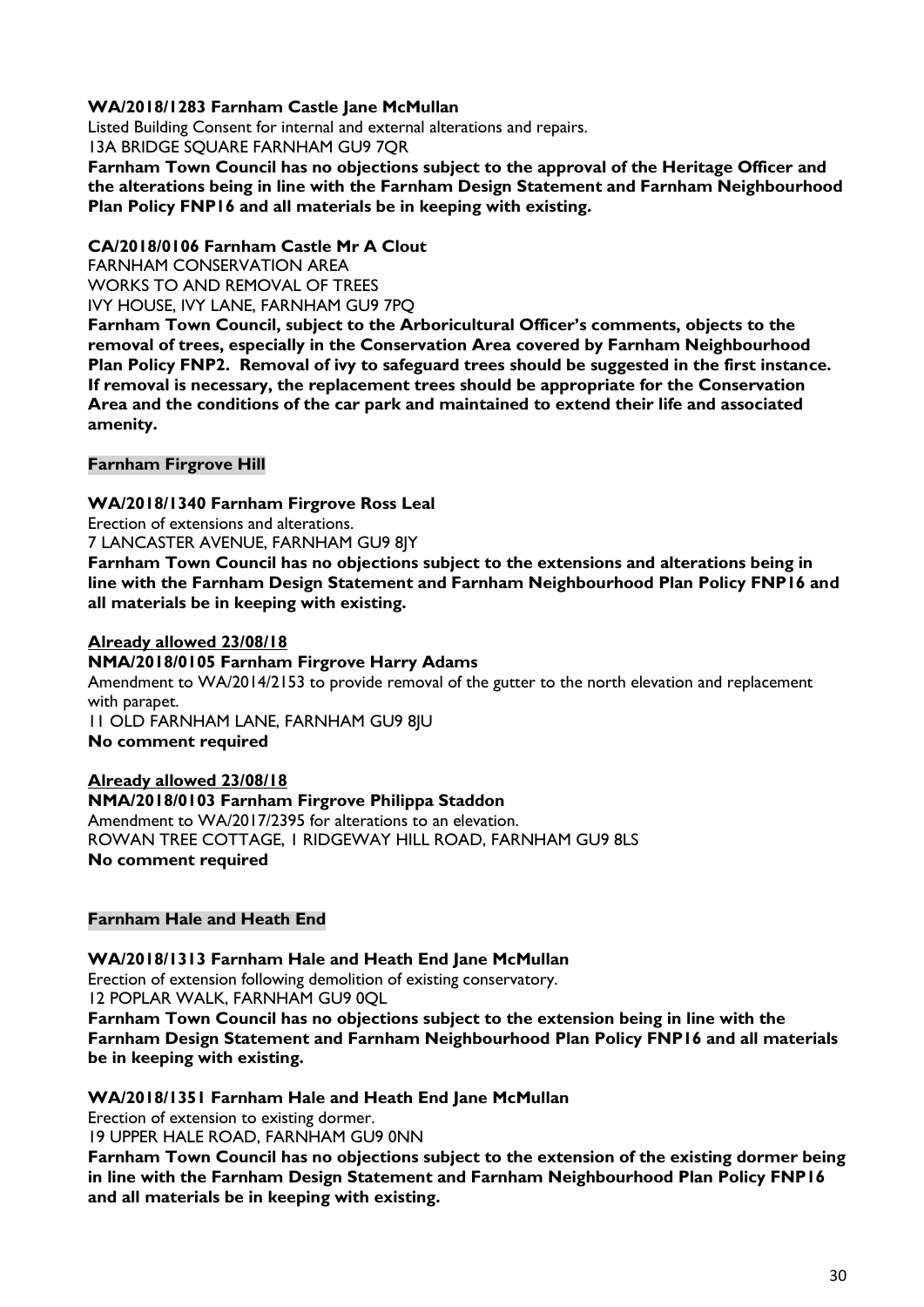#### **Farnham Moor Park**

#### **WA/2018/1284 Farnham Moor Park Kayleigh Taylor**

Erection of extensions and alterations following demolition of existing extension and detached garage. 17 OSBORN ROAD, FARNHAM GU9 9QT

**Farnham Town Council has no objections subject to the extensions and alterations being in line with the Farnham Design Statement and Farnham Neighbourhood Plan Policy FNP16, all materials be in keeping with existing and sufficient parking being available within the boundary of the property.**

#### **WA/2018/1311 Farnham Moor Park Ross Leal**

Erection of extensions and alterations.

65 BROOMLEAF ROAD, FARNHAM GU9 8DQ

**Farnham Town Council objects to the size and scale of the application and the negative impact of the neighbour's amenity not being in line with the Farnham Design Statement and Neighbourhood Plan Policy FNP16.**

#### **WA/2018/1320 Farnham Moor Park Ross Leal**

Erection of extension and alterations along with the erection of boundary wall. WEY COTTAGE, MOOR PARK LANE, FARNHAM GU10 1NS

**Farnham Town Council objects to the extension and alterations and the erection of the boundary wall being beyond the property boundary and potentially some unauthorised development having taken place.**

#### **WA/2018/1333 Farnham Moor Park Kayleigh Taylor**

Application under Section 73A to vary Conditions 1, 3 & 4 of WA/2017/0755 (conditions relate to plan numbers, obscure glazing to rooflights & construction of dormer/windows) to allow additional rooflights and alterations to glazing and size.

#### 7 ABBOTS RIDE, FARNHAM GU9 8HY

**Farnham Town Council objects to the removal of conditions in place to protect the neighbour's amenity. This is a retrospective application as the plain glazing and dormers have been installed.**

#### **WA/2018/1339 Farnham Moor Park Jane McMullan**

Change of use from vehicle repairs and MOT with ancillary valeting (Use Class B2) to a mixed use Car valeting (Use Class B1) and vehicle Repairs and MOT (Use Class B2) together with erection of an extension to the existing commercial premises and alterations AHC, GUILDFORD ROAD TRADING ESTATE, FARNHAM GU9 9PZ

**Farnham Town Council has no objections.**

#### **Farnham Shortheath and Boundstone**

#### **WA/2018/1289 Farnham Shortheath and Boundstone Philippa Staddon**

Erection of extensions and alterations to garage/carport. RUTHERFORD HOUSE, 12 JUBILEE LANE, BOUNDSTONE GU10 4SZ **Farnham Town Council has no objections to the extensions and alterations to the garage/car port.**

#### **Farnham Upper Hale**

**WA/2018/1260 Farnham Upper Hale Ross Leal**

Alterations to existing garage to provide habitable accommodation. 5 LAWDAY PLACE LANE, FARNHAM GU9 0BT

**Farnham Town Council has no objections subject to the alterations being in line with the Farnham Design Statement and Farnham Neighbourhood Plan Policy FNP16, all materials be in keeping with existing and sufficient parking being available within the boundary of the property.**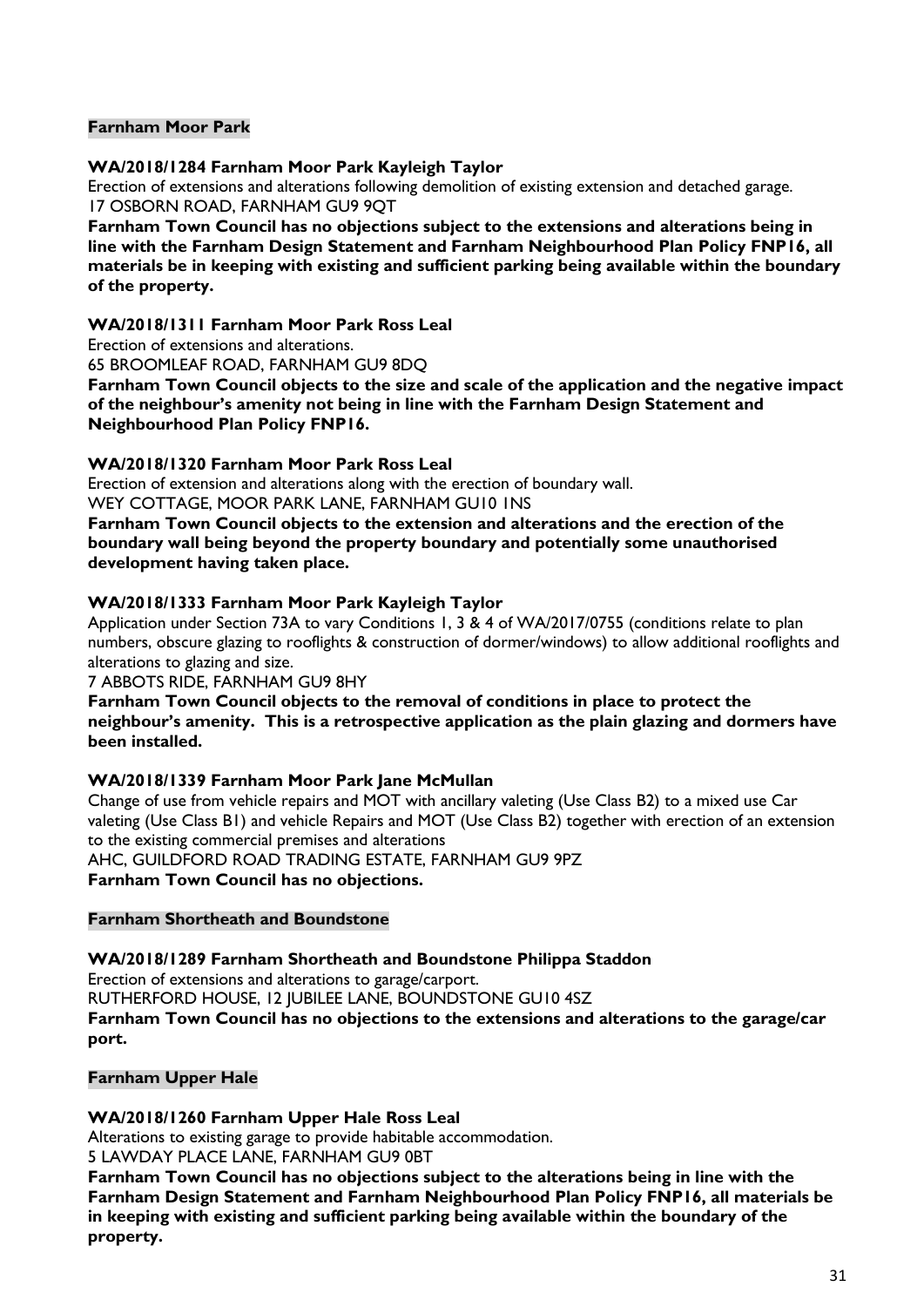#### **Farnham Wrecclesham and Rowledge**

#### **WA/2018/1282 Farnham Wrecclesham and Rowledge Jane McMullan**

Certificate of Lawfulness under Section 191 for occupation of a dwelling without compliance with agricultural occupancy condition.

25 WRECCLESHAM HILL, WRECCLESHAM GU10 4JU **Farnham Town Council has no objections.**

#### **WA/2018/1315 Farnham Wrecclesham and Rowledge Mr Chris Turner**

Change use of existing commercial building to form a residential dwelling with extensions, alterations and associated works together with a detached garage; erection of an office building to serve existing landscaping business.

THE OLD BARN, GARDENERS HILL ROAD, FARNHAM GU10 3HZ

**Farnham Town Council objects to the change of use to form a residential dwelling as the location is outside the built up area boundary of the Farnham Neighbourhood Plan. A new dwelling is subject to an Appropriate Assessment.**

#### **DW/2018/0036 Farnham Wrecclesham and Rowledge Jane McMullan**

The erection of a single storey rear extension which would extend beyond the rear wall of the original house by 6m, for which the height would be 3m, and for which the height of the eaves would be 2m. 10 RIVERDALE WRECCLESHAM GU10 4PH

**Farnham Town Council has no objections subject to the protection of the neighbour's amenity and the extension being in line with the Farnham Design Statement and Farnham Neighbourhood Plan Policy FNP16.**

#### **WA/2018/1269 Farnham Wrecclesham and Rowledge Jane McMullan**

Erection of extensions and alterations.

LITTLE ORCHARD, 34 WRECCLESHAM HILL, WRECCLESHAM GU10 4JW

**Farnham Town Council has no objections subject to the extensions and alterations being in line with the Farnham Design Statement and Farnham Neighbourhood Plan Policy FNP16 and all materials be in keeping with existing.**

#### **WA/2018/1280 Farnham Wrecclesham and Rowledge Kayleigh Taylor**

Erection of an extension along with alterations to fenestration, new porch and landscaping. THE CHERRY TREE INN, CHERRY TREE ROAD, ROWLEDGE GU10 4AB

**Farnham Town Council has no objections subject to the extension and alterations to fenestrations being in line with the Farnham Design Statement and Farnham Neighbourhood Plan Policy FNP16 and all materials be in keeping with existing.**

#### **WA/2018/1344 Farnham Wrecclesham and Rowledge Mr Chris Turner**

Erection of a single storey extension together with demolition of existing garage. 7 COPSE WAY, WRECCLESHAM GU10 4QL

**Farnham Town Council has no objections subject to the extension being in line with the Farnham Design Statement and Farnham Neighbourhood Plan Policy FNP16, all materials be in keeping with existing and sufficient parking being available within the boundary of the property.**

#### **4. Appeals**

### **APP/R3650/W/18/3207459**

#### **WA/2017/2137 3 & 4 Bourne Dene**

Proposal: Erection of 3 dwellings following the demolition of an existing dwelling and garage Appeal Start date: 23/08/18 Applicant: Mr & Mrs Hearn & Mr & Mrs Davies Representation to the Planning Inspectorate by 27 September 2018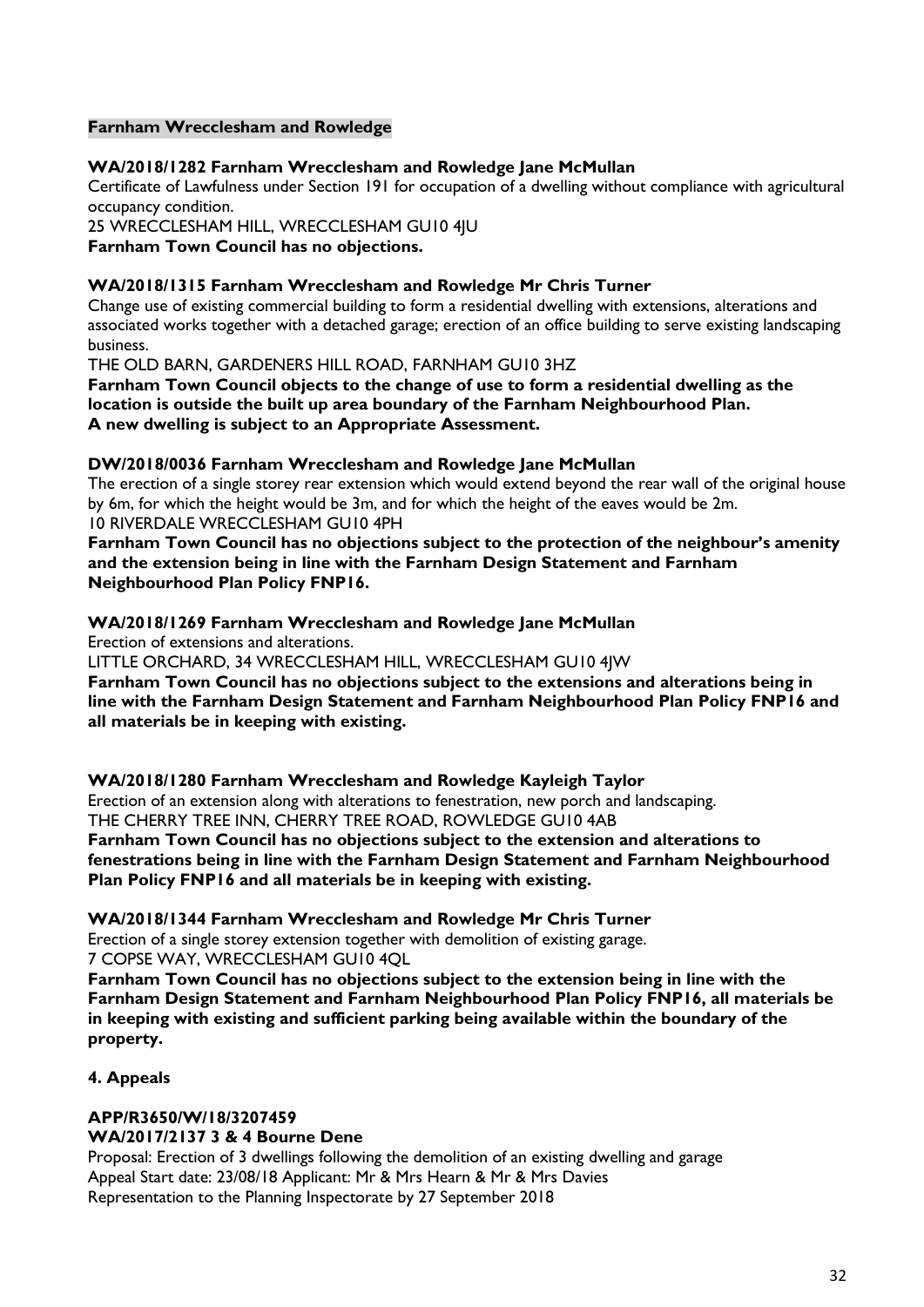**Farnham Town Council maintains its objections to the overdevelopment of the gardens of 3 and 4 Bourne Dene in an area prone to flooding (flood zone 3) and not being in line with Farnham Neighbourhood Plan Policy FNP1.**

#### **5. Other Consultations**

**For information only Surrey County Council 2018/0040 Farnham Heath End School, Hale Reeds, Farnham GU9 9BN** Construction of part two storey building to accommodation sports hall, eight classrooms and associated facilities. **GRANTED 23 August 2018**

Meeting closed 10.55am

Notes by Jenny de Quervain

Date of next meeting 17 September 2018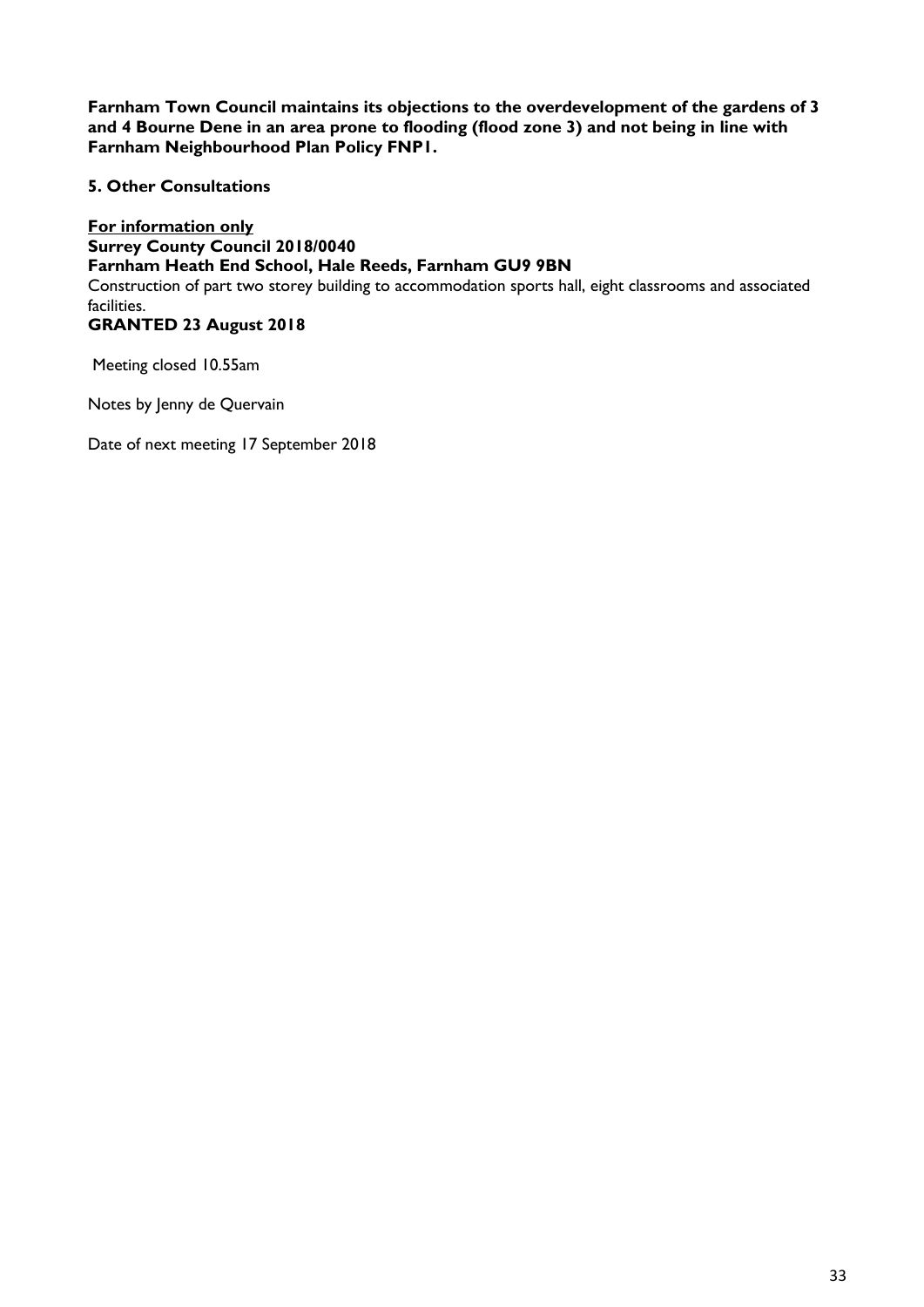

# **G**

**Notes** Planning & Licensing Consultative Group

#### **Time and date 9.30am** on Monday 17 September 2018

**Place**

Council Chamber, South Street, Farnham

#### **Planning & Licensing Consultative Group Members Present**

Councillors M Hyman - Chair Councillor D Beaman Councillor C Cockburn Councillor J Fraser Councillor A Macleod

**Officers in attendance:** Jenny de Quervain

**NOTE: The comments and observations from Waverley Borough Councillors are preliminary ones prior to consideration at Borough Council level and are based on the evidence and representations to the Town Council.**

- **1. Apologies** Councillor J Ward and Councillor J Ricketts
- **2. Declarations of Interest** Councillor M Hyman WA/2018/1429 due to proximity, Councillor J Fraser WA/2018/1387 due to proximity.

#### **3. Applications Considered for Larger Developments**

#### **NMA/2018/0114 Farnham Castle Ruth Dovey**

Amendment to WA/2018/0544 to alter the wording of condition 5 to allow the demolition of Brightwells Cottage and the tennis pavillion and the provision and collection of welfare facilities prior to the erection of the temporary vehicular bridge.

SITE B, EAST STREET REGENERATION, EAST STREET, FARNHAM

#### **Farnham Town Council has no objections.**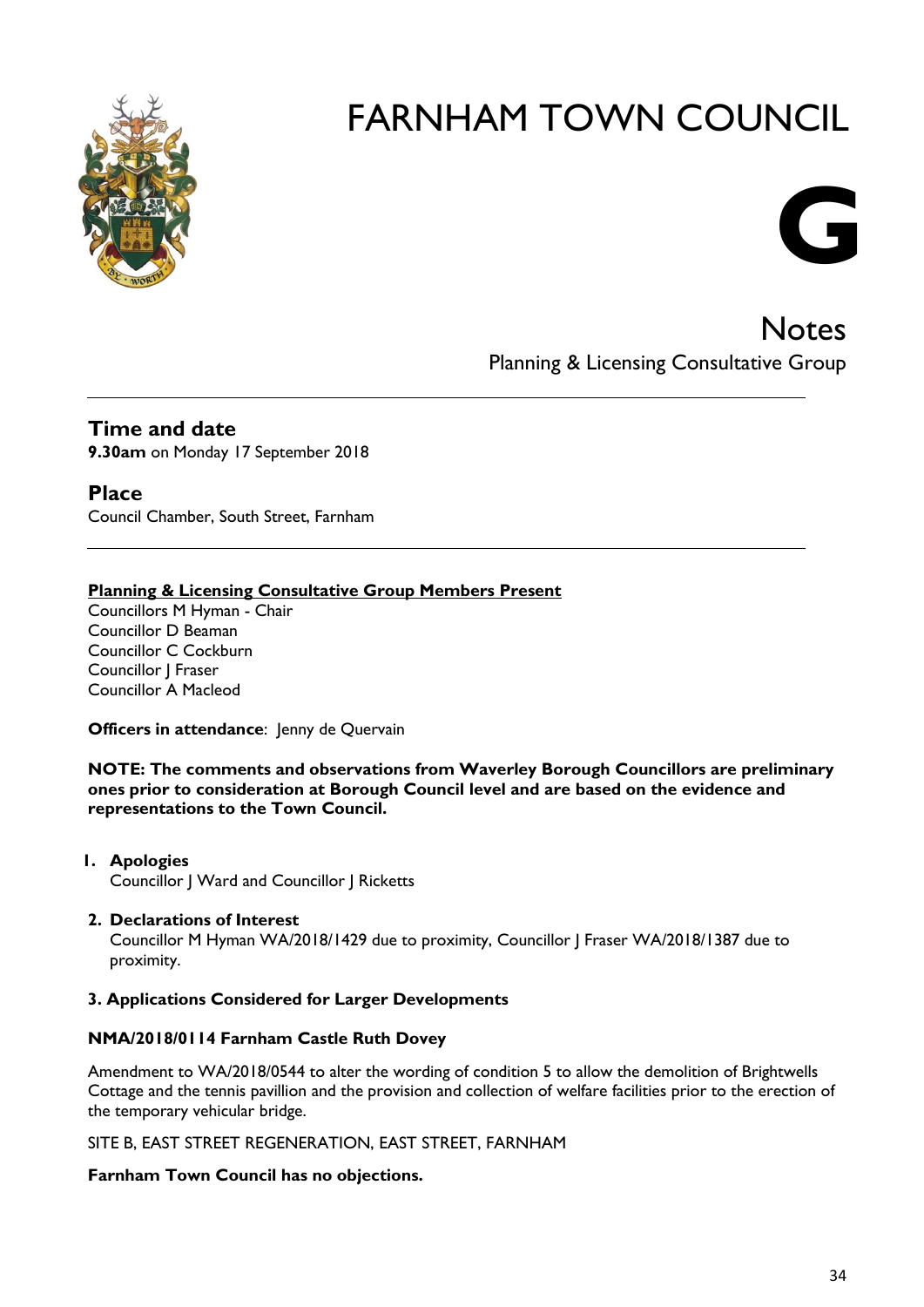#### **WA/2018/1391 Farnham Wrecclesham and Rowledge Rachel Kellas**

Application under Section 73A to vary Conditions 31, 33, 34 and 35 of WA/2015/2163 (relating to precommencement Conditions for Tree Protection Plan and Arboricultural Method Statement, Construction Methods and surface materials, Service routes and Site L

GARDEN STYLE NURSERY, WRECCLESHAM HILL, WRECCLESHAM GU10 4JX **Farnham Town Council has no objections, subject to the Arboricultural Officer's approval.**

#### **WA/2018/1380 Farnham Moor Park Jane McMullan**

Application under Section 73A to vary Condition 1 of WA/2016/0668 (plan numbers) to allow for changes to the proposed elevations.

74 – 84 EAST STREET FARNHAM GU9 7TP

#### **Farnham Town Council has no objections.**

#### **4. Applications Considered**

#### **Farnham Bourne**

#### **WA/2018/1375 Farnham Bourne Alex Taylor**

Erection of extension and alterations following the relevant demolition of part of an unlisted building in a conservation area.

7A, GREENHILL ROAD, FARNHAM GU9 8JN

**Farnham Town Council has no objections subject to the extension and alterations being in line with the Farnham Design Statement and Farnham Neighbourhood Plan Policy FNP5 and FNP16 and all materials be in keeping with existing.**

#### **WA/2018/1385 Farnham Bourne Jane McMullan**

Erection of extensions and alterations.

LAMBSWOOD,108 LODGE HILL ROAD, FARNHAM GU10 3RD

**Farnham Town Council has no objections subject to the extensions and alterations being in line with the Farnham Design Statement and Farnham Neighbourhood Plan Policy FNP16 and all materials be in keeping with existing.**

#### **WA/2018/1394 Farnham Bourne Mr Chris Turner**

Certificate of Lawfulness under Section 191 to prove that material building operations have been carried out at the site to lawfully commence development for a four bedroom house.

PINE WOOD, PINE RIDGE DRIVE FARNHAM

**Farnham Town Council has no objections subject to the extension being in line with the Farnham Design Statement and Farnham Neighbourhood Plan Policy FNP1.**

#### **WA/2018/1396 Farnham Bourne Mr Chris Turner**

Erection of extensions and alterations.

NEW HORIZON, 1 PINE GROVE, LOWER BOURNE GU10 3RG

**Farnham Town Council has no objections subject to the extensions and alterations being in line with the Farnham Design Statement and Farnham Neighbourhood Plan Policy FNP16, all materials be in keeping with existing and no negative impact on the neighbour's amenity.**

#### **WA/2018/1434 Farnham Bourne Mr Chris Turner**

Application under Section 73 to vary Condition 1 of WA/2017/0873 (plan numbers) to allow for a change to the design and reduction in height of the extension. 109 BURNT HILL ROAD, FARNHAM GU10 3LH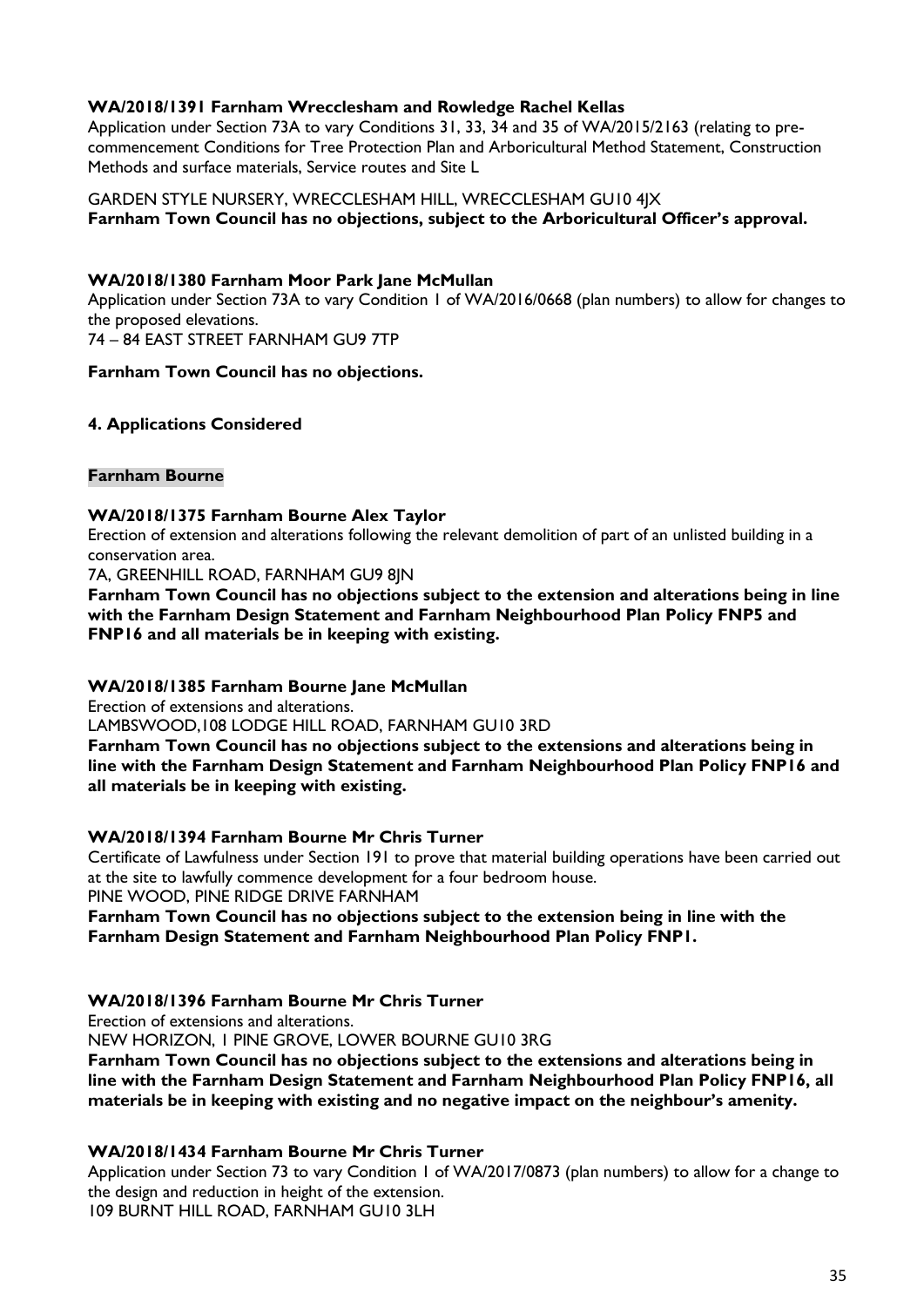**Farnham Town Council has no objections subject to the extension being in line with the Farnham Design Statement and Farnham Neighbourhood Plan Policy FNP16.**

#### **WA/2018/1459 Farnham Bourne Philippa Staddon**

Erection of extensions and a porch following demolition of existing conservatory and existing single storey extension; and alterations.

PINEHURST, TILFORD ROAD, FARNHAM GU9 8HX

**Farnham Town Council has no objections subject to the extensions and alterations being in line with the Farnham Design Statement and Farnham Neighbourhood Plan Policy FNP16 and all materials be in keeping with existing.**

#### **NMA/2018/0118 Farnham Bourne Mr Chris Turner**

Amendment to WA/2017/0873 to provide alteration to condition 4 to omit the clay board from the works. 109 BURNT HILL ROAD, LOWER BOURNE GU10 3LH **Farnham Town Council has no objections subject to the Arboricultural Officer's approval.**

#### **CA/2018/0111 Farnham Bourne Mr A Clout**

GREAT AUSTINS CONSERVATION AREA

WORKS TO TREES

**Farnham Town Council, subject to the Arboricultural Officer's comments, welcomes the maintenance of trees to extend their life and associated amenity.**

#### **TM/2018/0124 Farnham Bourne Mr A Clout**

APPLICATION FOR WORKS TO AND REMOVAL OF TREES SUBJECT OF TREE PRESERVATION ORDER WA74

LAUREL BANK, BOURNE GROVE FARNHAM GU10 3QT

**Farnham Town Council, subject to the Arboricultural Officer's comments, objects to the removal of trees. If removal is necessary, replace with an appropriate species. Farnham Town Council welcomes the maintenance of trees to extend their life and associated amenity.**

#### **TM/2018/0126 Farnham Bourne Steve Tester**

APPLICATION FOR WORKS TO TREES SUBJECT OF TREE PRESERVATION ORDER WA116 6A OLD CHURCH LANE, FARNHAM GU9 8HQ

**Farnham Town Council, subject to the Arboricultural Officer's comments, welcomes the maintenance of trees to extend their life and associated amenity.**

#### **Farnham Castle**

#### **WA/2018/1382 Farnham Castle Olivia Gorham**

Erection of extensions and associated works.

3 HILL VIEW ROAD, FARNHAM GU9 7BJ

**Farnham Town Council has no objections subject to the extensions and alterations being in line with the Farnham Design Statement and Farnham Neighbourhood Plan Policy FNP16, all materials be in keeping with existing and no reduction in the parking available within the boundary of the property.**

#### **WA/2018/1405 Farnham Castle Ross Leal**

Erection of a two storey extension following the demolition of an existing extension. WILLEY PLACE LODGE, CHAMBER LANE, FARNHAM GU10 5ES

**Farnham Town Council has no objections subject to the approval of the Heritage Officer and the extension being in line with the Farnham Design Statement and Farnham Neighbourhood Plan Policy FNP16 and all materials be in keeping with existing.**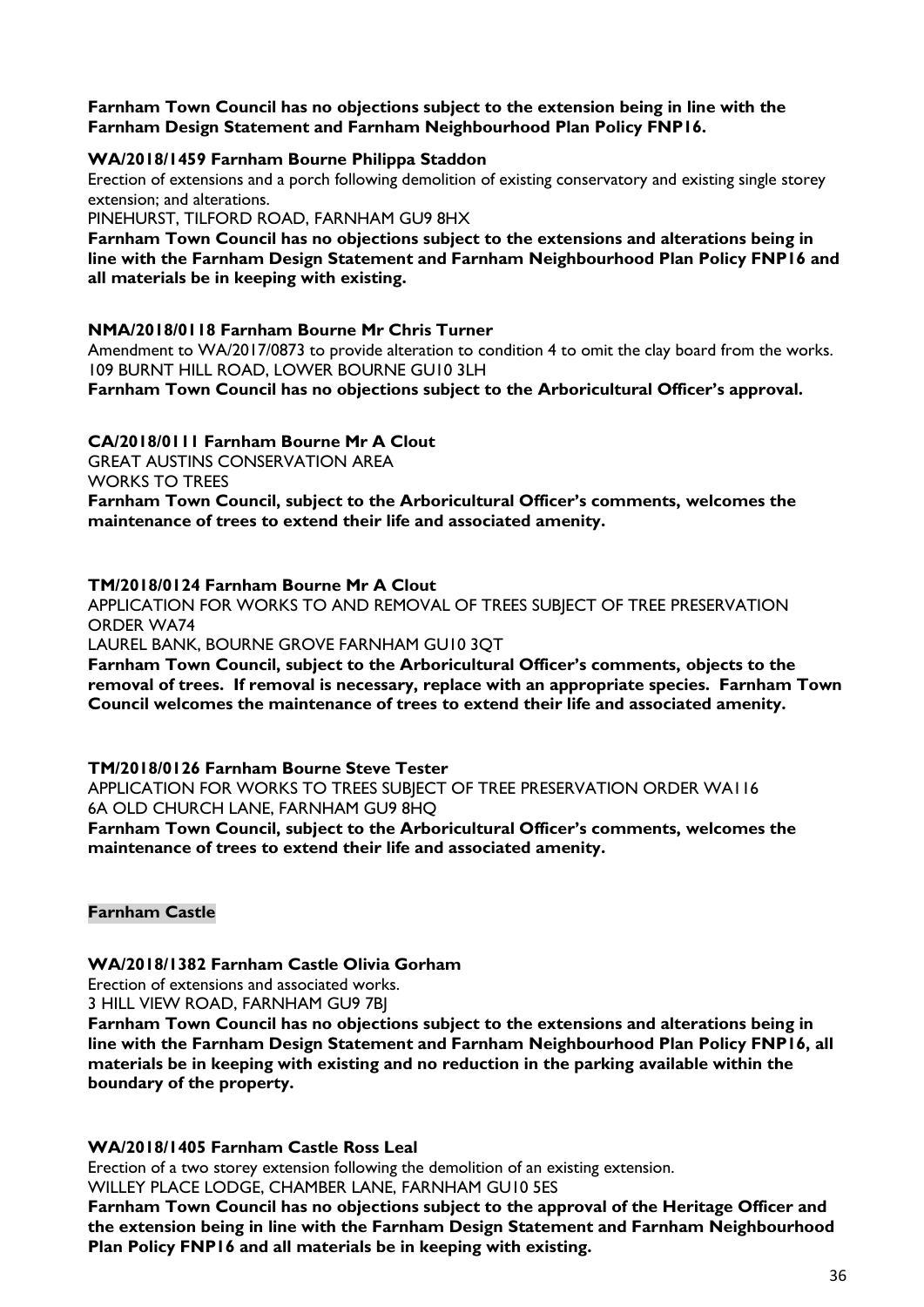#### **WA/2018/1406 Farnham Castle Ross Leal**

Listed building consent for the erection of a two storey extension and internal alterations following the demolition of an extension.

WILLEY PLACE LODGE, CHAMBER LANE, FARNHAM GU10 5ES

**Farnham Town Council has no objections subject to the approval of the Heritage Officer and the extension being in line with the Farnham Design Statement and Farnham Neighbourhood Plan Policy FNP16 and all materials be in keeping with existing.**

**Farnham Firgrove Hill**

#### **WA/2018/1384 Farnham Firgrove Jane McMullan**

Certificate of Lawfulness under Section 192 for erection of a single storey rear extension. 46 ST GEORGES ROAD, FARNHAM GU9 8NB

**Farnham Town Council has no objections subject to the extension being in line with the Farnham Design Statement and Farnham Neighbourhood Plan Policy FNP16 and all materials be in keeping with existing.**

#### **WA/2018/1395 Farnham Firgrove Kayleigh Taylor**

Erection of extensions and alterations.

19 BRAMBLETON AVENUE, FARNHAM GU9 8RA

**Farnham Town Council has no objections subject to the extensions and alterations being in line with the Farnham Design Statement and Farnham Neighbourhood Plan Policy FNP16, all materials be in keeping with existing and no negative impact on the neighbour's amenity.**

#### **WA/2018/1426 Farnham Firgrove Philippa Staddon**

Erection of extension and alterations.

28 BRAMBLETON AVENUE, FARNHAM GU9 8RA

**Farnham Town Council has no objections subject to the extension and alterations being in line with the Farnham Design Statement and Farnham Neighbourhood Plan Policy FNP16 and all materials be in keeping with existing.**

#### **Farnham Hale and Heath End**

#### **WA/2018/1358 Farnham Hale and Heath End Mr Chris Turner**

Erection of extensions and alterations following demolition of existing extension and detached garage. 9 HIGHLANDS ROAD, FARNHAM GU9 0LX

**Farnham Town Council has no objections subject to the extensions and alterations being in line with the Farnham Design Statement and Farnham Neighbourhood Plan Policy FNP16, all materials be in keeping with existing and sufficient parking being available within the boundary of the property.**

#### **WA/2018/1387 Farnham Hale and Heath End Jane McMullan**

Erection of extensions and alterations.

BEAM HOUSE, BEAM HOLLOW, FARNHAM GU9 0NA

**Farnham Town Council has no objections subject to the extensions and alterations being in line with the Farnham Design Statement and Farnham Neighbourhood Plan Policy FNP16 and all materials be in keeping with existing.**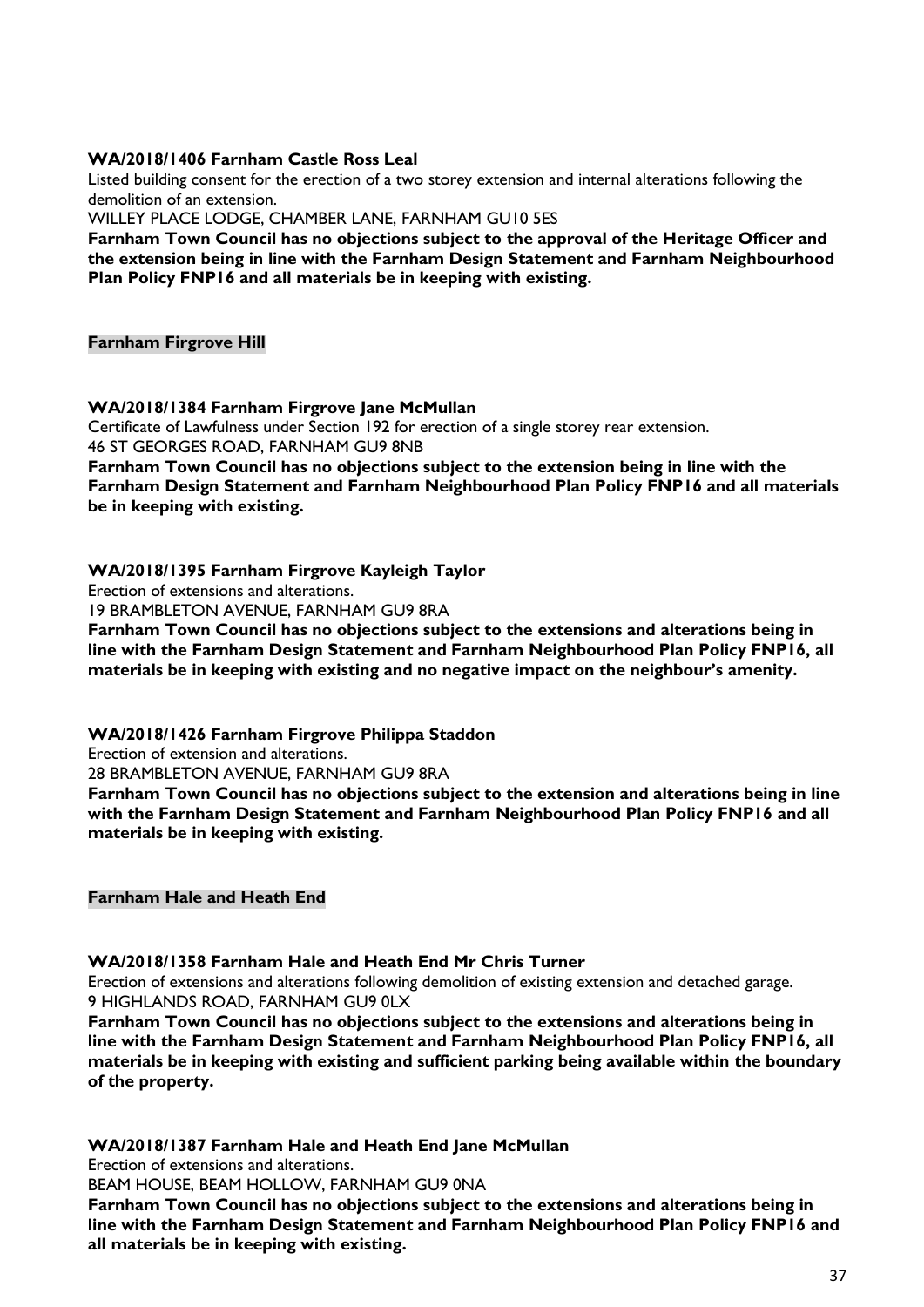#### **WA/2018/1429 Farnham Hale and Heath End Jane McMullan**

Certificate of Lawfulness under Section 192 for erection of single storey rear and side extensions. 19 WILLOW WAY, FARNHAM GU9 0NU

**Farnham Town Council has no objections subject to the extensions being in line with the Farnham Design Statement and Farnham Neighbourhood Plan Policy FNP16 and all materials be in keeping with existing.**

#### **WA/2018/1457 Farnham Hale and Heath End Philippa Staddon**

Erection of extensions and alterations following demolition of existing extensions; formation of dropped kerb.

9 KNIGHTS ROAD, FARNHAM GU9 9BX

**Farnham Town Council has no objections subject to the extensions and formation of the kerb being in line with the Farnham Design Statement and Farnham Neighbourhood Plan Policy FNP16 and all materials be in keeping with existing.**

#### **Farnham Moor Park**

#### **WA/2018/1369 Farnham Moor Park Ross Leal**

Application under Section 73 to vary Condition 1 of WA/2017/0090 (plan numbers) to allow for alterations to the approved design and layout.

LAND TO WEST OF OVERWOOD HOUSE, OLD COMPTON LANE, FARNHAM

**Farnham Town Council has no objections subject to the alterations being in line with the Farnham Design Statement and Farnham Neighbourhood Plan Policy FNP1.**

#### **WA/2018/1437 Farnham Moor Park Mr Chris Turner**

Erection of a conservatory. 28 HIGH PARK ROAD, FARNHAM GU9 7JL **Farnham Town Council has no objections to the erection of a conservatory.**

#### **WA/2018/1428 Farnham Moor Park Mr Chris Turner**

Erection of extensions and alterations to dwelling together with first floor extension to garage to provide ancillary accommodation.

WOODLANDS CORNER, 38 COMPTON WAY, FARNHAM GU10 1QU

**Farnham Town Council has no objections subject to the extensions and alterations being in line with the Farnham Design Statement and Farnham Neighbourhood Plan Policy FNP16, all materials be in keeping with existing and the garage remaining ancillary to the dwelling.**

#### **WA/2018/1433 Farnham Moor Park Kayleigh Taylor**

Erection of extensions and alterations.

6 STOKE HILLS, FARNHAM GU9 7TE

**Farnham Town Council objects to the size and scale of the application and the negative impact of the neighbour's amenity not being in line with the Farnham Design Statement and Farnham Neighbourhood Plan Policy FNP16.**

#### **Farnham Shortheath and Boundstone**

**all materials be in keeping with existing.**

**WA/2018/1371 Farnham Shortheath and Boundstone Ross Leal** Erection of extensions and alterations.

41 BALDREYS, FARNHAM GU9 8RH **Farnham Town Council has no objections subject to the extensions and alterations being in line with the Farnham Design Statement and Farnham Neighbourhood Plan Policy FNP16 and**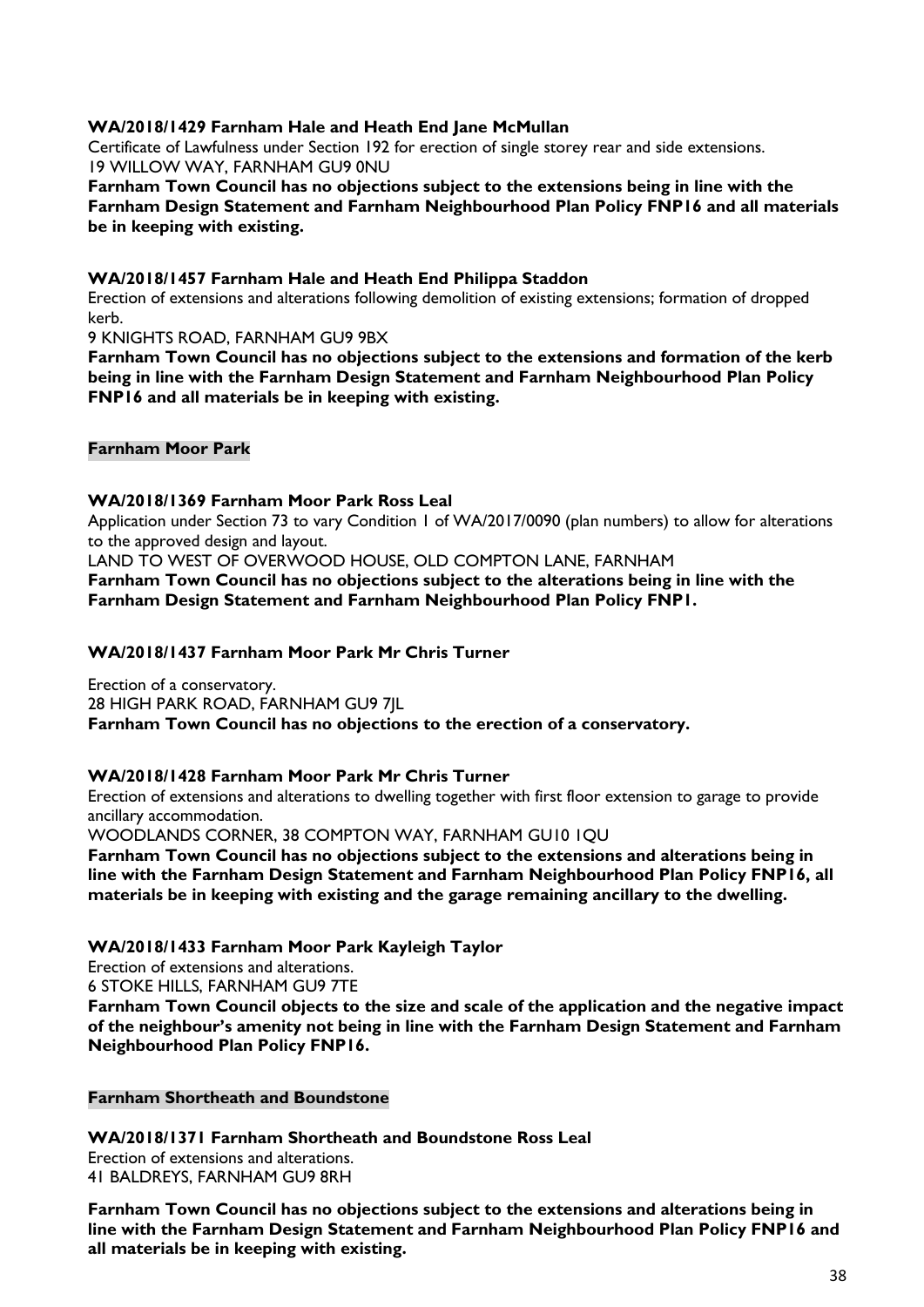#### **WA/2018/1386 Farnham Shortheath and Boundstone Ruth Dovey**

Erection of two dwellings with associated car port following demolition of existing garage; erection of an attached garage to serve existing dwelling together with associated works. LAND TO REAR OF 11 LITTLE GREEN LANE, FARNHAM GU9 8TE

#### **Farnham Town Council strongly objects to this application being out of character with the neighbourhood and over-development of the site, characterised by garden grabbing and inappropriate back-land development with insufficient amenity space.**

Already allowed 06/09/2018 **NMA/2018/0112 Farnham Shortheath and Boundstone Mr Chris Turner** Amendment to WA/2017/1695 to provide alterations to roof lights in single storey extension. 23 BEACON CLOSE, WRECCLESHAM GU10 4PA **No comments required.**

#### **WA/2018/1460 Farnham Shortheath and Boundstone Philippa Staddon**

Erection of extensions and alterations to bungalow to provide a two storey dwelling. ROWANS, SHORTHEATH ROAD, FARNHAM GU9 8SH

**Farnham Town Council regrets the loss of another single storey property. Farnham Town Council has no objections subject to the extensions and alterations being in line with the Farnham Design Statement and Farnham Neighbourhood Plan Policy FNP16 and no negative impact on the neighbour's amenity.**

#### **Farnham Upper Hale**

#### **WA/2018/1451 Farnham Upper Hale Ross Leal**

Erection of extension and alterations following demolition of existing garage. 4 HOPE LANE, FARNHAM GU9 0HY

**Farnham Town Council has no objections subject to the extension and alterations being in line with the Farnham Design Statement and Farnham Neighbourhood Plan Policy FNP16, all materials be in keeping with existing and sufficient parking being available within the boundary of the property.**

#### **NMA/2018/0115 Farnham Upper Hale Olivia Gorham**

Amendment to WA/2017/0744 to provide alterations to exterior surface treatment. 3 PARISH CLOSE, FARNHAM GU9 0SA **Farnham Town Council has no objections.**

#### **Farnham Weybourne and Badshot Lea**

**WA/2018/1355 Farnham Weybourne and Badshot Lea Jane McMullan** Erection of single storey extension. 47 WOODSIDE ROAD, FARNHAM GU9 9DT **Farnham Town Council has no objections subject to the extension being in line with the Farnham Design Statement and Farnham Neighbourhood Plan Policy FNP16 and all materials be in keeping with existing.**

#### **Farnham Wrecclesham and Rowledge**

#### **WA/2018/1368 Farnham Wrecclesham and Rowledge Rachel Kellas**

Erection of detached dwelling with associated access, parking and amenity space (revision of WA/2017/1420). LAND AT THE PINES, 11 THE AVENUE, ROWLEDGE GU10 4BD

#### **Farnham Town Council has no objections subject to the new dwelling being in line with the Farnham Design Statement and Farnham Neighbourhood Plan Policy FNP1.**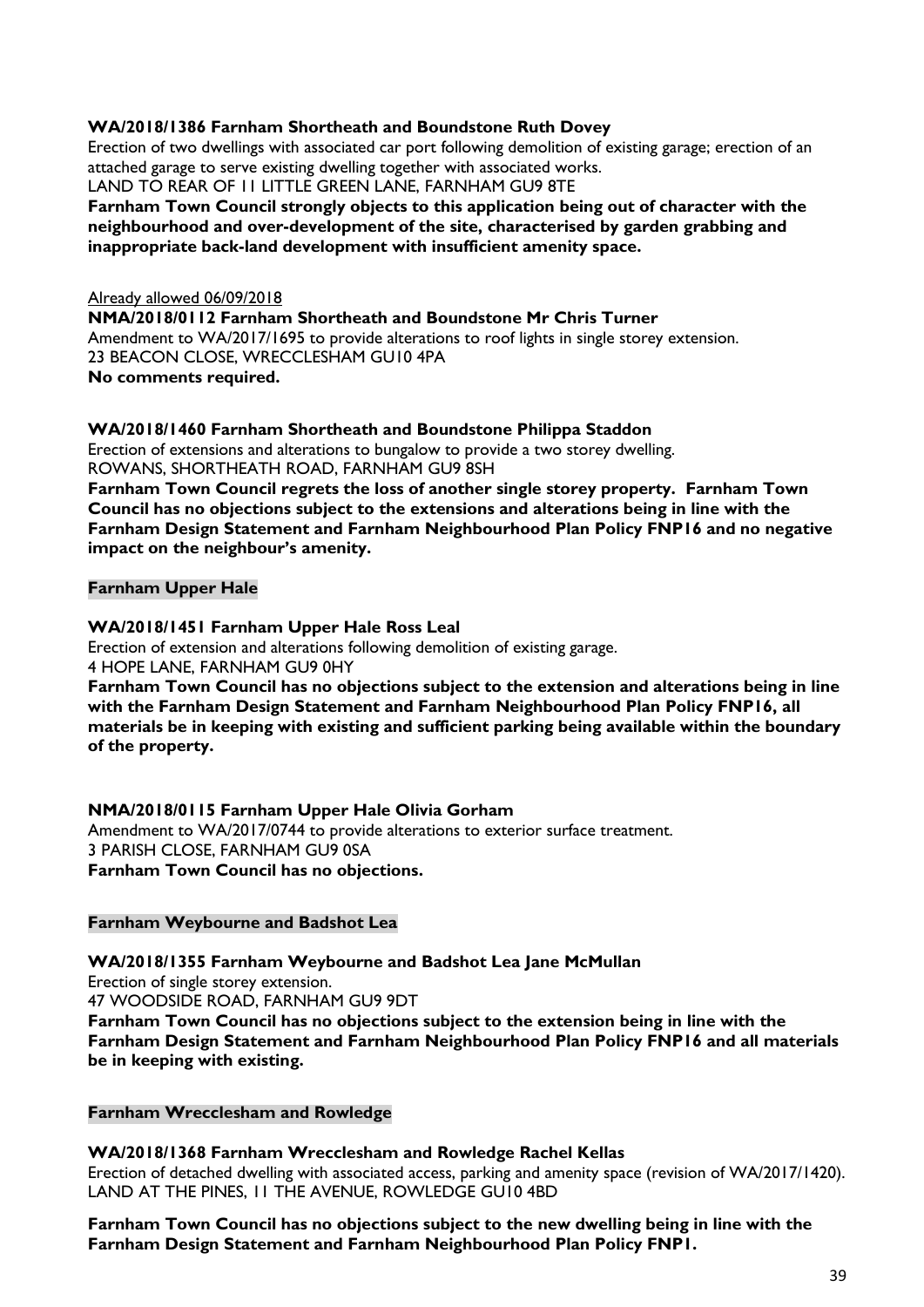#### **WA/2018/1403 Farnham Wrecclesham and Rowledge Mr Chris Turner**

Erection of extensions and alterations.

LAND BETWEEN 26 AND 28 ON WEST SIDE OF GARDENERS HILL ROAD, FARNHAM **Farnham Town Council has no objections subject to the extensions and alterations being in line with the Farnham Design Statement and Farnham Neighbourhood Plan Policy FNP16 and all materials be in keeping with existing.**

#### **WA/2018/1423 Farnham Wrecclesham and Rowledge Jane McMullan**

Erection of extension and alterations together with erection of a detached garage following demolition of existing garage.

8 LICKFOLDS ROAD, ROWLEDGE GU10 4AF

**Farnham Town Council has no objections subject to the extension and alterations being in line with the Farnham Design Statement and Farnham Neighbourhood Plan Policy FNP16 and no negative impact on the neighbour's amenity.**

#### **WA/2018/1443 Farnham Wrecclesham and Rowledge Jane McMullan**

Certificate of Lawfulness under Section 192 for the installation of Solar Panels.

OLD FORGE COTTAGE, 96 THE STREET, WRECCLESHAM GU10 4QR

**Farnham Town Council strongly objects to the inappropriate installation on a non-designated heritage asset in the Conservation Area covered by Farnham Neighbourhood Plan Policy FNP6.**

#### **WA/2018/1444 Farnham Wrecclesham and Rowledge Jane McMullan**

Erection of extension to garage to provide utility room and alterations to dropped kerb.

TUDOR LODGE, BROADWELL ROAD, WRECCLESHAM GU10 4QH

**Farnham Town Council objects to the extension and alterations to the dropped kerb. The proposed extension is intrusive to the streetscene and the dropped kerb having a negative impact of the neighbours' amenity taking away on-street parking.**

**5. Appeals**

#### **For information**

#### **APP/R3650/X/17/3190409 Robins Wood, Moor Park Way**

WA/2017/1802 Certificate of Lawfulness under Section 192 for the erection of a detached recreational outbuilding to serve existing dwelling (revision of WA/2017/1334).

**The appeal was DISMISSED – the Inspector's conclusion 'in my view the size of the proposed outbuilding and the accommodation within it represent an unrestrained whim on the part of the appellant.'**

#### **6. Other Consultations**

#### **Defer to 1 October, Councillors to review Main Modifications for comment Comment on Proposed Main Modifications to the Draft Rushmoor Local Plan**

The Council submitted the draft Rushmoor Local Plan for examination by the Planning Inspectorate in February this year. The public hearings stage of the examination took place in May and the Council is now consulting on proposed Main Modifications to the submitted Plan, together with the accompanying Sustainability Appraisal Report Addendum (SA), which have been prepared by the Council at the Inspector's request. The proposed Main Modifications are being put forward without prejudice to the Inspector's final conclusions on the Plan.

<https://www.rushmoor.gov.uk/localplanexamination> sets out further information about the examination of the Rushmoor Local Plan. **DEADLINE 5pm on Friday 19 October 2018**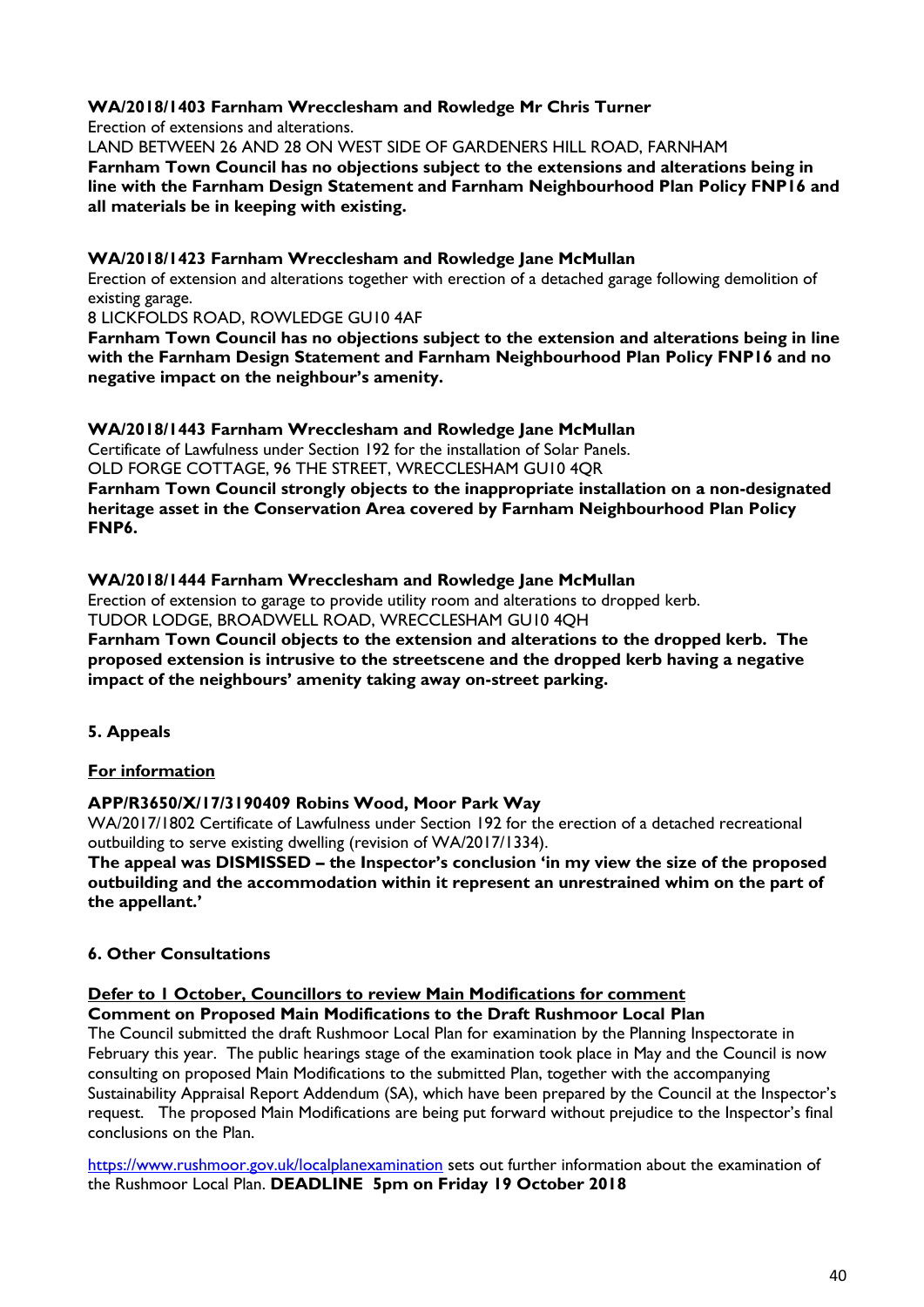#### **Withdrawn**

#### **Consultation/Notification for SCC Ref 2015/0173**

#### **Land at Weydon County Secondary School, Weydon Lane, Farnham, Surrey GU9 8UG**

Installation of 6no, 10m high floodlight columns to provide lighting of new dual use tennis courts/netball courts permitted under ref: WA/2014/1478 dated 24 October 2014 without compliance with Condition 3 to allow the extension of the hours of use of the lighting to 22:00 hours Mondays to Thursdays, 20:30 hours on Fridays and 18:00 hours on weekends and Bank and Public Holidays. The application documents and plans are available to view or download:

<http://planning.surreycc.gov.uk/planappdisp.aspx?AppNo=SCC%20Ref%202015/0173>

#### **Withdrawn**

#### **Consultation/Notification for SCC Ref 2015/0171**

#### **Land at Weydon County Secondary School, Weydon Lane, Farnham, Surrey GU9 8UG**

Installation of floodlighting on two artificial surface sports pitches, together with a 2.5m high acoustic fence along part of the western boundary of the site permitted under ref: WA/2014/0471 dated, without compliance with Condition 3 to allow the alteration of the hours of use of the floodlighting to 21:30 midweek and between 16:00 and 18:00 on weekends and Bank and Public Holidays during the months between and inclusive of September and April and between 16: 00 and 20:30 on Mondays only during the months between and inclusive of May to August. The application documents and plans are available to view or download: <http://planning.surreycc.gov.uk/planappdisp.aspx?AppNo=SCC%20Ref%202015/0171>

#### **Withdrawn**

#### **Consultation/Notification for SCC Ref 2015/0172**

#### **Land at Weydon County Secondary School, Weydon Lane, Farnham, Surrey GU9 8UG**

1) demolition of single storey structure and construction of single and two storey extensions; elevational changes to existing buildings; reorganisation of playing field and construction of 2 synthetic turf pitches, 6 tennis courts and associated ground works, retaining walls and perimeter fencing; construction of new access from Greenfield Road with associated parking and landscaping; (full permission). 2) removal of other structures and erection of 5266 m2 floor space of new education buildings and laying out of 25 parking spaces with layout, scale, appearance and landscaping reserved (outline), permitted under reference WA/2013/0829 dated 25/09/2013 without compliance with Conditions 1 and 6 to permit an alteration to the hours of use of the outdoor sports facilities to the following: Cricket green/grass pitches – between the hours of 09:00 and 22:00 on weekdays and 09:00 and 20:30 on weekends and bank and public/national holidays. Football/rugby pitches (3g) - between 09:00 and 21:30 on weekdays and 09:00 and 18:00 on weekends and bank/public and national holidays during the months between and inclusive of September and April; and between 09:00 and 20:30 on Mondays, between 09:00 and 18:30 on Tuesdays to Fridays and between 09:00 and 18:00 on weekends, bank, public and national holidays during the months between, and inclusive of, May to August. Tennis/netball courts – between the hours of 09:00 and 22:00 on weekdays and 09:00 and 18:00 on weekends and bank and public/national holidays. Together with additional restrictions on parking of vehicles in connection with these uses and the erection of a 2.5m acoustic fence. The application documents and plans are available to view or download:

<http://planning.surreycc.gov.uk/planappdisp.aspx?AppNo=SCC%20Ref%202015/0172>

#### **Consultation/Notification for SCC Ref 2014/0143**

#### **Land at Runfold South Quarry, Guildford Road, Runfold, Farnham, Surrey GU10 1PB**

First periodic review (review of old minerals permission under Schedule 14 of the Environment Act 1995) of WA98/1018 dated 4 August 1999 for the approval of new conditions at Runfold South Quarry. **Farnham Town Council supports the views of the Runfold quarry Community Liaison Group.**